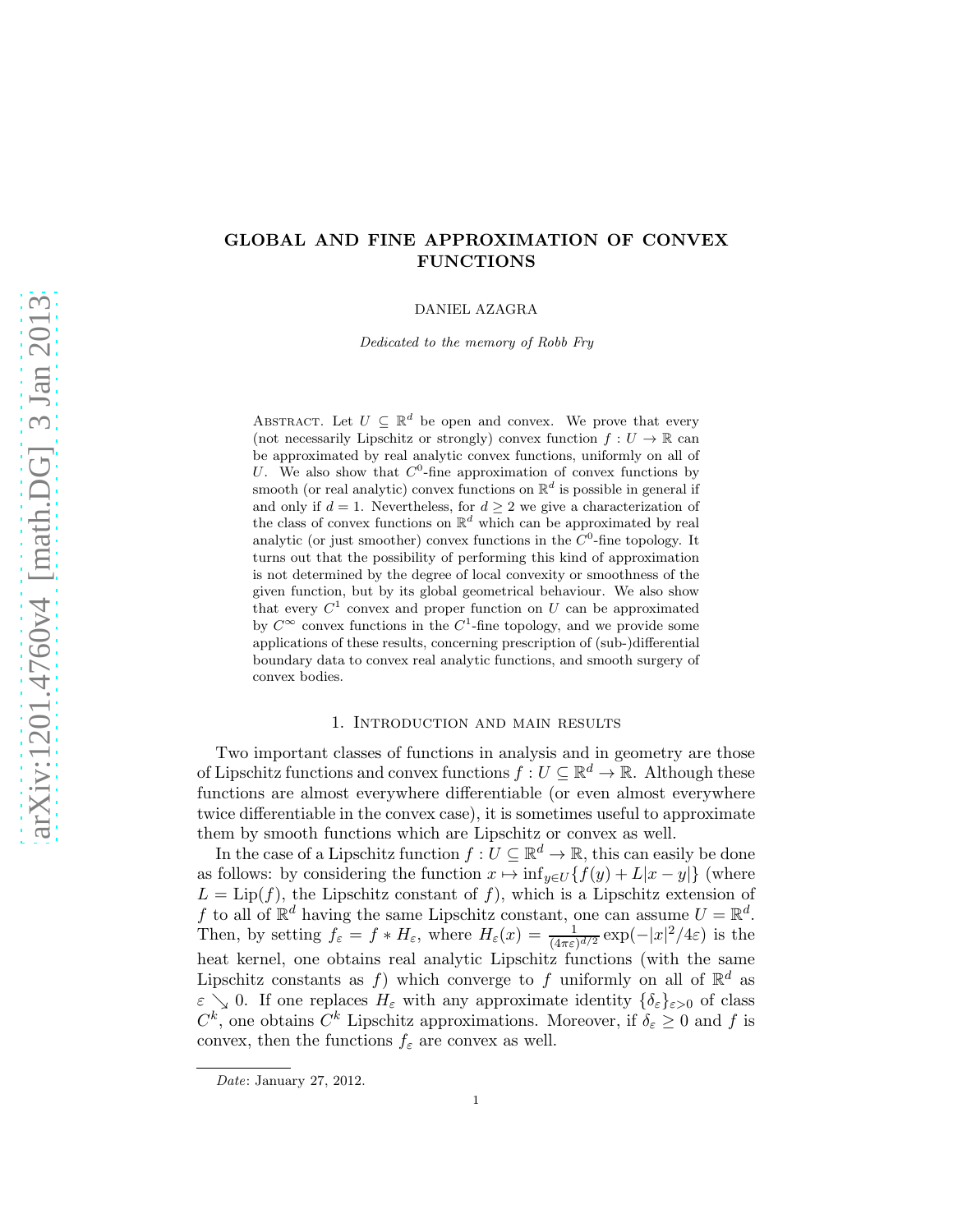However, if  $f: \mathbb{R}^d \to \mathbb{R}$  is convex but not globally Lipschitz, the convolutions  $f * H_{\varepsilon}$  may not be well defined or, even when they are well defined, they do not converge to f uniformly on  $\mathbb{R}^d$ . On the other hand, the convolutions  $f * \delta_{\varepsilon}$  (where  $\delta_{\varepsilon} = \varepsilon^{-d} \delta(x/\varepsilon), \ \delta \geq 0$  being a  $C^{\infty}$  function with bounded support and  $\int_{\mathbb{R}^d} \delta = 1$ ) are always well defined, but they only provide uniform approximation of  $f$  on *compact* sets. Now, partitions of unity cannot be used to glue these local convex approximations into a global approximation, because they do not preserve convexity. To see why this is so, let us consider the simple case of a  $C^2$  convex function  $f : \mathbb{R} \to \mathbb{R}$ , to be approximated by  $C^{\infty}$  convex functions. Take two bounded intervals  $I_1 \subset I_2$ , and  $C^{\infty}$  functions  $\theta_1, \theta_2 : \mathbb{R} \to [0, 1]$  such that  $\theta_1 + \theta_2 = 1$  on  $\mathbb{R}, \theta_1 = 1$  on I<sub>1</sub>, and  $\theta_2 = 1$  on  $\mathbb{R} \setminus I_2$ . Given  $\varepsilon_j > 0$  one may find  $C^{\infty}$  convex functions  $g_j$  such that  $\max\{|f - g_j|, |f' - g'_j|, |f'' - g''_j|\} \leq \varepsilon_j$  on  $I_j$ . If  $g = \theta_1 g_1 + \theta_2 g_2$ one has

$$
g'' = g_1''\theta_1 + g_2''\theta_2 + 2(g_1' - g_2')\theta_1' + (g_1 - g_2)\theta_1''.
$$

If  $f'' > 0$  on  $I_2$  then by choosing  $\varepsilon_i$  small enough one can control this sum and get  $g'' \geq 0$ , but if the  $g''_i = 0$  vanish somewhere there is no way to do this (even if we managed to have  $g_2 \ge g_1$  and  $g'_2 \ge g'_1$ , as  $\theta''_1$  must change signs).

In [\[14\]](#page-28-0), [\[15\]](#page-28-1), [\[16\]](#page-28-2) Greene and Wu studied the question of approximating a convex function defined on a (finite-dimensional) Riemannian manifold  $M<sup>1</sup>$  $M<sup>1</sup>$  $M<sup>1</sup>$ , and they showed that if  $f : M \to \mathbb{R}$  is strongly convex (in the sense of the following definition), then for every  $\varepsilon > 0$  one can find a  $C^{\infty}$  strongly convex function g such that  $|f - g| \leq \varepsilon$  on all of M.

**Definition 1.** A  $C^2$  function  $\varphi : M \to \mathbb{R}$  is called strongly convex if its second derivative along any nonconstant geodesic is strictly positive everywhere on the geodesic. A (not necessarily smooth) function  $f : M \to \mathbb{R}$  is said to be strongly convex provided that for every  $p \in M$  there exists an open neighbourhood V of p and a strongly convex function  $\varphi \in C^2(V)$  such that  $f - \varphi$  is convex on V.<sup>[2](#page-1-1)</sup>

This solves the problem when the given function  $f$  is strongly convex. However, as Greene and Wu pointed out, their method cannot be used when f is not strongly convex. This is inconvenient because strong convexity is a

<span id="page-1-0"></span><sup>&</sup>lt;sup>1</sup>In Riemannian geometry convex functions have been used, for instance, in the investigation of the structure of noncompact manifolds of positive curvature by Cheeger, Greene, Gromoll, Meyer, Siohama, Wu and others, see [\[17\]](#page-28-3), [\[7\]](#page-28-4), [\[12\]](#page-28-5), [\[13\]](#page-28-6), [\[15\]](#page-28-1), [\[16\]](#page-28-2). The existence of global convex functions on a Riemannian manifold has strong geometrical and topological implications. For instance [\[12\]](#page-28-5), every two-dimensional manifold which admits a global convex function that is locally nonconstant must be diffeomorphic to the plane, the cylinder, or the open Möbius strip.

<span id="page-1-1"></span><sup>&</sup>lt;sup>2</sup>We warn the reader that, in Greene and Wu's papers, what we have just defined as strong convexity is called strict convexity. We have changed their terminology since we will be mainly concerned with the case  $M = \mathbb{R}^d$ , where one traditionally defines a strictly convex function as a function f satisfying  $f((1-t)x + ty) < (1-t)f(x) + tf(y)$ if  $0 < t < 1$ .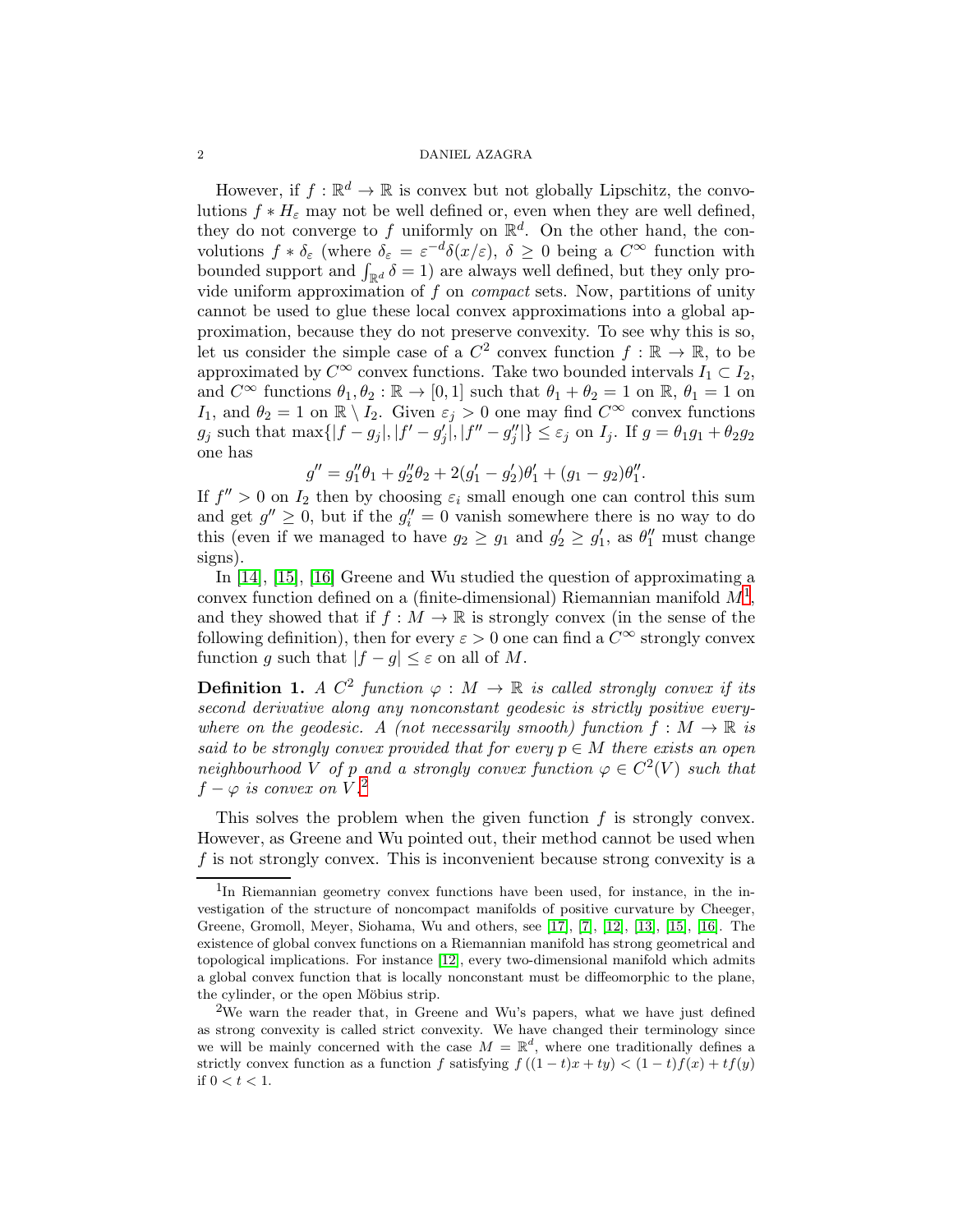very strong condition: for instance, the function  $f(x) = x^4$  is strictly convex, but not strongly convex on any neighbourhood of 0. However, as shown by Smith in [\[23\]](#page-29-0), this is a necessary condition in the general Riemannian setting: for each  $k = 0, 1, ..., \infty$ , there exists a flat Riemannian manifold M such that on M there is a  $C^k$  convex function which cannot be globally approximated by a  $C^{k+1}$  convex function (here  $C^{\infty+1}$  means real analytic). There are no results characterizing the manifolds on which global approximation of convex functions by smooth convex functions is possible. Even in the most basic case  $M = \mathbb{R}^d$ , we have been unable to find any reference dealing with the problem of finding smooth global approximations of (not necessarily Lipschitz or strongly) convex functions.

One of the main purposes of this paper is proving the following.

<span id="page-2-1"></span>**Theorem 1.** Let  $U \subseteq \mathbb{R}^d$  be open and convex. For every convex function  $f: U \to \mathbb{R}$  and every  $\varepsilon > 0$  there exists a real-analytic convex function  $g: U \to \mathbb{R}$  such that  $f - \varepsilon \leq g \leq f$ .

This result is optimal in several ways: as we will see, it is not possible to obtain  $C^0$ -fine approximation of convex functions by  $C^1$  convex functions on  $\mathbb{R}^d$  when  $d \geq 2$  (and even in the case  $d = 1$  this kind of approximation is not possible from below).

In showing this theorem we will develop a gluing technique for convex functions which will prove to be useful also in the setting of Riemannian manifolds or Banach spaces.

**Definition 2.** Let X be  $\mathbb{R}^d$ , or a complete Riemannian manifold (not necessarily finite-dimensional), or a Banach space, and let  $U \subseteq X$  be open and convex. We will say that a continuous convex function  $f: U \to \mathbb{R}$  can be approximated from below by  $C^k$  convex functions, uniformly on bounded subsets of U, provided that for every bounded set B with  $\overline{B} \subset U$  and  $dist(B, \partial U) > 0$ , and for every  $\varepsilon > 0$  there exists a  $C^k$  convex function  $g: U \to \mathbb{R}$  such that

- (1)  $g \leq f$  on U, and
- (2)  $f \varepsilon \leq g$  on B.

(In the case when  $U = X$  is unbounded we will use the convention that  $dist(B, \partial U) = \infty$  for every bounded set  $B \subset X$ .)

<span id="page-2-0"></span>**Theorem 2** (Gluing convex approximations). Let X be  $\mathbb{R}^d$ , or a complete Riemannian manifold (not necessarily finite-dimensional), or a Banach space, and let  $U \subseteq X$  be open and convex. Assume that  $U = \bigcup_{n=1}^{\infty} B_n$ , where the  $B_n$  are open bounded convex sets such that  $dist(B_n, \partial U) > 0$  and  $\overline{B_n} \subset B_{n+1}$  for each n. Assume also that U has the property that every continuous, convex function  $f: U \to \mathbb{R}$  can be approximated from below by  $C^k$  convex (resp. strongly convex) functions  $(k \in \mathbb{N} \cup \{\infty\})$ , uniformly on bounded subsets of U.

Then every continuous convex function  $f: U \to \mathbb{R}$  can be approximated from below by  $C^k$  convex (resp. strongly convex) functions, uniformly on  $U$ .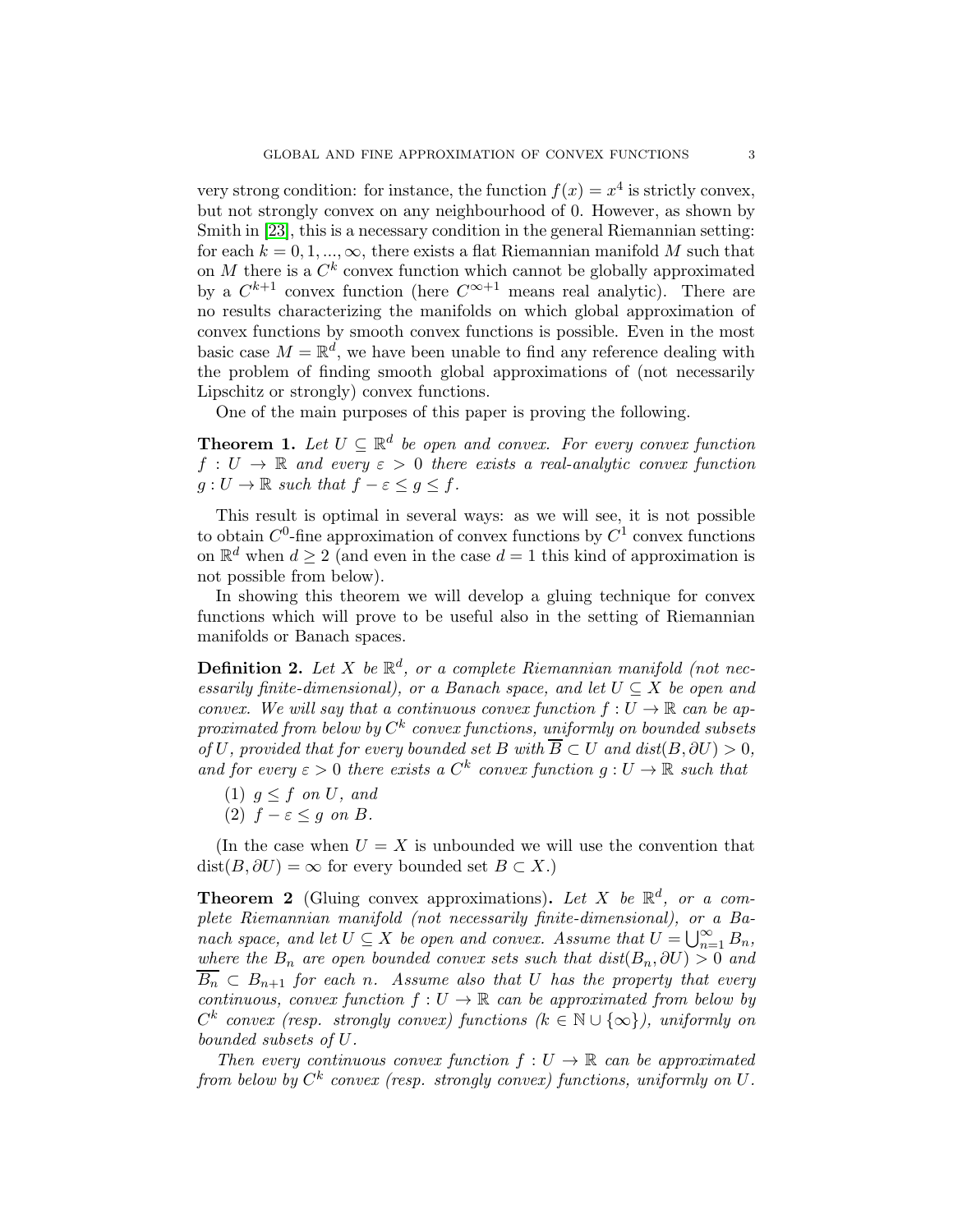From this result (and from its proof and the known results on approximation on bounded sets) we will easily deduce the following corollaries.

<span id="page-3-0"></span>**Corollary 1.** Let  $U \subseteq \mathbb{R}^d$  be open and convex. For every convex function  $f: U \to \mathbb{R}$  and every  $\varepsilon > 0$  there exists a  $C^{\infty}$  convex function  $g: U \to \mathbb{R}$ such that  $f - \varepsilon \leq g \leq f$ . Moreover g can be taken so as to preserve local Lipschitz constants of f (meaning  $Lip(g_{|B}) \leq Lip(f_{|_{(1+\varepsilon)B}})$  for every ball  $B \subset U$ ). And if f is strictly (or strongly) convex, so can g be chosen.

<span id="page-3-1"></span>Corollary 2. Let M be a Cartan-Hadamard Riemannian manifold (not necessarily finite dimensional), and  $U \subseteq M$  be open and convex. For every convex function  $f: U \to \mathbb{R}$  which is bounded on bounded subsets B of U with  $dist(B, \partial U) > 0$ , and for every  $\varepsilon > 0$  there exists a  $C^1$  convex function  $g: U \to \mathbb{R}$  such that  $f - \varepsilon \leq g \leq f$ . Moreover g can be chosen so as to preserve the set of minimizers and the local Lipschitz constants of f. And, if f is strictly convex, so can g be taken.

One should expect that the above corollary is not optimal (in that approximation by  $C^{\infty}$  convex functions should be possible).

<span id="page-3-2"></span>Corollary 3. Let X be a Banach space whose dual is locally uniformly convex, and  $U \subseteq X$  be open and convex. For every convex function f:  $U \to \mathbb{R}$  which is bounded on bounded subsets B of U with  $dist(B, \partial U) > 0$ , and for every  $\varepsilon > 0$  there exists a  $C^1$  convex function  $g: U \to \mathbb{R}$  such that  $f - \varepsilon \leq g \leq f$ . Moreover g can be taken so as to preserve the set of minimizers and the local Lipschitz constants of f. And if f is strictly convex, so can g be taken.

A question remains open whether every convex function f defined on a separable infinite-dimensional Hilbert space X which is bounded on bounded sets can be globally approximated by  $C^2$  convex functions (notice that Theorem [2](#page-2-0) cannot be combined with the results of [\[8\]](#page-28-7), [\[9\]](#page-28-8) on smooth and real analytic approximation of bounded convex bodies in Banach spaces in order to give a solution to this problem. Although one can use these results, together with the implicit function theorem, to find smooth convex approximations of  $f$  on a bounded set, the approximating functions obtained by this process are not defined on all of  $X$  and are not strongly convex, hence it is not clear how to extend them to a smooth convex function below f on X, or even if this should be possible at all).

As a byproduct of the proof of Theorem [1](#page-2-1) we will also obtain the following characterization of the class of convex functions that can be globally approximated by strongly convex functions on  $\mathbb{R}^d$ .

<span id="page-3-3"></span>**Proposition 1.** Let  $f : \mathbb{R}^d \to \mathbb{R}$  be a convex function. The following conditions are equivalent:

- (1) f cannot be uniformly approximated by strictly convex functions.
- (2) f cannot be uniformly approximated by strongly convex functions.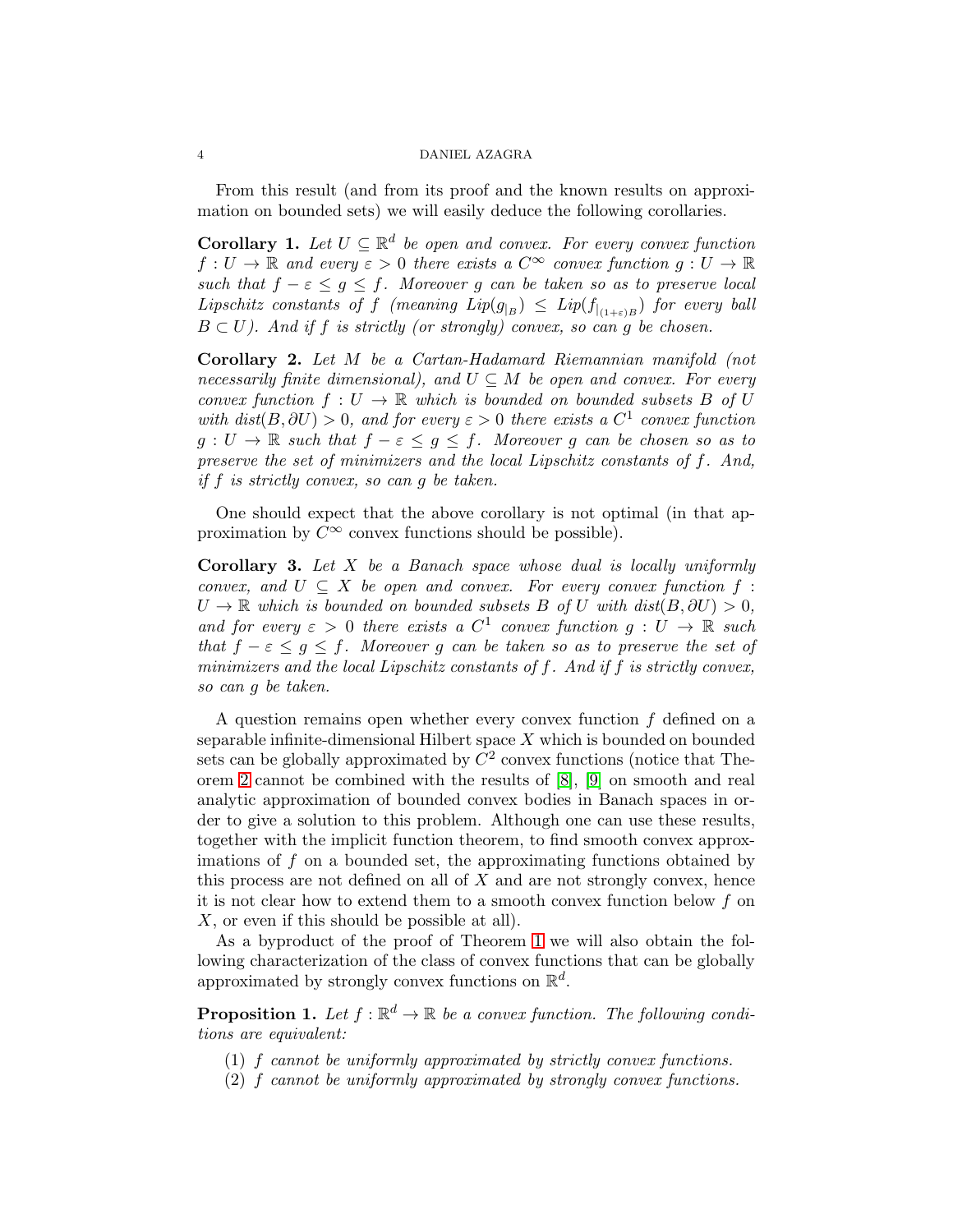(3) There exist  $k < d$ , a linear projection  $P : \mathbb{R}^d \to \mathbb{R}^k$ , a convex function  $c : \mathbb{R}^k \to \mathbb{R}$  and a linear function  $\ell : \mathbb{R}^d \to \mathbb{R}$  such that  $f = c \circ P + \ell$ .

We will also consider fine approximation of convex functions on subsets of  $\mathbb{R}^d$ . In this direction, the only known results concerning  $C^0$ -fine approximation of convex functions by smooth convex functions are also due to Greene and Wu [\[16\]](#page-28-2), who showed that every *strongly convex* function f defined on a (finite-dimensional) Riemannian manifold M can be approximated by  $C^{\infty}$ strongly convex functions in the  $C^0$ -fine topology.

We say that a convex function  $f \in C^k(M)$  can be approximated by  $C^{\infty}$ convex functions in the  $C^k$ -fine topology provided that for every continuous function  $\varepsilon : M \to (0,\infty)$  there exists a convex function  $g \in C^{\infty}(M)$  such that  $|f - g| \leq \varepsilon$  and  $||D^jf - D^jg|| \leq \varepsilon$  on M for  $j \leq k$  when  $k \geq 1$ .

For  $d = 1$  we have the following.

<span id="page-4-0"></span>**Theorem 3.** Let  $U \subseteq \mathbb{R}$  be an open interval. Every convex function  $f$ :  $U \to \mathbb{R}$  can be approximated by real analytic convex functions in the  $C^0$ -fine topology.

For  $d \geq 2$ , we will provide a characterization of the class of convex functions on  $\mathbb{R}^d$  which can be approximated in the  $C^0$ -fine topology by smoother (or real analytic) convex functions. Interestingly, the possibility of performing this kind of approximation has very little to do with the degree of local convexity or smoothness of the given function. It is the global geometrical behaviour of the function that determines whether or not it can be approximated by more regular convex functions in this topology.

**Definition 3.** Let  $U \subseteq \mathbb{R}^d$  be open and convex. We will say that a function  $f: U \to \mathbb{R}$  is properly convex provided that  $f = \ell + c$ , where  $\ell$  is linear,  $c: U \mapsto [a, b), -\infty < a < b \leq \infty$ , and c is convex and proper (meaning that  $c^{-1}[a, \beta]$  is compact for every  $\beta \in [a, b)$ .

It is obvious that proper convexity is not a restrictive property from a local point of view, but it has global geometrical implications.

<span id="page-4-1"></span>**Theorem 4.** Let  $f : \mathbb{R}^d \to \mathbb{R}$  be a  $C^p$  convex function which is not of class  $C^{p+1}, p \in \mathbb{N} \cup \{\infty\}, d \geq 2$ . The following statements are equivalent:

- (1) f is properly convex.
- (2) f can be written in the form  $f = \ell + c$ , where  $\ell$  is linear and  $\lim_{|x|\to\infty} c(x) = \infty.$
- (3) f cannot be written in the form  $f = c \circ P + \ell$ , where  $P : \mathbb{R}^d \to \mathbb{R}^k$  is a linear projection,  $k < d$ ,  $c : \mathbb{R}^k \to \mathbb{R}$  is convex, and  $\ell : \mathbb{R}^d \to \mathbb{R}$  is linear.
- (4) f can be approximated by strongly convex real analytic functions in the  $C^0$ -fine topology.
- (5) f can be approximated by  $C^{p+1}$  convex functions in the  $C^0$ -fine topology.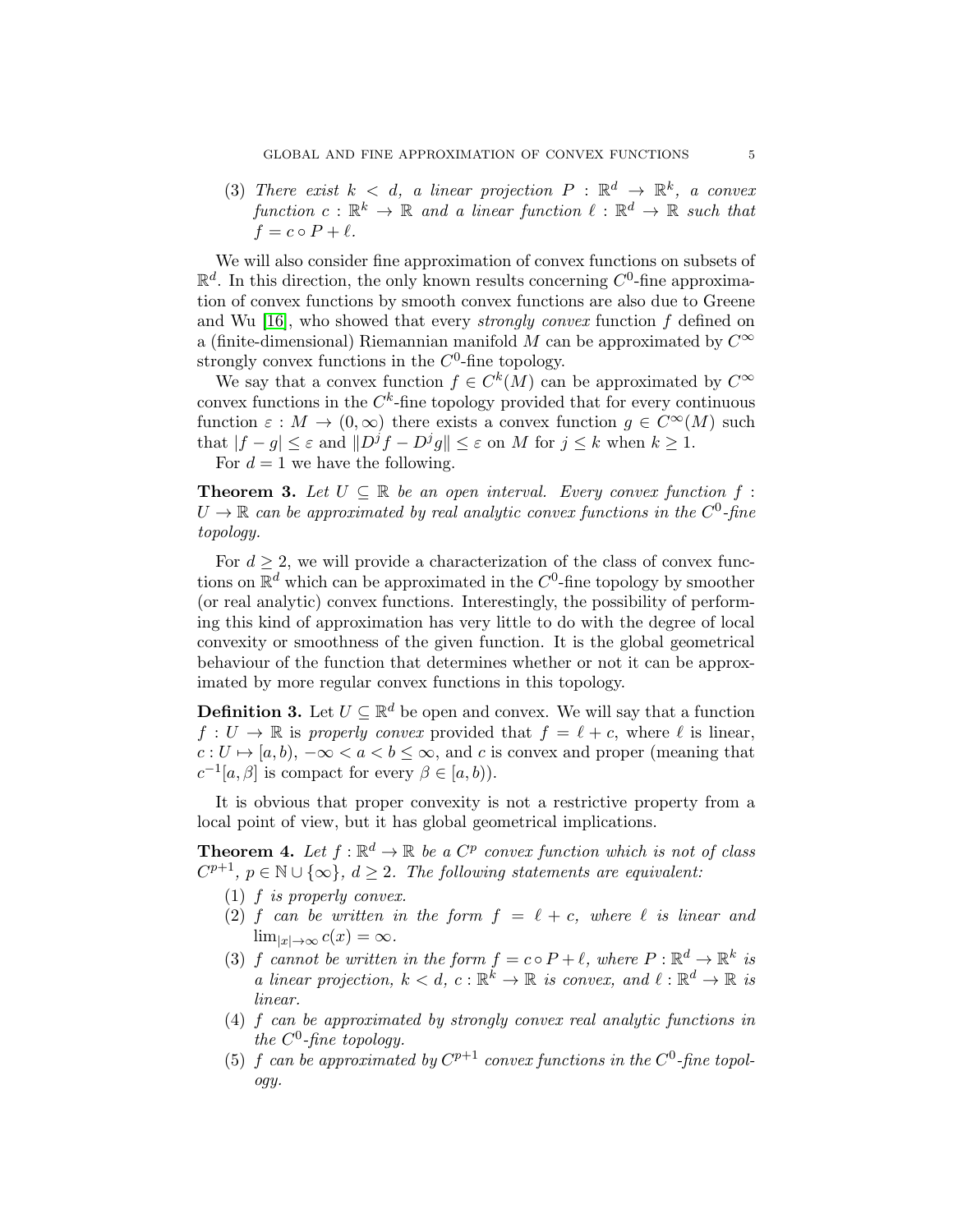In the case when U is a proper open convex subset of  $\mathbb{R}^d$ ,  $d \geq 2$ , it would be harder to establish a full characterization (in the spirit of the preceding theorem) of the class of convex functions  $f: U \to \mathbb{R}$  which can be approximated by smoother convex functions. We do not embark on such a program, but we do prove that every properly convex function on U can be approximated by convex real analytic functions in the  $C<sup>0</sup>$ -fine topology.

<span id="page-5-0"></span>**Theorem 5.** Let  $U \subseteq \mathbb{R}^d$  be open and convex, and  $f : U \to \mathbb{R}$  be properly convex. Then f can be approximated by strongly convex real analytic functions in the  $C^0$ -fine topology.

When  $f \in C^1$ , we will show a slightly weaker result (but still powerful enough to imply quite interesting geometrical corollaries): we are able to approximate any  $C^1$  properly convex function by  $C^{\infty}$  convex functions in the  $C^1$ -fine topology.

<span id="page-5-1"></span>**Theorem 6.** Let  $U \subseteq \mathbb{R}^d$  be open and convex, and  $f : U \to \mathbb{R}$  be properly convex and  $C^1$ . Then f can be approximated by  $C^{\infty}$  convex functions in the  $C^1$ -fine topology.

We will also show (see Example [3](#page-17-0) below) that on  $(-1,1) \times (-1,1) \subset \mathbb{R}^2$ there exists a  $C^p$ , but not  $C^{p+1}$ , convex function f which is affine exactly on a very thin neighbourhood of a line, which is strongly convex outside a very small neighbourhood of this line, and which cannot be approximated by  $C^{p+1}$ convex functions in the C<sup>0</sup>-fine topology. Hence, even in the case  $U \neq \mathbb{R}^d$ , proper convexity is a very reasonable condition to require of a nonsmooth convex function, if one wants to approximate it by smooth convex functions.

As a first geometrical application of Theorem [5,](#page-5-0) we will show that one can sometimes prescribe subdifferential data to real analytic convex functions at the boundary of a compact convex body.

<span id="page-5-2"></span>**Corollary 4.** Let  $U \subseteq \mathbb{R}^d$  be open and convex,  $f : U \to \mathbb{R}$  be a convex function of the form  $f = \ell + c$ , where  $\ell$  is linear and c is proper, K a compact convex body of the form  $K = c^{-1}(-\infty, b]$ , and  $\varepsilon : \text{int}(K) \to (0, \infty)$ a continuous function. Then there exists a convex function  $F: U \to \mathbb{R}$  such that

- (1)  $F = f$  on  $U \setminus int(K)$
- (2)  $|F f| \leq \varepsilon$  on int(K)
- (3)  $F$  is strongly convex and real analytic on  $int(K)$
- (4)  $\partial F(x) = \partial f(x)$  for each  $x \in \partial K$ .

Moreover, if  $f \in C^1(U \setminus int(K))$  then  $F \in C^1(U)$ .

As is usual, we denote  $\partial F(x) = \{ \zeta : \mathbb{R}^n \to \mathbb{R} \mid \zeta \text{ is linear}, F(y) - F(x) \geq 0 \}$  $\zeta(x-y)$  for all  $y \in U$ , the subdifferential of F.

In the case when the given function f is already  $C^2$  outside  $\text{int}(K)$ , we will also show the following.

<span id="page-5-3"></span>**Corollary 5.** Let  $U \subseteq \mathbb{R}^d$  be open and convex,  $f : U \to \mathbb{R}$  be a convex function of the form  $f = \ell + c$ , where  $\ell$  is linear and c is proper, K a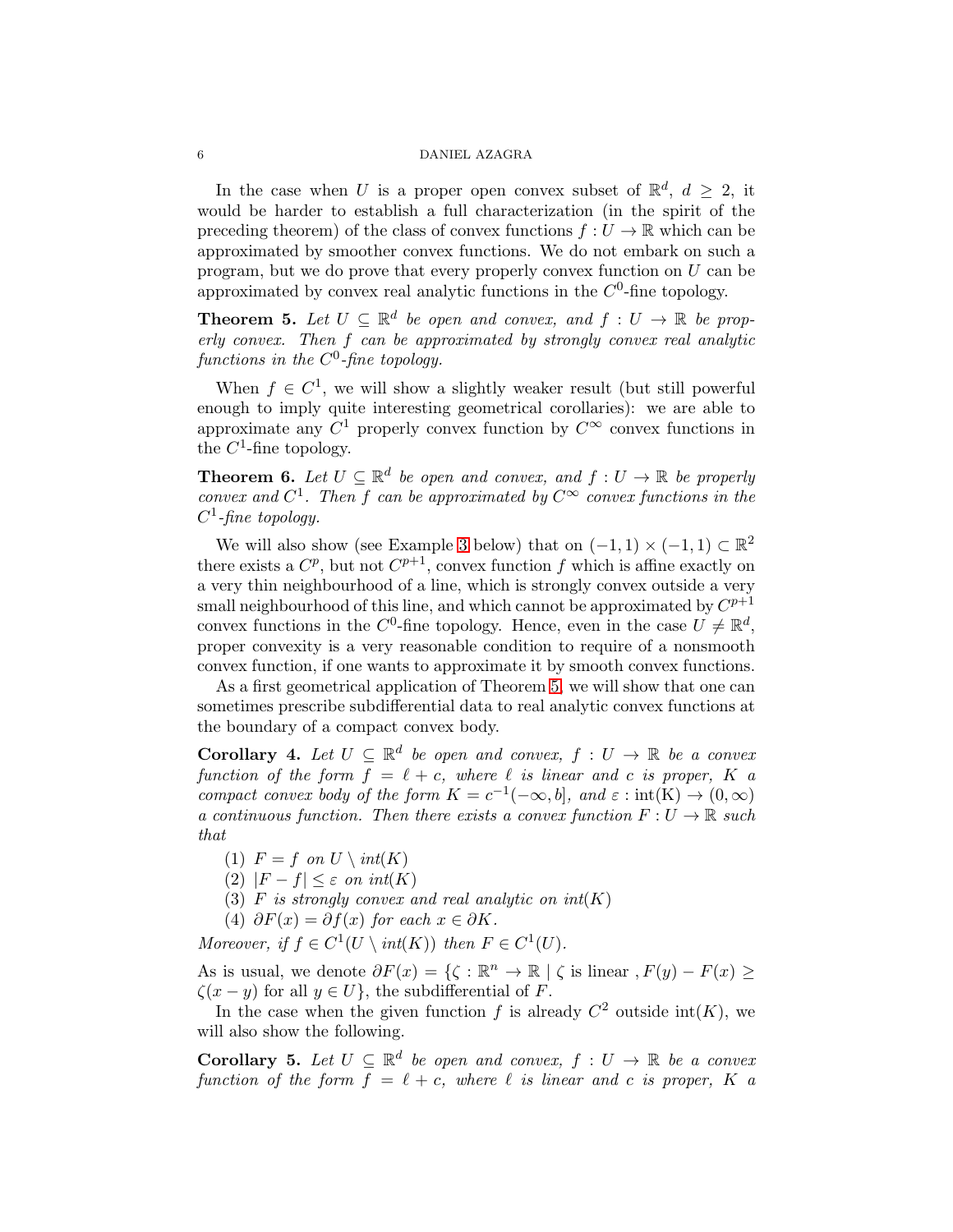compact convex body of the form  $K = c^{-1}(-\infty, b]$ , and  $\varepsilon : \text{int}(K) \to (0, \infty)$ a continuous function. Assume that f is  $C^2$  on  $U \setminus int(K)$ . Then there exists a  $C^2$  convex function  $F: U \to \mathbb{R}$  such that

- (1)  $F = f$  on  $U \setminus int(K)$
- (2)  $|F f| \leq \varepsilon$  on  $int(K)$
- (3) F is  $C^{\infty}$  on int(K).

These corollaries are in the spirit of Ghomi's work on optimal smoothing of convex functions [\[10\]](#page-28-9), but note that here we do not require strong convexity of f on any neighbourhood of  $\partial K$ .

The above corollaries are also useful in smooth surgery of convex bodies, e.g. as in the following situation: one has a convex body with a relatively small part that one does not like (for instance because it is not sufficiently smooth or convex). Assuming that the part is a intersection of the given body with a half-space, then one can replace that part with another piece which approximates the given part, and which has a smooth boundary, with no loss of first or second order differential information at the seam.

**Corollary 6.** Let C be a compact convex body in  $\mathbb{R}^d$ , and let K be a convex body of the form  $K = \ell^{-1}(-\infty, b] \cap C$ , where  $\ell$  is a linear function on  $\mathbb{R}^d$ . Let P be the orthogonal projection of  $\mathbb{R}^d$  onto the subspace Kerl, and assume that  $P(K)$  is contained in the interior of  $P(C)$ , and that  $\partial C \setminus int(K)$  is contained in a  $C^p$  convex hypersurface,  $p = 1, 2$ . Then, for every number  $\varepsilon > 0$  there exists a compact convex body D such that:

- (1)  $\partial D$  is a compact  $C^p$  convex hypersurface;
- (2)  $C \setminus K = D \setminus K$ ;
- (3)  $\partial D \cap \ell^{-1}(-\infty, b)$  is a  $C^{\infty}$  convex hypersurface (or even real analytic and strongly convex in the case  $p = 1$ );
- (4) dist  $(\partial C \cap \ell^{-1}(-\infty, b], \partial D \cap \ell^{-1}(-\infty, b]) \leq \varepsilon$ .

One might like to compare the above corollary with the main result of [\[11\]](#page-28-10), which provides a procedure for smoothing the edges and vertices of a convex polytope.

## 2. A general gluing technique

In order to prove Theorem [2](#page-2-0) we will use the following.

<span id="page-6-0"></span>**Lemma 1** (Smooth maxima). For every  $\varepsilon > 0$  there exists a  $C^{\infty}$  function  $M_{\varepsilon}: \mathbb{R}^2 \to \mathbb{R}$  with the following properties:

- (1)  $M_{\varepsilon}$  is convex;
- (2)  $\max\{x, y\} \leq M_{\varepsilon}(x, y) \leq \max\{x, y\} + \frac{\varepsilon}{2}$  $\frac{\varepsilon}{2}$  for all  $(x, y) \in \mathbb{R}^2$ .
- (3)  $M_{\varepsilon}(x, y) = \max\{x, y\}$  whenever  $|x y| \geq \varepsilon$ .
- (4)  $M_{\varepsilon}(x, y) = M_{\varepsilon}(y, x)$ .
- (5)  $Lip(M_{\varepsilon}) = 1$  with respect to the norm  $\|\cdot\|_{\infty}$  in  $\mathbb{R}^2$ .
- (6)  $y \varepsilon \leq x < x' \implies M_{\varepsilon}(x, y) < M_{\varepsilon}(x', y).$
- (7)  $x \varepsilon \leq y < y' \implies M_{\varepsilon}(x, y) < M_{\varepsilon}(x, y').$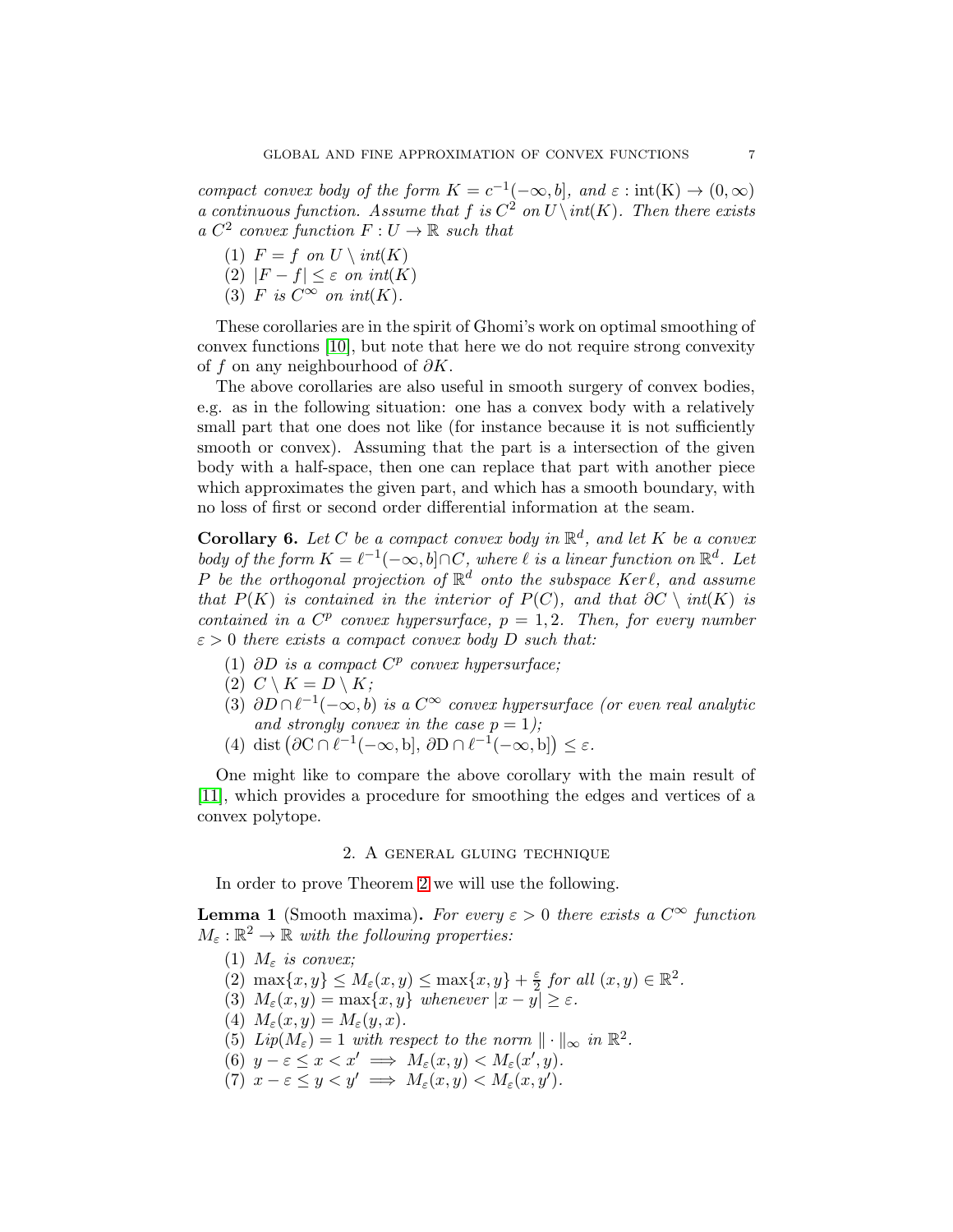(8)  $x \leq x', y \leq y' \implies M_{\varepsilon}(x, y) \leq M_{\varepsilon}(x', y')$ , with a strict inequality in the case when both  $x < x'$  and  $y < y'$ .

We will call  $M_{\varepsilon}$  a smooth maximum.

*Proof.* It is easy to construct a  $C^{\infty}$  function  $\theta : \mathbb{R} \to (0, \infty)$  such that:

- (1)  $\theta(t) = |t|$  if and only if  $|t| > \varepsilon$ ;
- (2)  $\theta$  is convex and symmetric;
- (3)  $\text{Lip}(\theta) = 1$ .

Then it is also easy to check that the function  $M_{\varepsilon}$  defined by

$$
M_{\varepsilon}(x,y) = \frac{x+y+\theta(x-y)}{2}
$$

satisfies the required properties. For instance, let us check properties (v), (vi), (vii) and (viii), which are perhaps less obvious than the others. Since  $\theta$  is 1-Lipschitz we have

$$
M_{\varepsilon}(x, y) - M_{\varepsilon}(x', y') = \frac{x - x' + y - y' + \theta(x - y) - \theta(x' - y')}{2} \le \frac{(x - x)' + (y - y') + |x - x' - y + y'|}{2} = \max\{x - x', y - y'\} \le \max\{|x - x'|, |y - y'|\},
$$

which establishes (v). To verify (vi) and (vii), note that our function  $\theta$  must satisfy  $|\theta'(t)| < 1 \iff |t| < \varepsilon$ . Then we have

$$
\frac{\partial M_{\varepsilon}}{\partial x}(x,y) = \frac{1}{2} \left( 1 + \theta'(x - y) \right) \ge \frac{1}{2} \left( 1 - |\theta'(x - y)| \right) > 0 \text{ whenever } |x - y| < \varepsilon,
$$
\nwhile

while

$$
\frac{\partial M_{\varepsilon}}{\partial x}(x,y) = \frac{1}{2} \left( 1 + \theta'(x - y) \right) = \begin{cases} 1, & \text{if } x \ge y + \varepsilon, \\ 0, & \text{if } y \ge x + \varepsilon. \end{cases}
$$

This implies (vi) and, together with (iv), also (vii) and the first part of (viii). Finally, if for instance we have  $x' > x = \max\{x, y\}$  then  $M_{\varepsilon}(x, y)$  $M_{\varepsilon}(x', y)$  by (vi), and if in addition  $y' > y$  then  $M_{\varepsilon}(x', y) \leq M_{\varepsilon}(x', y')$  by the first part of (viii), hence  $M_{\varepsilon}(x, y) < M_{\varepsilon}(x', y')$ . This shows the second  $\Box$  part of (viii).

The smooth maxima  $M_{\varepsilon}$  are useful to approximate the maximum of two functions without losing convexity or other key properties of the functions, as we next see.

<span id="page-7-0"></span>**Proposition 2.** Let  $U \subseteq X$  be as in the statement of Theorem [2,](#page-2-0)  $M_{\varepsilon}$  as in the preceding Lemma, and let  $f, g: U \to \mathbb{R}$  be convex functions. For every  $\varepsilon > 0$ , the function  $M_{\varepsilon}(f,g): U \to \mathbb{R}$  has the following properties:

- (1)  $M_{\varepsilon}(f,g)$  is convex.
- (2) If f is  $C^k$  on  $\{x : f(x) \ge g(x) \varepsilon\}$  and g is  $C^k$  on  $\{x : g(x) \ge g(x) \varepsilon\}$  $f(x) - \varepsilon$  then  $M_{\varepsilon}(f,g)$  is  $C^k$  on U. In particular, if  $f, g$  are  $C^k$ , then so is  $M_{\varepsilon}(f,g)$ .
- (3)  $M_{\varepsilon}(f,g) = f$  if  $f \ge g + \varepsilon$ .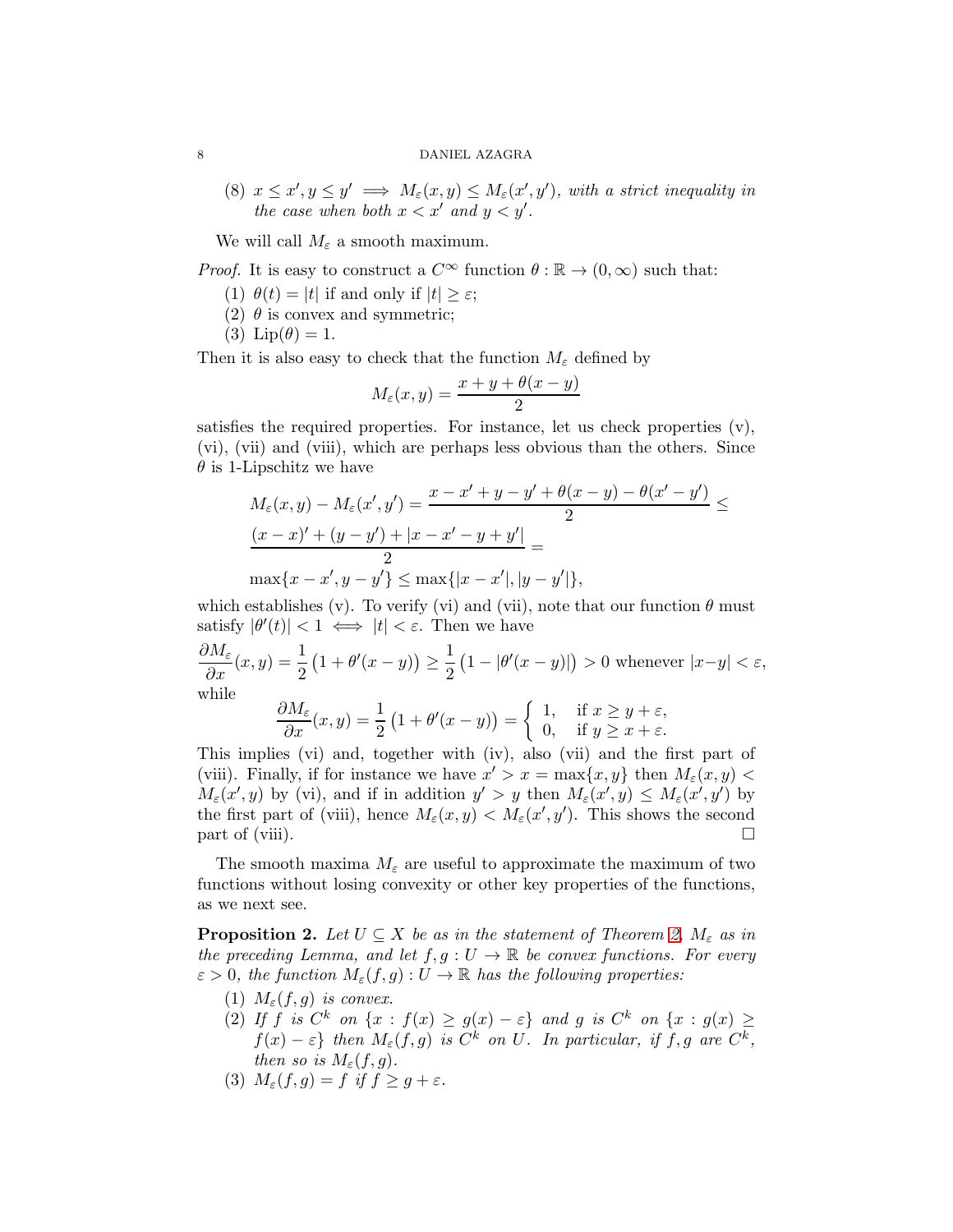- (4)  $M_{\varepsilon}(f,g) = g$  if  $g \ge f + \varepsilon$ .
- (5)  $\max\{f, g\} \leq M_{\varepsilon}(f, g) \leq \max\{f, g\} + \varepsilon/2.$
- (6)  $M_{\varepsilon}(f,g) = M_{\varepsilon}(g,f).$
- (7)  $Lip(M_{\varepsilon}(f,g)_{|_{B}}) \leq \max\{Lip(f_{|_{B}}), Lip(g_{|_{B}})\}\$  for every ball  $B \subset U$  (in particular  $M_{\varepsilon}(f,g)$  preserves common local Lipschitz constants of f and  $q$ ).
- (8) If f, g are strictly convex on a set  $B \subseteq U$ , then so is  $M_{\varepsilon}(f,g)$ .
- (9) If  $f, g \in C^2(X)$  are strongly convex on a set  $B \subseteq U$ , then so is  $M_{\varepsilon}(f,g).$
- (10) If  $f_1 \n\t\leq f_2$  and  $g_1 \leq g_2$  then  $M_{\varepsilon}(f_1, g_1) \leq M_{\varepsilon}(f_2, g_2)$ .

*Proof.* Properties (ii), (iii), (iv), (v), (vi), (vii) and  $(x)$  are obvious from the preceding lemma. To check (i) and (viii), we simply use (x) and convexity of f, g and  $M_{\varepsilon}$  to see that, for  $x, y \in U, t \in [0,1],$ 

$$
M_{\varepsilon} (f(tx + (1-t)y), g(tx + (1-t)y)) \le \nM_{\varepsilon} (tf(x) + (1-t)f(y), tg(x) + (1-t)g(y)) = \nM_{\varepsilon} (t(f(x), g(x)) + (1-t)(f(y), g(y))) \le \ntM_{\varepsilon}(f(x), g(x)) + (1-t)M_{\varepsilon}(f(y), g(y)),
$$

and, according to (viii) in the preceding lemma, the first inequality is strict whenever f, q are strictly convex and  $0 < t < 1$ . To check (ix), it is sufficient to see that the function  $t \mapsto M_{\varepsilon}(f, g)(\gamma(t))$  has a strictly positive second derivative at each t, where  $\gamma(t) = x + tv$  with  $v \neq 0$  (or, in the Riemannian case,  $\gamma$  is a nonconstant geodesic). So, by replacing f, g with  $f(\gamma(t))$  and  $g(\gamma(t))$  we can assume that f and g are defined on an interval  $I \subseteq \mathbb{R}$  on which we have  $f''(t) > 0, g''(t) > 0$ . But in this case we easily compute

$$
\frac{d^2}{dt^2}M_{\varepsilon}(f(t), g(t)) =
$$
\n
$$
\frac{(1 + \theta'(f(t) - g(t))) f''(t) + (1 - \theta'(f(t) - g(t))) g''(t)}{2} + \frac{\theta''(f(t) - g(t)) (f(t) - g(t))^2}{2} \ge
$$
\n
$$
\ge \frac{1}{2} \min\{f''(t), g''(t)\} > 0,
$$

because  $|\theta'| \leq 1$  and  $\theta$  $\prime\prime\prime\geq0.$ 

## Proof of Theorem [2.](#page-2-0)

Given a continuous convex function  $f: U \to \mathbb{R}$  and  $\varepsilon > 0$ , we start defining  $f_1 = f$  and use the assumption that  $f_1 - \varepsilon/2$  can be approximated from below by  $C^k$  convex functions, to find a  $C^k$  convex function  $h_1: U \to \mathbb{R}$ such that

$$
f_1 - \varepsilon \le h_1
$$
 on  $B_1$ , and  $h_1 \le f_1 - \frac{\varepsilon}{2}$  on U.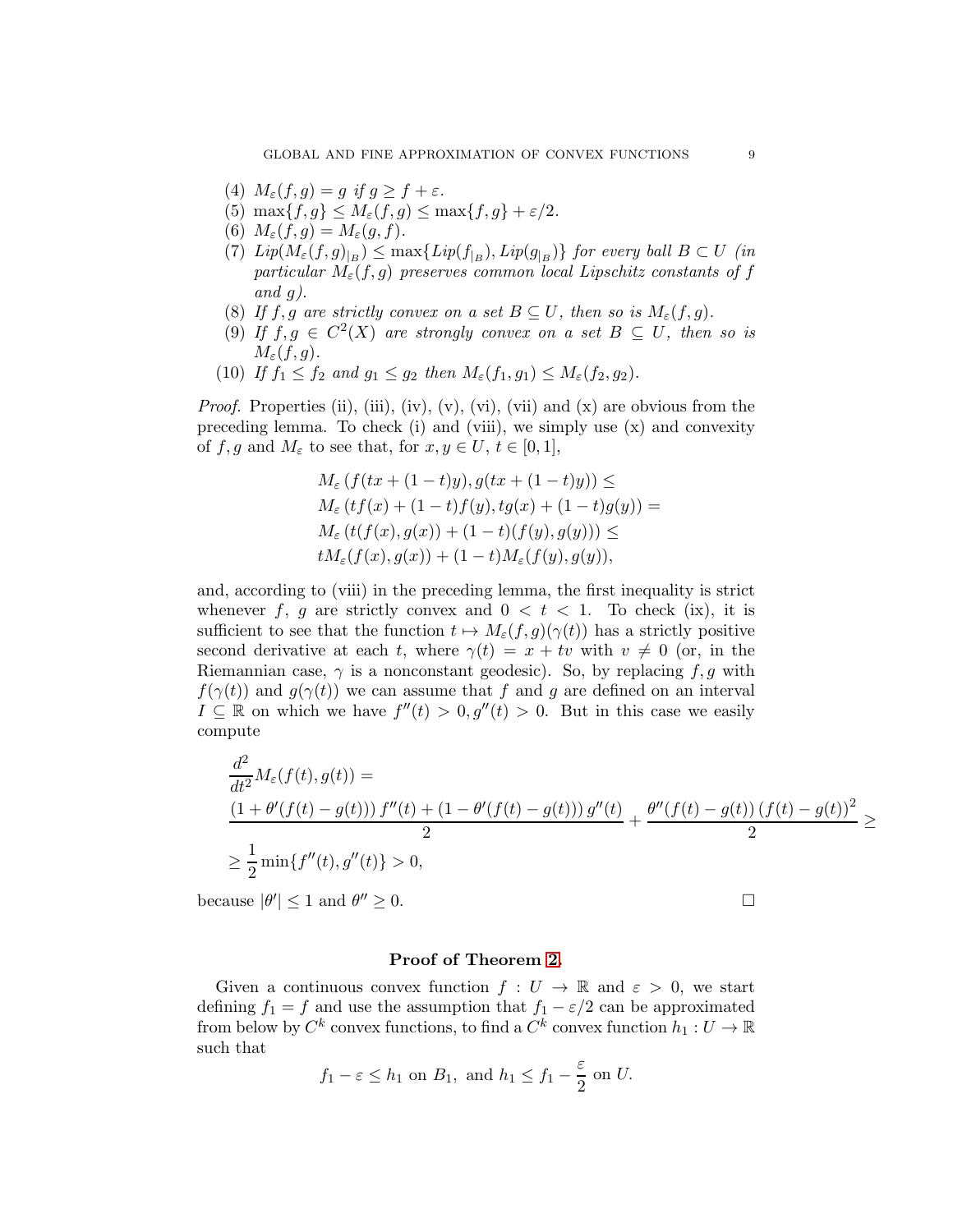We put  $g_1 = h_1$ . Now define  $f_2 = f_1 - \varepsilon$  and find a convex function  $h_2 \in$  $C^k(U)$  such that

$$
f_2 - \frac{\varepsilon}{2} \le h_2
$$
 on  $B_2$ , and  $h_2 \le f_2 - \frac{\varepsilon}{4}$  on U.

Set

$$
g_2 = M_{\frac{\varepsilon}{10^2}}(g_1, h_2).
$$

By the preceding proposition we know that  $g_2$  is a convex  $C^k$  function satisfying

$$
\max\{g_1, h_2\} \le g_2 \le \max\{g_1, h_2\} + \frac{\varepsilon}{10^2}
$$
 on U,

and

$$
g_2(x) = \max\{g_1(x), h_2(x)\}\
$$
 whenever  $|h_1(x) - h_2(x)| \ge \frac{\varepsilon}{10^2}$ .

Claim 1. We have

$$
g_2 = g_1
$$
 on  $B_1$ , and  $f - \varepsilon - \frac{\varepsilon}{2} \le g_2 \le f - \frac{\varepsilon}{2} + \frac{\varepsilon}{10^2}$  on  $B_2$ .

Indeed, if  $x \in B_1$ ,

$$
g_1(x) \ge f_1(x) - \varepsilon = f_2(x) - \frac{\varepsilon}{4} + \frac{\varepsilon}{4} \ge h_2(x) + \frac{\varepsilon}{4} \ge h_2(x) + \frac{\varepsilon}{10^2},
$$

hence  $g_2(x) = g_1(x)$ , and in particular  $f(x) - \frac{\varepsilon}{2} \ge g_2(x) \ge f(x) - \varepsilon$ . While, if  $x \in B_2 \setminus B_1$  then

$$
f(x) - \varepsilon - \frac{\varepsilon}{2} \le \max\{g_1(x), h_2(x)\} \le g_2(x) \le \max\{g_1(x), h_2(x)\} + \frac{\varepsilon}{10^2} \le \max\{f(x) - \frac{\varepsilon}{2}, f(x) - \varepsilon - \frac{\varepsilon}{4}\} + \frac{\varepsilon}{10^2} = f(x) - \frac{\varepsilon}{2} + \frac{\varepsilon}{10^2}.
$$

This proves the claim.

Next, define  $f_3 = f_2 - \varepsilon/2 = f - \varepsilon - \varepsilon/2$ , find a convex  $C^k$  function  $h_3$ on U so that

$$
f_3 - \frac{\varepsilon}{2^2} \le h_3
$$
 on  $B_3$ , and  $h_3 \le f_3 - \frac{\varepsilon}{2^3}$  on U,

and set

$$
g_3 = M_{\frac{\varepsilon}{10^3}}(g_2, h_3).
$$

# Claim 2. We have

 $g_3 = g_2$  on  $B_2$ , and  $f - \varepsilon - \frac{\varepsilon}{2}$  $\frac{\varepsilon}{2} - \frac{\varepsilon}{2^2}$  $\frac{\varepsilon}{2^2} \le g_3 \le f - \frac{\varepsilon}{2}$  $\frac{\varepsilon}{2} + \frac{\varepsilon}{10}$  $\frac{\varepsilon}{10^2} + \frac{\varepsilon}{10}$  $\frac{0}{10^3}$  on  $B_3$ .

This is easily checked as before.

In this fashion we can inductively define a sequence of  $C^k$  convex functions  $g_n$  on U such that

$$
g_n = g_{n-1} \text{ on } B_{n-1}, \text{ and}
$$
  
\n
$$
f - \varepsilon - \frac{\varepsilon}{2} - \frac{\varepsilon}{2^2} - \dots - \frac{\varepsilon}{2^{n-1}} \le g_n \le f - \frac{\varepsilon}{2} + \frac{\varepsilon}{10^2} + \frac{\varepsilon}{10^3} + \dots + \frac{\varepsilon}{10^n} \text{ on } B_n
$$
  
\n(at each step of the inductive process we define  $f_n = f_{n-1} - \varepsilon/2^{n-2} =$   
\n $f - \varepsilon - \dots - \varepsilon/2^{n-2}$ , we find  $h_n$  convex and  $C^k$  such that  $f_n - \varepsilon/2^{n-1} \le h_n$   
\non  $B_n$  and  $h_n \le f_n - \varepsilon/2^n$  on  $U$ , and we put  $g_n = M_{\varepsilon/10^n}(g_{n-1}, h_n)$ ).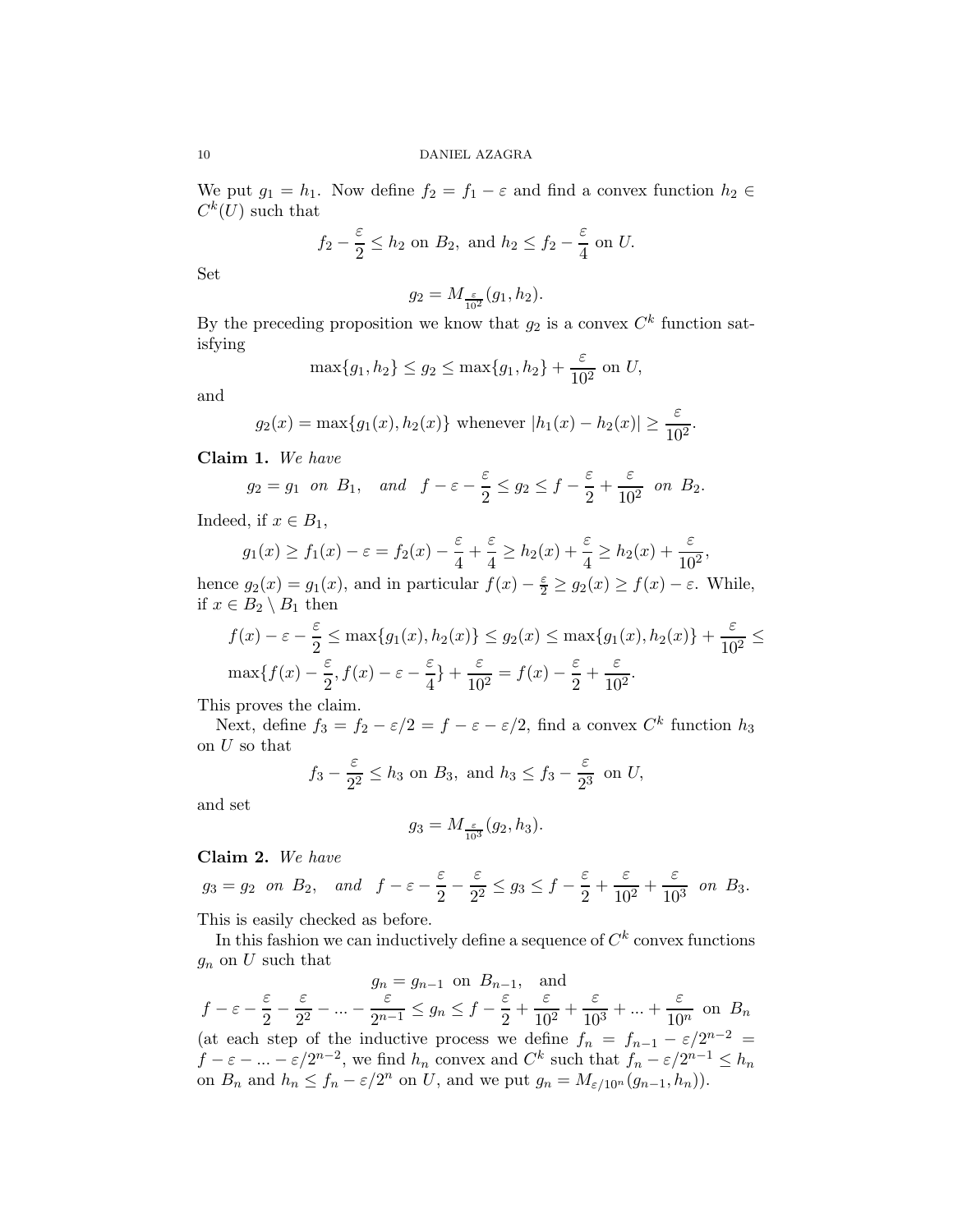Having constructed a sequence  $g_n$  with such properties, we finally define

$$
g(x) = \lim_{n \to \infty} g_n(x).
$$

Since we have  $g_{n+k} = g_n$  on  $B_n$  for all  $k \ge 1$ , it is clear that  $g = g_n$  on each  $B_n$ , which implies that g is  $C^k$  and convex on U (or even strongly convex when the  $g_n$  are strongly convex). Besides, for every  $x \in U = \bigcup_{n=1}^{\infty} B_n$  we have

$$
f(x) - 2\varepsilon = f(x) - \sum_{n=1}^{\infty} \frac{\varepsilon}{2^{n-1}} \le g(x) \le f(x) - \frac{\varepsilon}{2} + \sum_{n=2}^{\infty} \frac{\varepsilon}{10^n},
$$

hence  $f - 2\varepsilon \le g \le f$ .  $\Box$ 

<span id="page-10-1"></span>Remark 1. From the above proof and from Proposition [2](#page-7-0) it is clear that this method of transferring convex approximations on bounded sets to global convex approximations preserves strict and strong convexity, local Lipschitzness, minimizers and order, whenever the given approximations on bounded sets have these properties.

# 3. Proofs of Corollaries [1,](#page-3-0) [2](#page-3-1) and [3.](#page-3-2)

We will deduce our corollaries by combining Theorem [2](#page-2-0) with the known results on approximation of convex functions on bounded sets mentioned in the introduction, and with the following.

<span id="page-10-0"></span>**Proposition 3.** Let X be  $\mathbb{R}^d$ , or a Cartan-Hadamard manifold (not necessarily finite-dimensional), or a Banach space, and let  $U \subseteq X$  be open and convex. Assume that U has the property that every Lipschitz convex function on U can be approximated by  $C^k$  convex (resp. strongly convex) functions, uniformly on U.

Then every convex function  $f: U \to \mathbb{R}$  which is bounded on bounded subsets B of U with  $dist(B, \partial U) > 0$  can be approximated from below by  $C^k$ convex (resp. strongly convex) functions, uniformly on bounded subsets of U.

*Proof.* It is well known that a convex function  $f: U \to \mathbb{R}$  which is bounded on bounded subsets B of U with dist( $B, \partial U$ ) > 0 is also Lipschitz on each such subset B of X. So let  $B \subset U$  be bounded, open and convex with  $dist(B, \partial U) > 0$ , put  $L = Lip(f_{|B})$ , and define

$$
g(x) = \inf\{f(y) + L\,d(x, y) : y \in U\},\
$$

where  $d(x, y) = ||x - y||$  in the case when X is  $\mathbb{R}^d$  or a Banach space, and d is the Riemannian distance in  $X$  when  $X$  is a Cartan-Hadamard manifold.

Claim 3. The function g has the following properties:

- $(1)$  g is convex on X.
- (2)  $q$  is L-Lipschitz on X.
- (3)  $g = f$  on B.
- (4)  $q \leq f$  on U.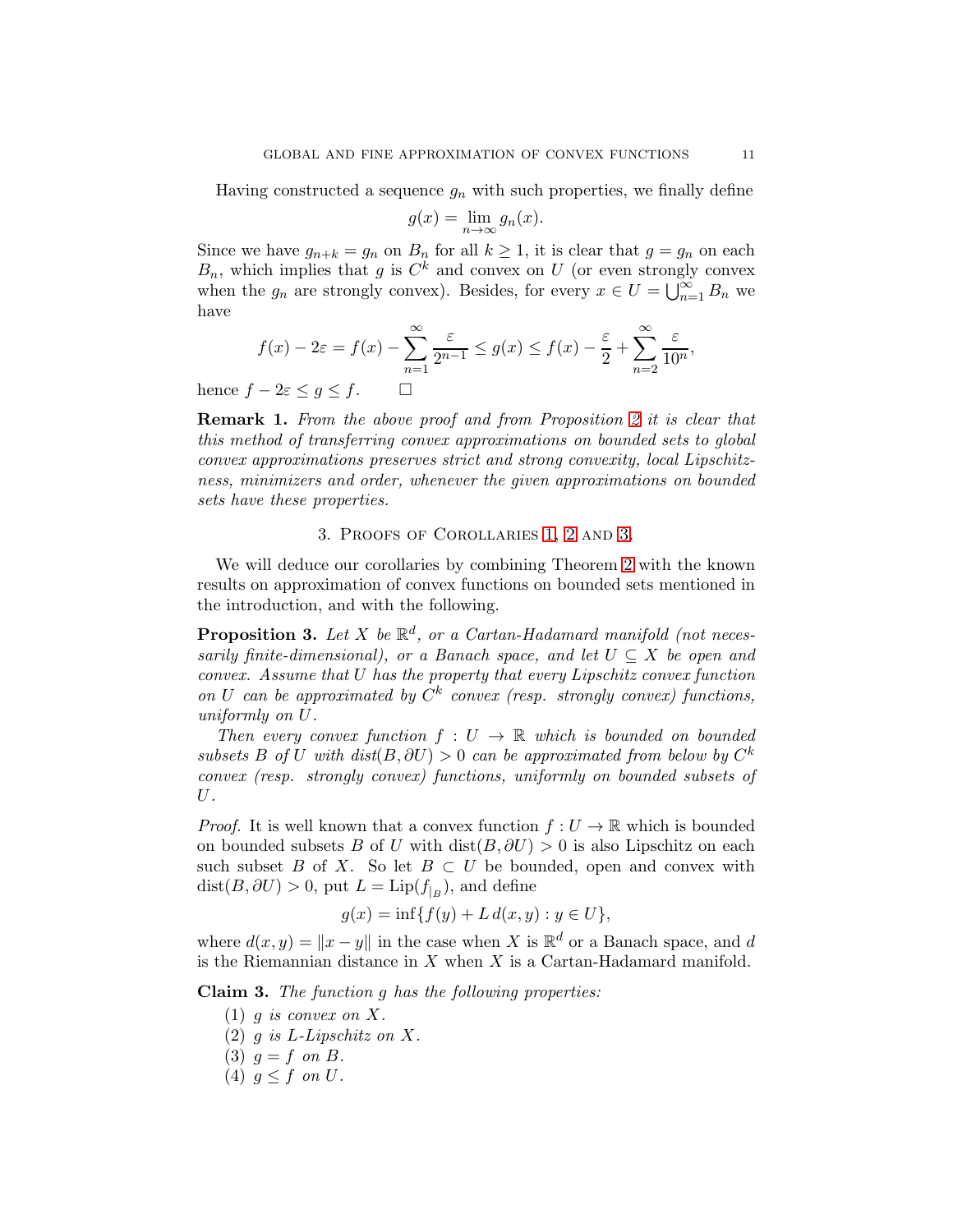These are well known facts in the vector space case, but perhaps not so in the Riemannian setting, so let us say a few words about the proof. Property (iv) is obvious. To see that the reverse inequality holds on B, take  $x \in B$ and a subdifferential  $\zeta \in D^-f(x)$  (we refer to [\[3\]](#page-28-11), [\[2\]](#page-28-12) for the definitions and some properties of the Fréchet subdifferential and inf convolution on Riemannian manifolds). We have  $\|\zeta\|_x \leq L$  because f is L-Lipschitz on B. Since  $\exp_x: TX_x \to X$  is a diffeomorphism, for every  $y \in X$  there exists  $v_y \in TX_x$  such that  $\exp_x(v_y) = y$ . And, because  $t \mapsto f(\exp_x(tv_y))$  is convex, we have  $f(\exp_x(tv_y)) - f(x) \ge \langle \zeta, tv_y \rangle_x$  for every t, and in particular, taking  $t = 1$ , we get  $f(y) - f(x) \ge \langle \zeta, tv_y \rangle_x \ge -\|\zeta\|_x \|v_y\|_x \ge -Ld(x, y)$ . Hence  $f(y) + Ld(x, y) \ge f(x)$  for all  $y \in X$ , and taking the inf we get  $g(x) \ge f(x)$ . Therefore  $g = f$  on B. Showing (ii) is easy (as a matter of fact this is true in every metric space). Finally, to see that  $g$  is convex on  $X$ , one does have to use that X is a Cartan-Hadamard manifold. We note that in a Cartan-Hadamard manifold X the distance function  $d: X \times X \to [0,\infty)$ is globally convex (see for instance [\[21,](#page-29-1) V.4.3] and [\[2,](#page-28-12) Corollary 4.2]), and that if  $X \times U \ni (x, y) \mapsto F(x, y)$  is convex then  $x \mapsto \inf_{y \in U} F(x, y)$  is also convex on X (see [\[2,](#page-28-12) Lemma 3.1]). Since  $(x, y) \mapsto f(y) + Ld(x, y)$  is convex on  $X \times U$ , this shows (i).

Now, for a given  $\varepsilon > 0$ , by assumption there exists a  $C^k$  convex (resp. strongly convex) function  $\varphi: U \to \mathbb{R}$  so that  $g - \varepsilon \leq \varphi \leq g$  on U. Since  $g \leq f$  on U, and  $g = f$  on B, this implies that  $\varphi \leq f$  on U, and  $f - \varepsilon \leq \varphi$ on  $B$ .

Let  $f: \mathbb{R}^d \to \mathbb{R}$  be continuous. As we recalled in the introduction, if  $\delta : \mathbb{R}^d \to [0, \infty)$  is a  $C^{\infty}$  function such that  $\delta(x) = 0$  whenever  $||x|| \geq 1$ , and  $\int_{\mathbb{R}^d} \delta = 1$ , then the functions  $f_{\varepsilon}(x) = \int_{\mathbb{R}^d} f(x - y) \delta_{\varepsilon}(y) dy$  (where  $\delta_{\varepsilon}(x) =$  $\varepsilon^{-d}\delta(x/\varepsilon)$  are  $C^{\infty}$  and converge to  $f(x)$  uniformly on every compact set, as  $\varepsilon \searrow 0$ . Moreover, as is well known and easily checked:

- (1) If f is uniformly continuous then  $f_{\varepsilon}$  converges to f uniformly on  $\mathbb{R}^d$ .
- (2) If f is convex (resp. strictly, or strongly convex), so is  $f_{\varepsilon}$ .
- (3) If f is Lipschitz, so is  $f_{\varepsilon}$ , and  $\text{Lip}(f_{\varepsilon}) = \text{Lip}(f)$ .
- (4) If f is locally Lipschitz,  $\text{Lip}(f_{\varepsilon_{|B}}) = \text{Lip}(f_{|_{(1+\varepsilon)B}})$  for every ball B.
- (5) If  $f \leq g$  then  $f_{\varepsilon} \leq g_{\varepsilon}$ .
- (6) If f is  $C^1$  then  $Df_\varepsilon$  converges to  $Df$  uniformly on compact subsets of  $\mathbb{R}^d$

Therefore this method provides uniform approximation of Lipschitz convex functions by  $C^{\infty}$  convex functions, uniformly on  $\mathbb{R}^d$ . By Proposition [3](#page-10-0) we then have that every (not necessarily Lipschitz) convex function  $f: \mathbb{R}^d \to$ R can be approximated from below by  $C^∞$  convex functions, uniformly on bounded sets. And by Theorem [2](#page-2-0) we get that every convex function  $f: \mathbb{R}^d \to \mathbb{R}$  can be approximated from below by  $C^{\infty}$  convex functions, uniformly on  $\mathbb{R}^d$ . Moreover, it is clear that strict (or strong) convexity,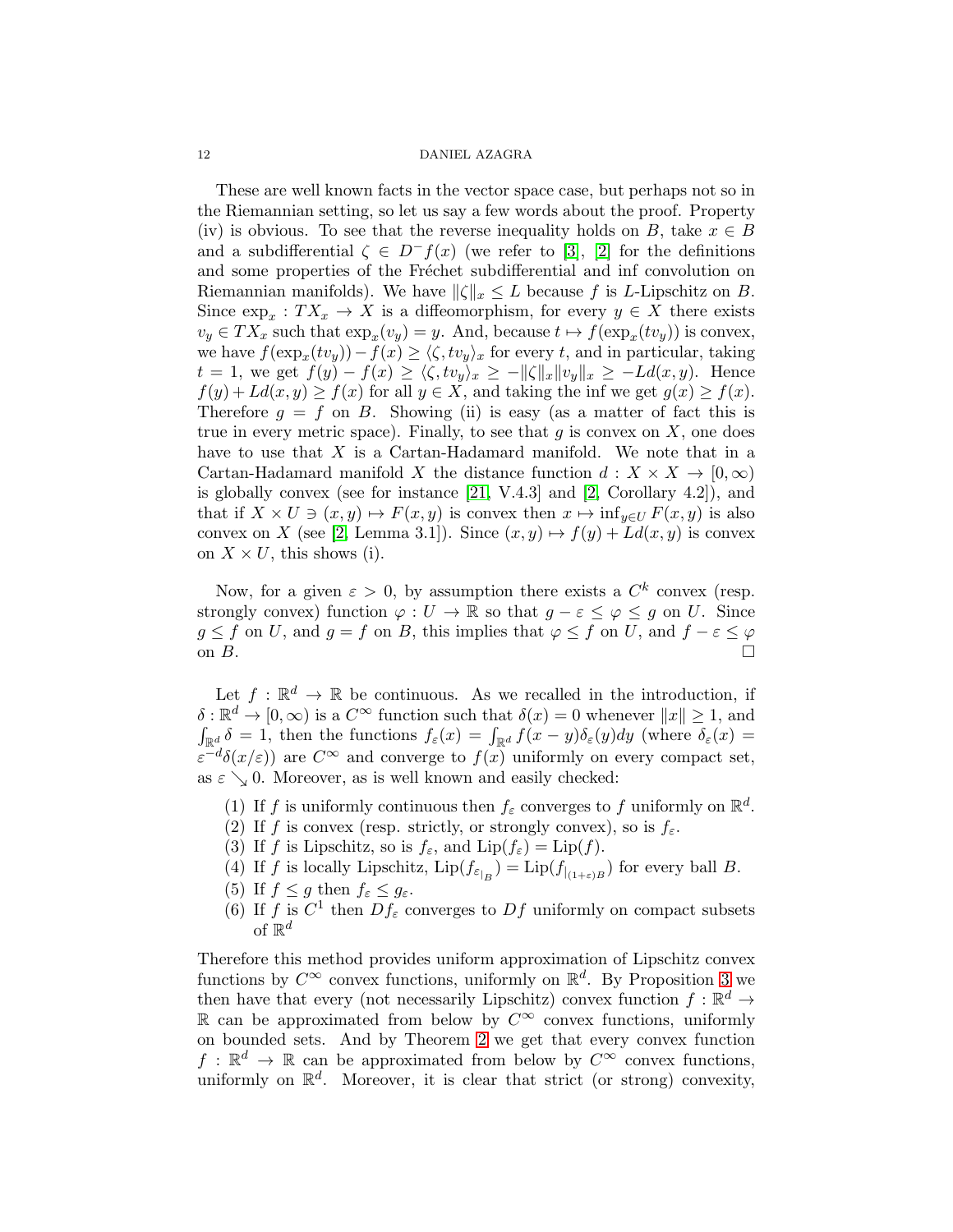local Lipschitzness, and order are preserved by the combination of these techniques.

The case when  $X = U$  is an open convex subset of  $\mathbb{R}^d$  can be treated in a similar manner. We consider the open, bounded convex sets  $B_m = \{x \in$  $U : dist(x, \partial U) > 1/m, ||x|| < m$ , so we have  $\overline{B_m} \subset B_{m+1}$ , dist $(B_m, \partial U) >$ 0 and  $U = \bigcup_{m=1}^{\infty} B_m$ . By combining Theorem [2](#page-2-0) and Proposition [3,](#page-10-0) it suffices to show that every Lipschitz, convex function  $f: U \to \mathbb{R}$  can be approximated by  $C^{\infty}$  convex functions, uniformly on U. This can be done as follows: set  $L = Lip(f)$  and consider

$$
g(x) = \inf\{f(y) + L\|x - y\| : y \in U\}, x \in \mathbb{R}^d,
$$

which is a Lipschitz, convex extension of f to all of  $\mathbb{R}^d$ , with  $\text{Lip}(f) =$ Lip(g). By using the above argument, g can be approximated by  $C^{\infty}$  convex functions, uniformly on  $\mathbb{R}^d$ . In particular,  $f = g_{|U|}$  can be approximated by such functions, uniformly on U. This proves Corollary [1.](#page-3-0)

Let us see how one can deduce Corollaries [2](#page-3-1) and [3.](#page-3-2) As in the case of  $\mathbb{R}^d$ , the combination of Theorem [2,](#page-2-0) Proposition [3](#page-10-0) and Remark [1](#page-10-1) reduces the problem to showing that every Lipschitz convex function  $f: X \to \mathbb{R}$  (where X stands for a Cartan-Hadamard manifold or a Banach space whose dual is locally uniformly convex) can be approximated by  $C<sup>1</sup>$  convex functions, uniformly on X. It is well known that this can be done via the inf convolution of f with squared distances: the functions

$$
f_{\lambda}(x) = \inf\{f(y) + \frac{1}{2\lambda}d(x,y)^2 : y \in X\}
$$

are  $C^1$ , convex, Lipschitz (with the same constant as f), have the same minimizers as  $f$ , are strictly convex whenever  $f$  is, and converge to  $f$  as  $\lambda \searrow 0$ , uniformly on all of X. See [\[24\]](#page-29-2) for a survey on the inf convolution operation in Banach spaces, and [\[2\]](#page-28-12) for the Cartan-Hadamard case.

## 4. Real analytic convex approximations

Let us now prove Theorem [1.](#page-2-1) As mentioned in the introduction, real analytic approximations of partitions of unity cannot be employed to glue local approximations into a uniform convex approximation of f on all of  $\mathbb{R}^d$ .

A natural approach to this problem would be showing that every convex function can be approximated by  $C^2$  strongly convex functions, and then using Whitney's theorem on  $C^2$ -fine approximation of functions by real analytic functions to conclude. However, not every convex function  $f : \mathbb{R}^d \to \mathbb{R}$ can be approximated by strongly convex functions uniformly on  $\mathbb{R}^d$ . For instance, it is not possible to approximate a linear function by strongly convex functions.

We will show that, given a convex function  $f : \mathbb{R}^d \to \mathbb{R}$ , either we can reduce the problem of approximating  $f$  by real analytic convex functions to some  $\mathbb{R}^k$  with  $k < d$ , or else its graph is supported by a maximum of finitely many  $(d+1)$ -dimensional corners which besides approximates f on a given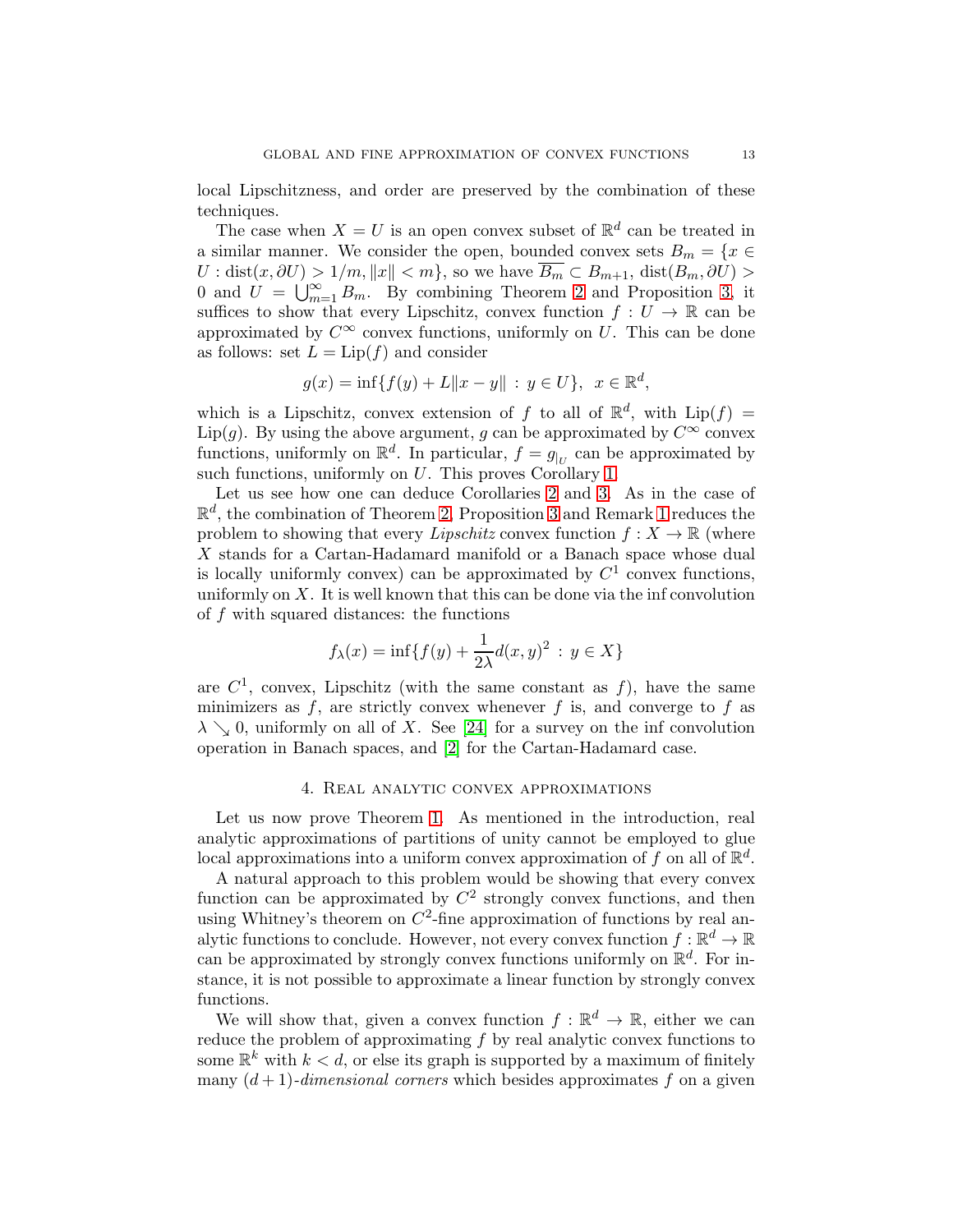bounded set (and which in turn we will manage to approximate by strongly convex functions).

**Definition 4** (Supporting corners). We will say that a function  $C : \mathbb{R}^d \to \mathbb{R}$ is a k-dimensional corner function on  $\mathbb{R}^d$  if it is of the form

$$
C(x) = \max\{\ell_1 + b_1, \ell_2 + b_2, ..., \ell_k + b_k\},\
$$

where the  $\ell_j : \mathbb{R}^d \to \mathbb{R}$  are linear functions such that the functions  $L_j$ :  $\mathbb{R}^{d+1} \to \mathbb{R}$  defined by  $L_j(x, x_{d+1}) = x_{d+1} - \ell_j(x), 1 \leq j \leq k$ , are linearly independent, and the  $b_i \in \mathbb{R}$ . We will also say that a convex function f:  $U \subseteq \mathbb{R}^d \to \mathbb{R}$  is supported by C at a point  $x \in U$  provided we have  $C \leq f$ on U and  $C(x) = f(x)$ .

<span id="page-13-0"></span>**Lemma 2.** If C is a  $(d+1)$ -dimensional corner function on  $\mathbb{R}^d$  then C can be approximated by  $C^{\infty}$  strongly convex functions, uniformly on  $\mathbb{R}^d$ .

Proof. We will need to use the following variation of the smooth maximum of Lemma [1:](#page-6-0) given  $\varepsilon, r > 0$ , let  $\beta_{\varepsilon,r} = |\cdot| * H_r + \varepsilon/2$ , where  $H_r(x) =$ 1  $\frac{1}{(4\pi r)^{1/2}} \exp(-x^2/4r)$ . We have  $\beta''_{\varepsilon,r}(t) = 2e^{-t^2/4r}/(4r\pi)^{1/2} > 0$ , so  $\beta_{\varepsilon,r}$  is strongly convex and 1-Lipschitz, and as  $r \to 0$  we have  $\beta_{\varepsilon,r}(t) \to |t| + \varepsilon/2$ uniformly on  $t \in \mathbb{R}$ , so we may find  $r = r(\varepsilon) > 0$  such that  $|t| \leq \beta_{\varepsilon,r}(t) \leq$  $|t| + \varepsilon$  for all t. Put  $\widetilde{\theta}_{\varepsilon}(t) = \beta_{\varepsilon,r(\varepsilon)}(t)$ , and define  $\widetilde{M}_{\varepsilon}: \mathbb{R}^2 \to \mathbb{R}$  by

$$
\widetilde{M}_{\varepsilon}(x,y) = \frac{x+y+\widetilde{\theta}_{\varepsilon}(x-y)}{2}.
$$

It is clear that  $M_{\varepsilon}$  satisfies all the properties of Lemma [1](#page-6-0) except for (iii).

Now let us prove our lemma. Up to an affine change of variables in  $\mathbb{R}^{d+1}$ , the problem is equivalent to showing that the function

$$
f(x) = \max\{0, x_1, x_2, ..., x_d\}
$$

can be uniformly approximated on  $\mathbb{R}^n$  by  $C^{\infty}$  strongly convex functions. We will show that this is possible by induction on d.

For  $d = 1$ , the function  $f(x) = \max\{x, 0\}$  is Lipschitz, so the convolutions  $f_{\varepsilon} = f * H_{\varepsilon}$  are  $C^{\infty}$ , Lipschitz and converge to f, uniformly on  $\mathbb{R}$ , as  $\varepsilon \searrow 0$ . Besides, as one can easily compute,

$$
f''_{\varepsilon}(x) = \frac{1}{(4\pi\varepsilon)^{1/2}} e^{-\frac{x^2}{4\varepsilon}} > 0,
$$

so the  $f_{\varepsilon}$  are strongly convex.

Now, suppose that the function  $f(x_1, ..., x_k) = \max\{0, x_1, ..., x_k\}$  can be uniformly approximated by  $C^{\infty}$  smooth strongly convex functions on  $\mathbb{R}^{k}$ . Then, for a given  $\varepsilon > 0$  we can find  $C^{\infty}$  strongly convex functions  $g : \mathbb{R}^k \to \mathbb{R}$ and  $\alpha : \mathbb{R} \to \mathbb{R}$  such that

$$
f(x) \le g(x) \le f(x) + \varepsilon \quad \text{for all} \quad x \in \mathbb{R}^k, \quad \text{and}
$$

$$
\max\{t, 0\} \le \alpha(t) \le \max\{t, 0\} + \varepsilon \quad \text{for all} \quad t \in \mathbb{R}.
$$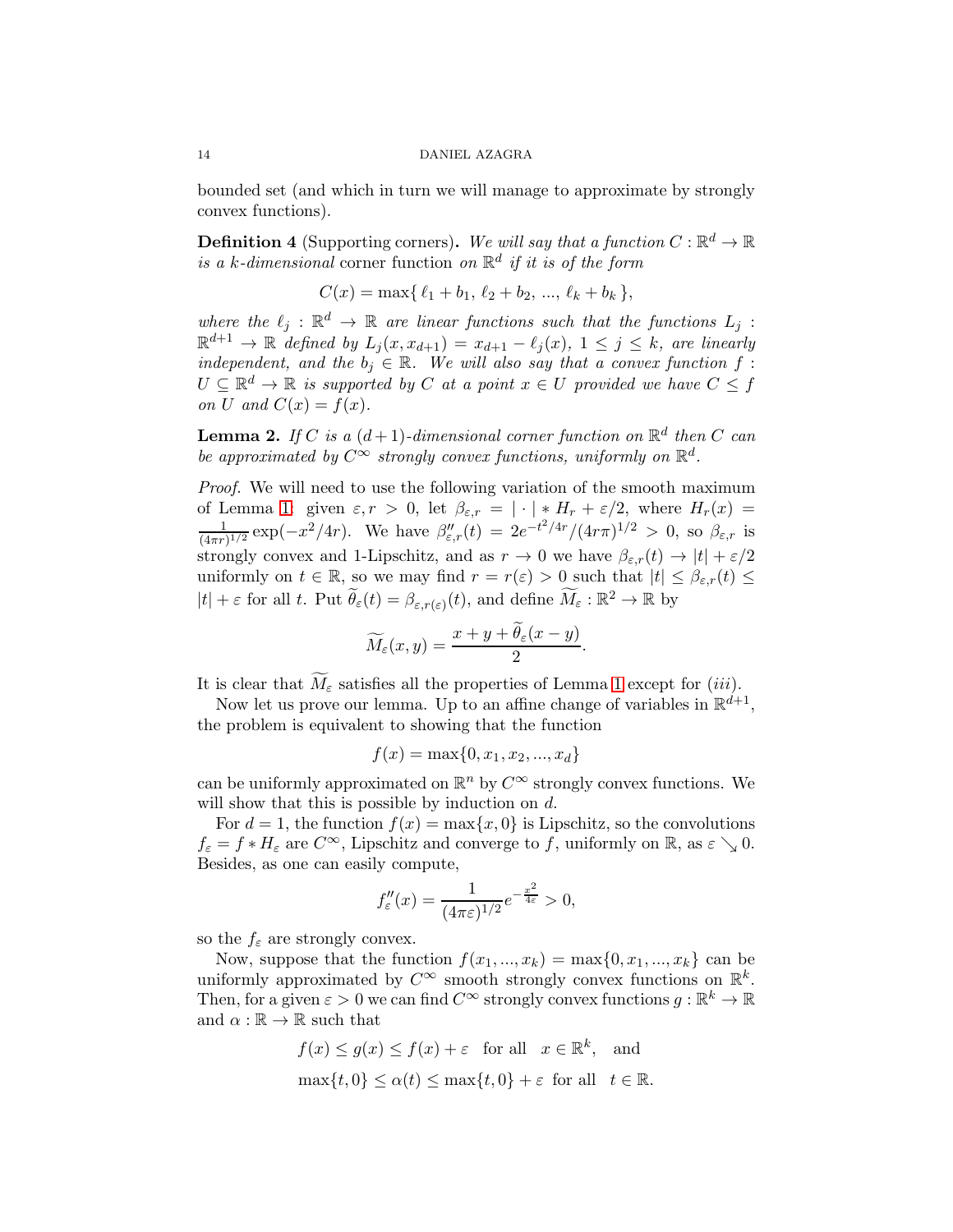Given the function

 $F(x_1..., x_k, x_{k+1}) = \max\{0, x_1, ..., x_{k+1}\} = \max\{x_{k+1}, f(x_1, ..., x_k)\},\$ 

let us define  $G: \mathbb{R}^{k+1} \to \mathbb{R}$  by

$$
G(x_1, ..., x_{k+1}) = M_{\varepsilon} (g(x_1, ..., x_k), \alpha(x_{k+1})).
$$

We have  $G \in C^{\infty}(\mathbb{R}^{k+1})$ , and  $F(x) \leq G(x) \leq F(x) + 2\varepsilon$  for all  $x \in \mathbb{R}^{k+1}$ , so in order to conclude the proof we only have to see that  $G$  is strongly convex. Given  $x, v \in \mathbb{R}^{k+1}$  with  $v \neq 0$ , it is enough to check that the function

$$
h(t) := G(x + tv) = \overline{M}_{\varepsilon}(\beta(t), \gamma(t)),
$$

where  $\beta(t) = g(x_1 + tv_1, ..., x_k + tv_k)$  and  $\gamma(t) = \alpha(x_{k+1} + tv_{k+1})$ , satisfies  $h''(t) > 0$ . If  $v_{k+1} \neq 0$  and  $(v_1, ..., v_k) \neq 0$  then, since g is strongly convex on  $\mathbb{R}^k$  and  $\alpha$  is strongly convex on  $\mathbb{R}$ , we have  $\beta''(t) > 0$  and  $\gamma''(t) > 0$ , so exactly as in the proof of (9) of Proposition [2](#page-7-0) we also get  $h''(t) > 0$ . On the other hand, if for instance we have  $v_{k+1} = 0$  then  $\beta''(t) > 0$  and  $\gamma'(t) = \gamma''(t) = 0$ , so

$$
\frac{d^2}{dt^2}\widetilde{M}_{\varepsilon}(\beta(t),\gamma(t))=\frac{\left(1+\theta_{\varepsilon}'(\beta(t)-\gamma(t))\right)\beta''(t)+\theta_{\varepsilon}''(\beta(t)-\gamma(t))\left(\beta(t)-\gamma(t)\right)^2}{2}>0,
$$

because  $|\tilde{\theta}'_{\varepsilon}| \leq 1$ ,  $\tilde{\theta}''_{\varepsilon} > 0$ , and  $\tilde{\theta}'_{\varepsilon}(0) = 0$ . Similarly one checks that  $\frac{d^2}{dt^2}\widetilde{M}_{\varepsilon}(\beta(t),\gamma(t))>0$  in the case when  $(v_1,...,v_k)=0\neq v_{k+1}$ .

<span id="page-14-0"></span>**Lemma 3.** Let  $U \subseteq \mathbb{R}^n$  be open and convex,  $f : U \to \mathbb{R}$  be a  $C^p$  convex function, and  $x_0 \in U$ . Assume that f is not supported at  $x_0$  by any  $(n+1)$ dimensional corner function. Then there exist  $k < n$ , a linear projection  $P: \mathbb{R}^n \to \mathbb{R}^k$ , a  $C^p$  convex function  $c: P(U) \subseteq \mathbb{R}^k \to \mathbb{R}$ , and a linear function  $\ell : \mathbb{R}^n \to \mathbb{R}$  such that  $f = c \circ P + \ell$ .

*Proof.* If f is affine the result is obvious. If f is not affine then there exists  $y_0 \in U$  with  $f'(x_0) \neq f'(y_0)$ . It is clear that  $L_1(x, x_{n+1}) = x_{n+1} - f'(x_0)(x)$ and  $L_2(x, x_{n+1}) = x_{n+1} - f'(y_0)(x)$  are two linearly independent linear functions on  $\mathbb{R}^{n+1}$ , hence f is supported at  $x_0$  by the two-dimensional corner  $x \mapsto \max\{f(x_0) + f'(x_0)(x - x_0), f(y_0) + f'(y_0)(x - y_0)\}.$  Let us define m as the greatest integer number so that f is supported at  $x_0$  by an mdimensional corner. By assumption we have  $2 \leq m \leq n + 1$ . Define  $k = m - 1$ . There exist  $\ell_1, ..., \ell_{k+1} \in (\mathbb{R}^n)^*$  with  $L_j(x, x_{n+1}) = x_{n+1} - \ell_j(x)$ ,  $j = 1, ..., k+1$ , linearly independent in  $(\mathbb{R}^{n+1})^*$ , and  $b_1, ..., b_{k+1} \in \mathbb{R}$ , so that  $C = \max_{1 \leq j \leq k+1} {\{\ell_j + b_j\}}$  supports f at  $x_0$ .

Observe that the  $\{L_j - L_1\}_{j=2}^{k+1}$  are linearly independent in  $(\mathbb{R}^{n+1})^*$ , hence so are the  $\{\ell_j - \ell_1\}_{j=2}^{k+1}$  in  $(\mathbb{R}^n)^*$ , and therefore  $\bigcap_{j=2}^{k+1}$  Ker  $(\ell_j - \ell_1)$  has dimension  $n - k$ . Then we can find linearly independent vectors  $w_1, ..., w_{n-k}$  such that  $\bigcap_{j=2}^{k+1}$  Ker  $(\ell_j - \ell_1) = \text{span}\{w_1, ..., w_{n-k}\}.$ 

Now, given any  $y \in U$ , if  $\frac{d}{dt}(f - \ell_1)(y + tw_q)|_{t=t_0} \neq 0$  for some  $t_0$  then  $f'(y+t_0w_q)-\ell_1$  is linearly independent with  $\{\ell_j-\ell_1\}_{j=2}^{k+1}$ , which implies that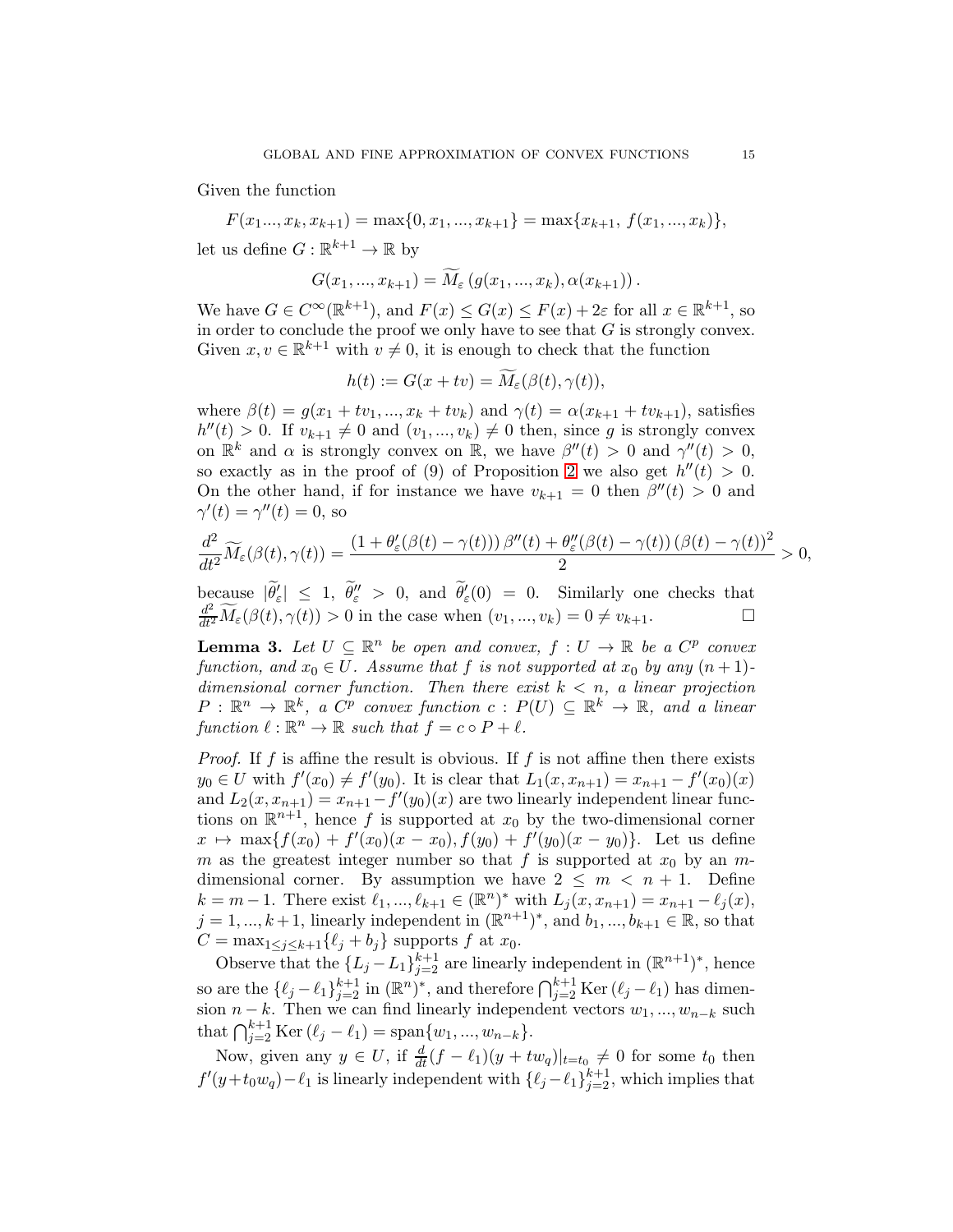$(x, x_{n+1}) \mapsto x_{n+1} - f'(y + t_0w_q)$  is linearly independent with  $L_1, ..., L_{k+1}$ , and therefore the function

$$
x \mapsto \max\{\ell_1(x)+b_1, ..., \ell_{k+1}(x)+b_{k+1}, f'(y+t_0w_q)(x-y-t_0w_q)+f(y+t_0w_q)\}\
$$

is a  $(k + 2)$ -dimensional corner supporting f at  $x_0$ , which contradicts the choice of  $m$ . Therefore we must have

$$
\frac{d}{dt}(f-\ell_1)(y+tw_q) = 0 \quad \text{for all } y \in U, t \in \mathbb{R} \text{ with } y+tw_q \in U, q = 1, ..., n-k.
$$

This implies that

$$
(f - \ell_1)(y + \sum_{j=1}^{n-k} t_j w_j) = (f - \ell_1)(y)
$$

if  $y \in U$  and  $y + \sum_{j=1}^{n-k} t_j w_j \in U$ . Let  $Q$  be the orthogonal projection of  $\mathbb{R}^n$ onto the subspace  $E := \text{span}\{w_1, ..., w_{n-k}\}^{\perp}$ . For each  $z \in Q(U)$  we may define

$$
\widetilde{c}(z) = (f - \ell_1)(z + \sum_{j=1}^{n-k} t_j w_j)
$$

if  $z + \sum_{j=1}^{n-k} t_j w_j \in U$  for some  $t_1, ..., t_{n-k}$ . It is clear that  $\tilde{c}: Q(U) \to \mathbb{R}$  is well defined, convex and  $C^p$ , and satisfies

$$
f - \ell_1 = \widetilde{c} \circ Q.
$$

Then, by taking a linear isomorphism  $T: E \to \mathbb{R}^k$  and setting  $P = TQ$ , we have that  $f = c \circ P + \ell_1$ , where  $c = \tilde{c} \circ T^{-1}$  is defined on  $P(\bar{U})$ .

Now we can prove Theorem [1.](#page-2-1) We already know that a convex function  $f: U \subseteq \mathbb{R} \to \mathbb{R}$  can be uniformly approximated from below by  $C^1$  functions, so we may assume that  $f \in C^1(U)$ . We will proceed by induction on d, the dimension of  $\mathbb{R}^d$ .

For  $d = 1$  the result can be proved as follows. Either  $f: U \to \mathbb{R}$  is affine (in which case we are done) or  $f$  can be supported by a 2-dimensional corner at every point  $x \in U$ . In the latter case, let us consider a compact interval  $I \subset U$ . Given  $\varepsilon > 0$ , since f is convex and Lipschitz on I we can find finitely many affine functions  $h_1, ..., h_m : \mathbb{R} \to \mathbb{R}$  such that each  $h_j$  supports  $f - \varepsilon$ at some point  $x_j \in I$  and  $f - 2\varepsilon \leq \max\{h_1, ..., h_m\}$  on *I*. By convexity we also have  $\max\{h_1, ..., h_m\} \leq f - \varepsilon$  on all of U. For each  $x_j$  we may find a 2-dimensional corner  $C_i$  which supports  $f - \varepsilon$  at  $x_i$ . Since f is differentiable and convex we have  $h_j = C_j$  on a neighbourhood of  $x_j$  and, by convexity, also  $h_j \leq C_j \leq f - \varepsilon$  and  $\max\{C_1, ..., C_m\} \leq f - \varepsilon$  on U. And we also have  $f - 2\varepsilon \le \max\{h_1, ..., h_m\} \le \max\{C_1, ..., C_m\} \le f - \varepsilon$  on *I*. Now apply Lemma [2](#page-13-0) to find  $C^{\infty}$  strongly convex functions  $g_1, ..., g_m : \mathbb{R} \to \mathbb{R}$  such that  $C_j \le g_j \le C_j + \varepsilon'$ , where  $\varepsilon' := \varepsilon/2m$ , and define  $g : \mathbb{R} \to \mathbb{R}$  by

$$
g = M_{\varepsilon'}(g_1, M_{\varepsilon'}(g_2, M_{\varepsilon'}(g_3, ..., M_{\varepsilon'}(g_{m-1}, g_m))...))
$$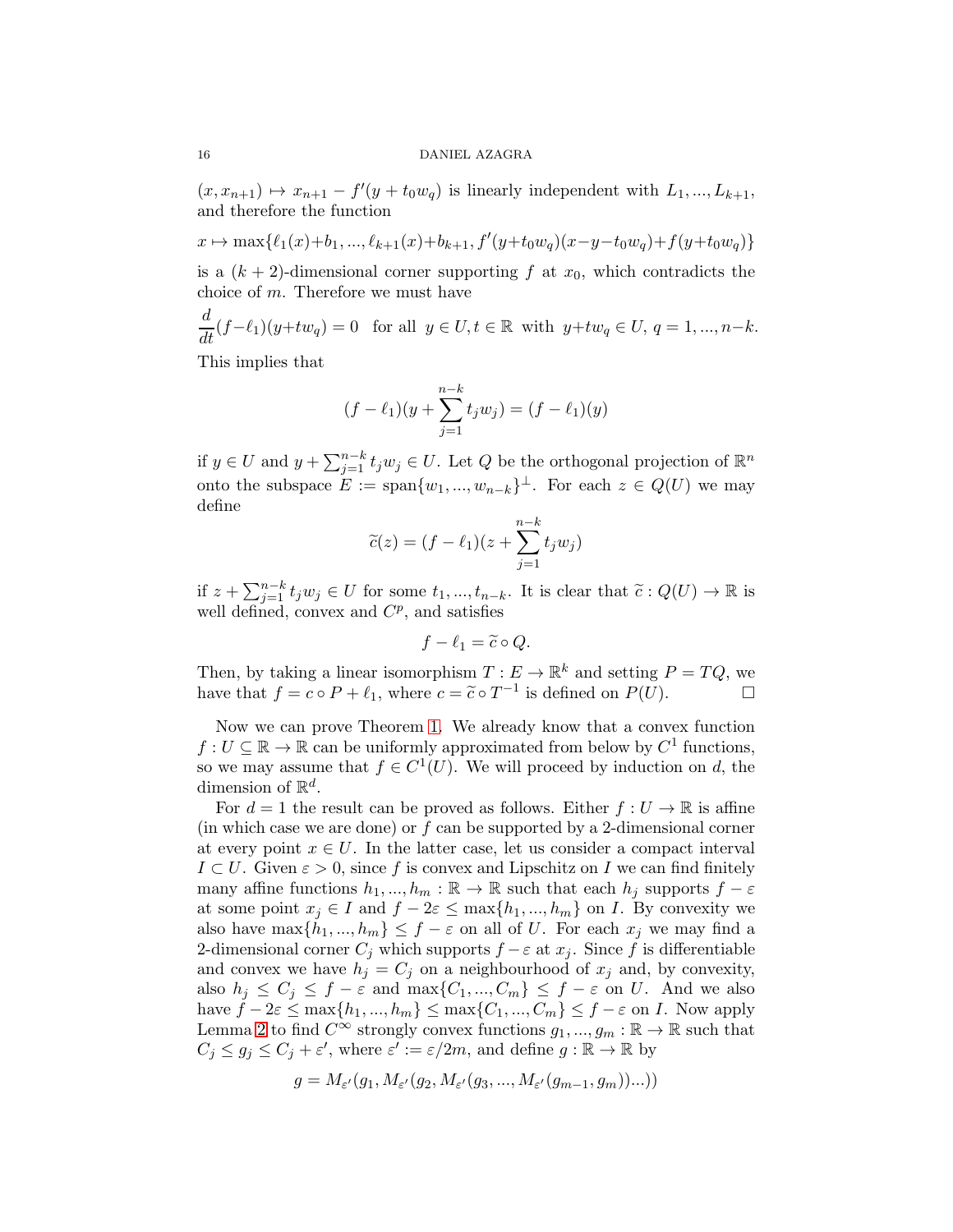(for instance, if  $m = 3$  then  $g = M_{\varepsilon'}(g_1, M_{\varepsilon'}(g_2, g_3))$ ). By Proposition [2](#page-7-0) we have that  $g \in C^{\infty}(\mathbb{R})$  is strongly convex,

$$
\max\{C_1, ..., C_m\} \le g \le \max\{C_1, ..., C_m\} + m\varepsilon' \le f - \frac{\varepsilon}{2} \quad \text{on} \quad U,
$$

and

$$
f - 2\varepsilon \le \max\{C_1, ..., C_m\} \le g \quad \text{on} \quad I.
$$

Therefore  $f: U \subseteq \mathbb{R} \to \mathbb{R}$  can be approximated from below by  $C^{\infty}$  strongly convex functions, uniformly on compact subintervals of U. By Theorem [2](#page-2-0) and Remark [1](#page-10-1) we conclude that, given  $\varepsilon > 0$  we may find a  $C^{\infty}$  strongly convex function h such that  $f - 2\varepsilon \le h \le f - \varepsilon$  on U.

Finally, set  $\eta(x) = \frac{1}{2} \min\{h''(x), \varepsilon\}$  for every  $x \in U$ . The function  $\eta: U \to (0,\infty)$  is continuous, so we can apply Whitney's theorem on  $C^2$ fine approximation of  $C^2$  functions by real analytic functions to find a real analytic function  $q: U \to \mathbb{R}$  such that

$$
\max\{|h-g|, |h'-g'|, |h''-g''|\} \le \eta.
$$

This implies that  $f - 3\varepsilon \le g \le f$  and  $g'' \ge \frac{1}{2}$  $\frac{1}{2}h'' > 0$ , so g is strongly convex as well.

Now assume the result is true in  $\mathbb{R}, \mathbb{R}^2, ..., \mathbb{R}^d$ , and let us see that then it is also true in  $\mathbb{R}^{d+1}$ . If there is some  $x_0 \in U$  such that  $f: U \subseteq \mathbb{R}^{d+1} \to \mathbb{R}$  is not supported at  $x_0$  by any  $(d+2)$ -dimensional corner function then, according to Lemma [3,](#page-14-0) we can find  $k \leq d$ , a linear projection  $P : \mathbb{R}^{d+1} \to \mathbb{R}^k$ , a linear function  $\ell : \mathbb{R}^{d+1} \to \mathbb{R}$ , and a  $C^{\infty}$  convex function  $c : P(U) \to \mathbb{R}$ such that  $f = c \circ P + \ell$ . By assumption there exists a real analytic convex function  $h: P(U) \subseteq \mathbb{R}^k \to \mathbb{R}$  so that  $c - \varepsilon \leq h \leq c$ . Then the function  $g = h \circ P + \ell$  is real analytic, convex (though never strongly convex), and satisfies  $f - \varepsilon \leq g \leq f$ .

If there is no such  $x_0$  then one can repeat exactly the same argument as in the case  $d = 1$ , just replacing 2-dimensional corners with  $(d+2)$ -dimensional corners, the interval I with a compact convex body  $K \subset U$ , and  $\eta$  with

$$
\eta(x) = \frac{1}{2} \min \{ \varepsilon, \, \min \{ D^2 h(x)(v)^2 \, : v \in \mathbb{R}^{d+1}, ||v|| = 1 \} \},
$$

in order to conclude that there exists a real analytic strongly convex  $g: U \rightarrow$ R such that  $f - \varepsilon \leq g \leq f$  on  $U$ .  $\Box$ 

Incidentally, the above argument also shows Proposition [1](#page-3-3) in the case when f is  $C^1$ . In the general case of a nonsmooth convex function one just needs to take two more facts into account. First, Lemma [3](#page-14-0) holds for nonsmooth convex functions (to see this, use the fact that if the range of the subdifferential of a convex function is contained in  $\{0\}$  then the function is constant, see for instance [\[6,](#page-28-13) Chapter 1, Corollary 2.7], and apply this to the function  $(t_1, ..., t_{d-k}) \mapsto (f - \ell_1)(y + \sum_{j=1}^{d-k} t_j w_j)$ . Second, in the above proof one can use Rademacher's theorem and uniform continuity of  $f$  to see that the  $x_i$  can be assumed to be points of differentiability of f.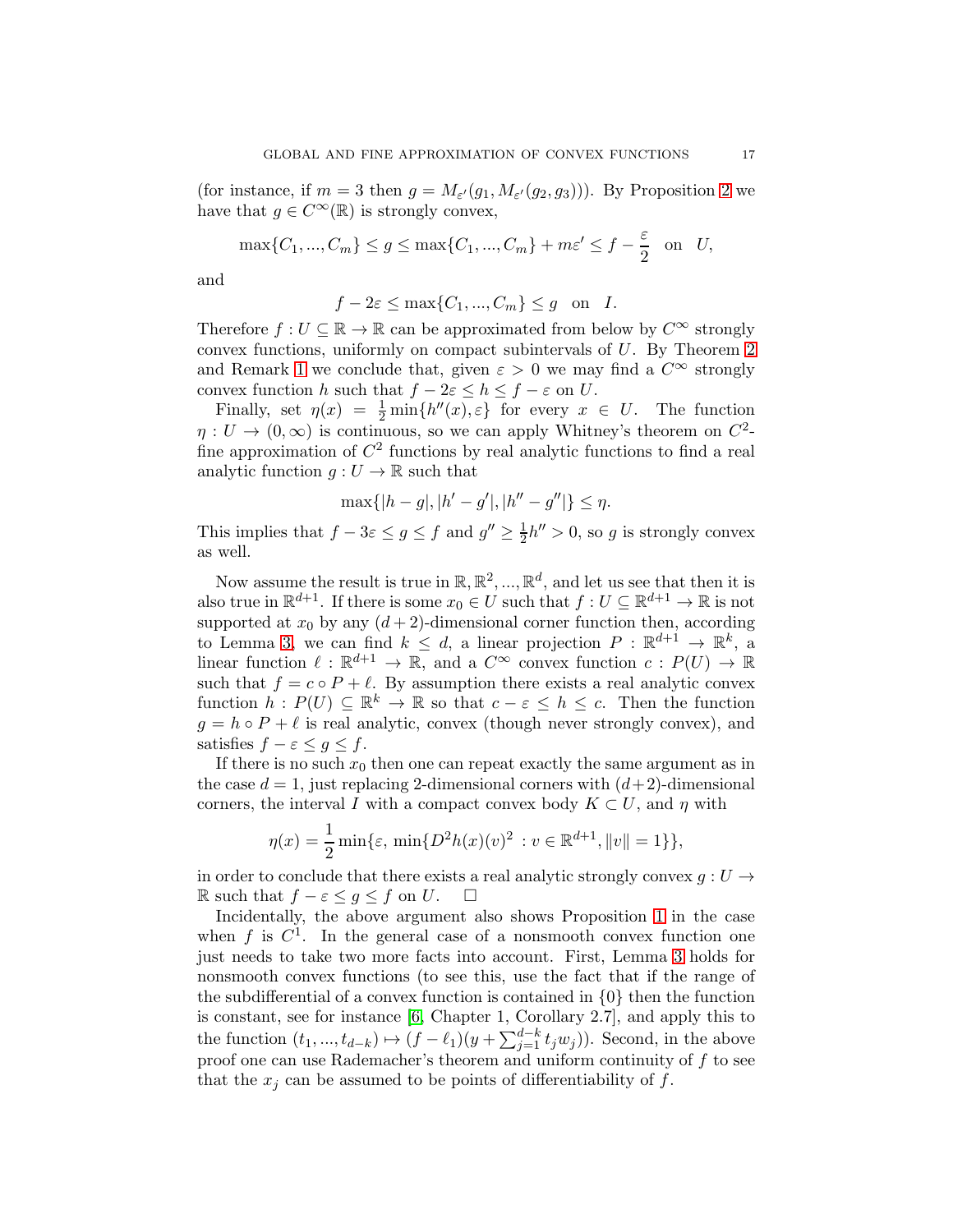# 5.  $C^0$ -fine approximation of general convex functions is impossible: three counterexamples

We start to discuss the possibility of approximating a convex function  $f: \mathbb{R}^d \to \mathbb{R}$  by smooth convex functions in the  $C^0$ -fine topology. We will see that there is quite a big difference between the cases  $d = 1$  and  $d \geq 2$ .

In the case  $n = 1$  we will show that every convex function  $f : \mathbb{R} \to \mathbb{R}$ can be approximated by convex real analytic functions in this topology. However, this approximation cannot be performed from below:

**Example 1.** Let  $f : \mathbb{R} \to \mathbb{R}$  be defined by  $f(x) = |x|$ . For every  $C^1$  convex function  $g : \mathbb{R} \to \mathbb{R}$  such that  $g(0) \leq 0$  we have

$$
\liminf_{|x| \to \infty} |f(x) - g(x)| > 0.
$$

In particular, if  $\varepsilon : \mathbb{R} \to (0,\infty)$  is continuous and satisfies  $\lim_{|x| \to \infty} \varepsilon(x) = 0$ then there is no  $C^1$  convex function  $g : \mathbb{R} \to \mathbb{R}$  such that  $|x| - \varepsilon(x) \leq g(x) \leq$  $|x|$ .

In two or more dimensions the situation gets much worse:  $C^0$ -fine approximation of convex functions by  $C^1$  convex functions is no longer possible in general.

**Example 2.** For  $d \geq 2$ , let  $f : \mathbb{R}^d \to \mathbb{R}$  be defined by  $f(x_1, ..., x_d) = |x_1|$ , and let  $\varepsilon : \mathbb{R}^d \to (0, \infty)$  be continuous with  $\lim_{|x| \to \infty} \varepsilon(x) = 0$ . Then there is no  $C^1$  convex function  $g: \mathbb{R}^d \to \mathbb{R}$  such that  $|f - g| \leq \varepsilon$ .

Our last example shows that when  $U \neq \mathbb{R}^d$ ,  $d \geq 2$ , it is possible to construct convex functions  $f: U \to \mathbb{R}$  which cannot be approximated by smoother convex functions in the  $C^0$ -fine topology, and which are not of the form  $f = c \circ P + \ell$  (where  $P : \mathbb{R}^d \to \mathbb{R}^k$ ,  $k < d$ ,  $c : P(U) \to \mathbb{R}$  convex and  $\ell$ linear).

<span id="page-17-0"></span>**Example 3.** Let  $\varphi$  be a  $C^p$  strongly convex function on  $\mathbb{R}$  which is not  $C^{p+1}$ on any neighbourhood of 0, and let  $\psi : \mathbb{R} \to \mathbb{R}$  be a  $C^{\infty}$  function such that  $\psi = 0$  on  $[-\varepsilon(1+\varepsilon), \varepsilon(1+\varepsilon)],$  and  $\min{\psi, \psi''} > 0$  on  $\mathbb{R} \setminus [-\varepsilon(1+\varepsilon), \varepsilon(1+\varepsilon)].$ Let  $U = (-1,1) \times (-1,1) \subset \mathbb{R}^2$ ,  $\varepsilon \in (0,1)$ , and define  $f: U \to \mathbb{R}$  by

$$
f(x,y) = \varphi(x) + \psi(x + \varepsilon y) + \psi(x - \varepsilon y).
$$

Notice that f is strongly convex outside the set  $C_{\varepsilon} = \{(x, y) \in U : -\varepsilon(1 +$  $\varepsilon$ )  $\leq$   $x+\varepsilon y \leq \varepsilon(1+\varepsilon), -\varepsilon(1+\varepsilon) \leq x-\varepsilon y \leq \varepsilon(1+\varepsilon)$ , and the measure of  $C_{\varepsilon}$ is less than  $2\varepsilon(1+\varepsilon)$ . It is not difficult to see that if  $\varepsilon : \mathbb{R}^2 \to [0,\infty)$  is a  $C^1$ function with  $\varepsilon^{-1}(0) = \mathbb{R}^2 \setminus U$  then there is no convex function  $g \in C^{p+1}(U)$ such that  $|f - g| \leq \varepsilon$  on U.

# 6.  $C^0$ -fine approximation of properly convex functions. A gluing technique for proper functions.

We start proving Theorem 3. We may write  $f = \ell + c$ , where  $\ell$  is linear and c is convex and proper. Since addition of linear functions preserves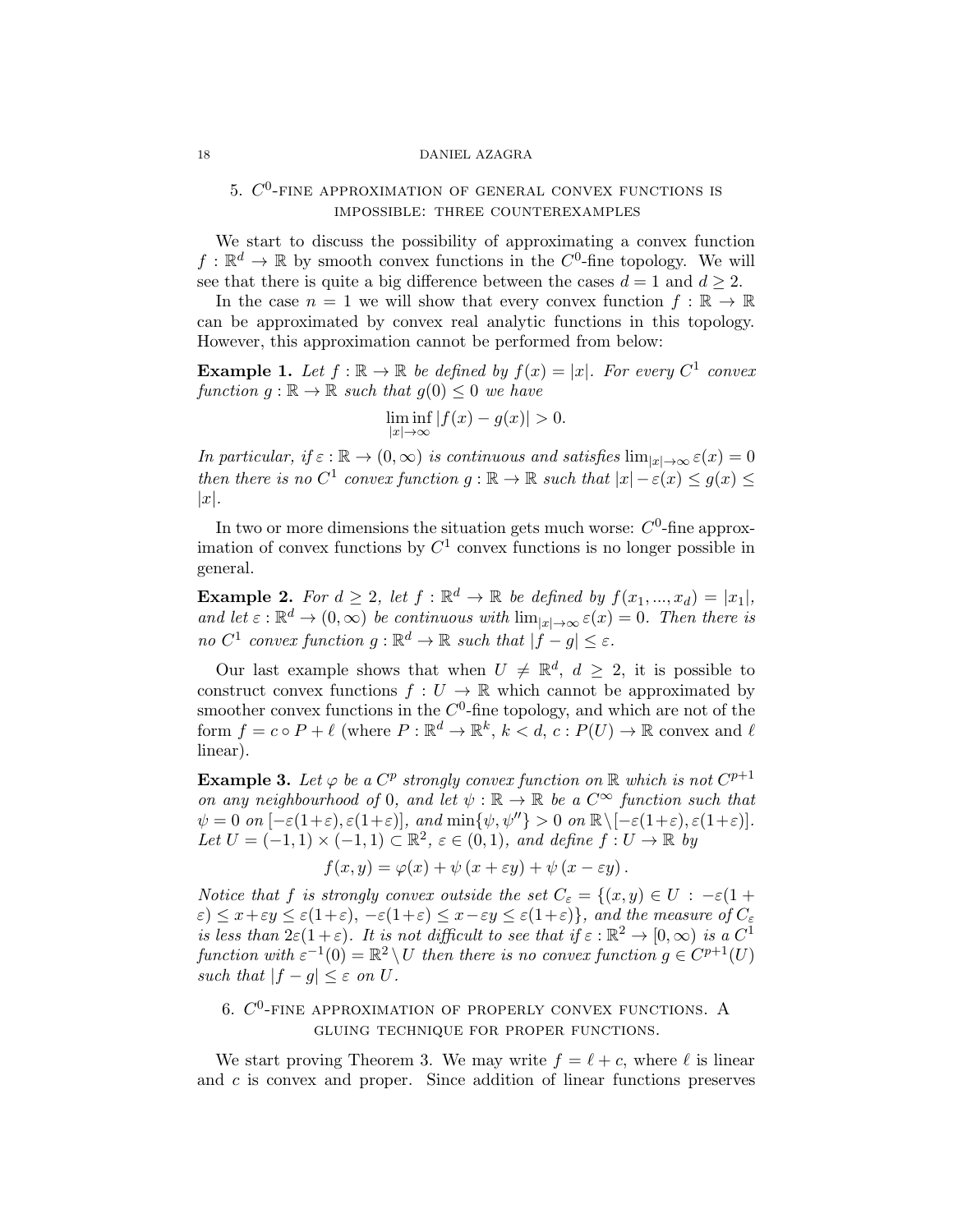convexity, smoothness, and the kind of approximation we are dealing with, in order to prove our result we may assume that  $\ell = 0$ , and in particular that  $f: U \to [a, b)$  is proper and attains a minimum at some point  $x_0 \in U$ with  $f(x_0) = a$ .

For every  $n \in \mathbb{N}$  let us define

$$
B_n = f^{-1}[a, \beta_n),
$$

where  $(\beta_n)$  is a strictly increasing sequence of real numbers converging to b. Each  $\overline{B_n} = f^{-1}[a, \beta_n]$  is a compact convex body with interior  $B_n$ , and we have

$$
U = \bigcup_{n=1}^{\infty} B_n, \text{ and } \overline{B_n} \subset B_{n+1} \text{ for all } n.
$$
 (1)

We also have

$$
\widetilde{\alpha} := \inf_{U \setminus B_1} f - f(x_0) = \beta_1 - a > 0. \tag{2}
$$

For each  $v \in \mathbb{R}^d$  with  $||v|| = 1$  let us consider the function  $\psi(t) = \psi_{x_0,v}(t) =$  $f(x+tv)$ . There are unique numbers  $\tau_n^{\pm}$  such that  $\tau_{n+1}^- < \tau_n^- < ... < \tau_1^- <$  $0 < \tau_1^+ < \ldots < \tau_n^+ < \tau_{n+1}^+$  and  $x_0 + \tau_n^{\pm} v \in \partial B_n$  for all n. By convexity of  $\psi$ , for every  $\eta_n^{\pm} \in \partial \psi(\tau_n^{\pm})$  we have  $\eta_{n+1}^- \leq \eta_n^- \leq ... \leq \eta_1^- \leq 0 \leq \eta_1^+ \leq ... \leq \eta_n^+ \leq$  $\eta_{n+1}^{\pm}$ . Then, for every  $\zeta_n^{\pm} \in \partial f(x_0 + \tau_n^{\pm} v)$  we have that  $\eta_n = \zeta_n^{\pm}(v) \in \partial \psi(\tau_n^{\pm})$ and therefore

$$
\|\zeta_n^+\| \ge \zeta_n^+(v) \ge \eta_1^+(v) \ge \frac{\psi(\tau_1^+) - \psi(0)}{\tau_1^+} \ge \frac{\tilde{\alpha}}{\text{diam}(B_1)} := \alpha > 0. \tag{3}
$$

Since  $v$  is an arbitrary unit vector, this shows in particular that

$$
\inf\{\|\zeta\| \, : \, \zeta \in \partial f(y), y \in \partial B_n, n \in \mathbb{N}\} \ge \alpha > 0. \tag{4}
$$

(A similar argument shows that if v is a unit vector transversal to  $\partial B_n$  at  $y \in \partial B_n$  such that  $y + tv \in B_n$  for  $t > 0$  sufficiently small, then the function  $t \mapsto f(y + tv)$  is strictly decreasing on an interval  $(-\delta, \delta)$ , for some  $\delta > 0$ sufficiently small.)

Next, associated to each  $B_n$  we define a function  $f_n : \mathbb{R}^d \to \mathbb{R}$  by

$$
f_n(x) = \inf\{f(y) + L_{n+2}|x - y| : y \in \overline{B_{n+2}}\},\
$$

where  $L_{n+2}$  is the Lipschitz constant of  $f_{|B_{n+2}}$ .

**Claim 4.** The  $f_n$  are Lipschitz convex functions on  $\mathbb{R}^d$  such that

$$
f_n \le f_{n+1} \quad on \ \mathbb{R}^d,
$$

$$
f_n = f \text{ on } B_{n+2}.
$$

Moreover,  $\lim_{|x|\to\infty} f_n(x) = \infty$ , and  $f_n$  can be supported by a  $(d+1)$ dimensional corner function at every point  $x \in \mathbb{R}^d$ .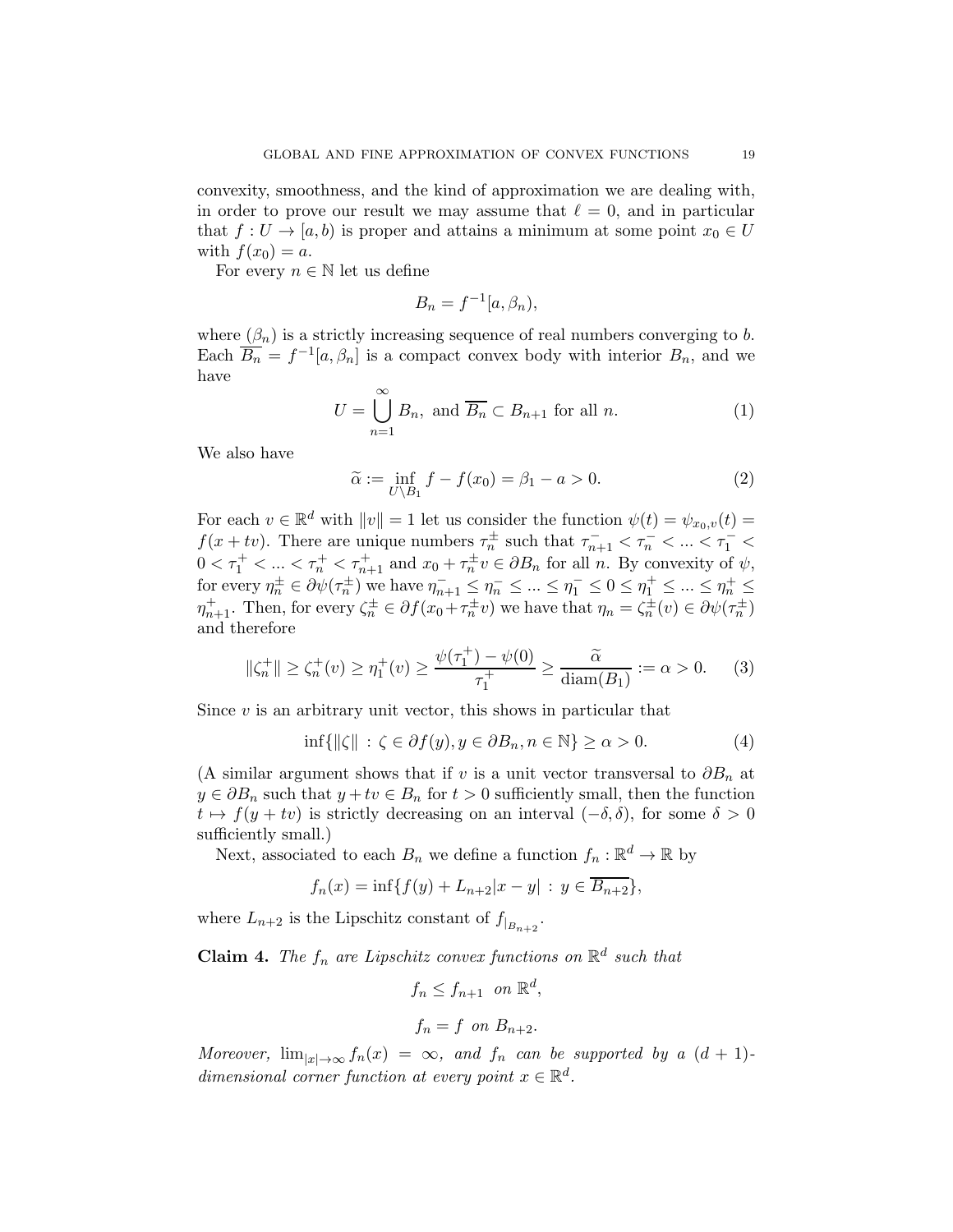*Proof.* It is a well known fact that  $f_n$  is an  $L_{n+2}$ -Lipschitz convex extension of  $f_{|B_{n+2}}$  to all of  $\mathbb{R}^d$ , and it is easy to check that  $f_n \le f_{n+1}$  for all n. Let us check that  $\lim_{|x|\to\infty} f_n(x) = \infty$ . For every  $y \in \partial B_1$ , there exists a unique unit vector  $v = v_y$  such that the ray  $x_0 + tv, t > 0$  intersects  $\partial B_1$  at a unique time  $\tau_y$ . Necessarily,  $\tau_y \leq \text{diam}(B_1)$ . According to (3) above, we have  $\zeta_y(v) \geq \alpha$ . Write  $x = x_{t,v} = x_0 + tv$ . By convexity of  $f_n$  we have

$$
f_n(x) = f_n(x_0 + tv) \ge f_n(y) + (t - \tau_y)\zeta_y(v) = f(y) + (t - \tau_y)\zeta_y(v) \ge f(y) + \alpha(t - \tau_y) \ge a + \alpha(|x - x_0| - \operatorname{diam}(B_1)),
$$

hence  $f_n(x) \to \infty$  as  $|x| \to \infty$ . Finally, according to Lemma [3,](#page-14-0) if  $f_n$  could not be supported by a  $(d+1)$ -dimensional corner function at each  $x \in \mathbb{R}^d$  then we would have  $f_n = c_n \circ P_n + \ell_n$  for some linear projection  $P_n : \mathbb{R}^d \to \mathbb{R}^{k_n}$ ,  $k_n <$  $d, c_n : P_n(U) \to \mathbb{R}$  convex, and  $\ell_n : \mathbb{R}^d \to \mathbb{R}$  linear. But this is impossible, since for  $y \in \text{Ker} P_n \setminus \{0\}$  we have  $c_n(P_n(ty)) + \ell_n(ty) = c_n(0) + t\ell_n(y)$ , which does not go to  $\infty$  as  $|t| \to \infty$ .

Now, given a continuous function  $\varepsilon : U \to (0,\infty)$ , define

$$
\varepsilon_n = \frac{1}{6} \min \{ \varepsilon(x) : x \in \overline{B_{n+1}} \}.
$$

Associated to each  $B_n$ , and for every number  $r_n \in (0,1)$  let us also define functions  $f_n = f_{n,r_n}$  by

$$
\widetilde{f}_n(x) = (1 - r_n)(f_n(x) - \beta_n) + \beta_n.
$$

**Claim 5.** The functions  $f_n = f_{n,r_n}$  are convex and Lipschitz, and the  $r_n$ can be chosen small enough so as to have

$$
f_n < f_n < f_n + \varepsilon_n \quad \text{on } B_n,
$$
\n
$$
f_n = \tilde{f}_n \quad \text{on } \partial B_n,
$$
\n
$$
\tilde{f}_n < f_n \quad \text{on } \mathbb{R}^d \setminus \overline{B_n}, \quad \text{and}
$$
\n
$$
f_n - \varepsilon_n < \tilde{f}_n < f_n \quad \text{on } B_{n+1} \setminus \overline{B_n}.
$$

Moreover,  $\lim_{|x| \to \infty} f_n(x) = \infty$ , and  $f_n$  can be supported by a  $(d + 1)$ dimensional corner function at every point  $x \in \mathbb{R}^d$ .

*Proof.* For  $\varepsilon \in (0,1)$ , denote  $f_{n,\varepsilon} = (1-\varepsilon)(f_n(x)-\beta_n) + \beta_n$ . It is clear that  $f_n < f_{n,\varepsilon}$  on  $B_n$  and  $f_{n,\varepsilon} < f_n$  on  $\mathbb{R}^d \setminus \overline{B_n}$ . Since  $\lim_{\varepsilon \to 0^+} \widetilde{f}_{n,\varepsilon} = f_n$ uniformly on compact subsets of  $\mathbb{R}^d$ , we can find  $\varepsilon = r_n \in (0,1)$  such that all the inequalities in the statement hold true. On the other hand, by Claim 4 we get that  $\lim_{|x| \to \infty} f_n(x) = \infty$ , hence, by the same argument as in the proof of Claim 4,  $f_n$  must also be supported by  $(d+1)$ -dimensional corners at each point  $x \in \mathbb{R}^d$ .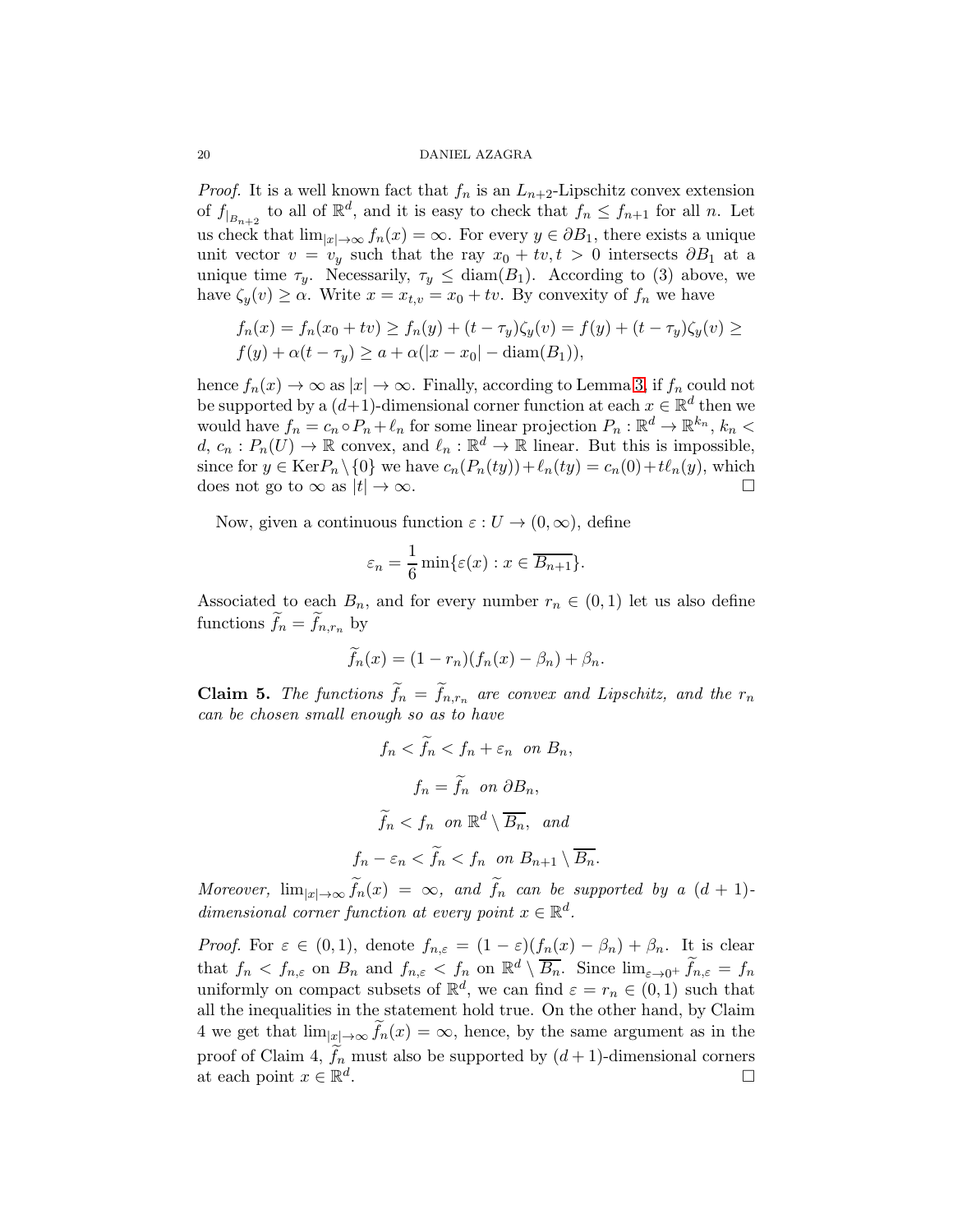**Claim 6.** We can find numbers  $\{r_n\} \subset (0,1)$  with  $r_{n+1} < r_n$  for all n,  $r_n \searrow 0$  and as in the preceding claim, open convex sets  $A_n, C_n$ , an open neighbourhood  $\mathcal{N}_n$  of  $\partial A_n$ , and numbers  $s_n > 0$  such that

$$
\overline{A_n} \subset B_n \subset \overline{B_n} \subset C_n \subset \overline{C_n} \subset A_{n+1},
$$

and the function  $f_n = f_{n,r_n}$  satisfies

$$
\tilde{f}_n + s_n \le \min\{f_n, \tilde{f}_{n+1}\} \text{ on } U \setminus C_n,
$$
  

$$
\tilde{f}_n - \varepsilon_n \le f_n \le \tilde{f}_n + \varepsilon_n \text{ on } C_n, \text{ and}
$$
  

$$
\tilde{f}_n \ge \tilde{f}_{n+1} + s_n \ge f + s_n \text{ on } A_n \cup \mathcal{N}_n.
$$

*Proof.* This follows from Claim 5 and a standard compactness argument.  $\square$ 

Now we are ready to construct a  $C^{\infty}$  strongly convex function  $q: U \to \mathbb{R}$ such that  $|f(x) - g(x)| \leq \varepsilon(x)$  for every  $x \in U$ . We will do this by means of an inductive process. We start considering the function  $f_1$ . According to the proof of Theorem [1,](#page-2-1) because  $f_1$  can be supported by  $(d+1)$ -dimensional corner functions at every point, we can find a strongly convex function  $\varphi_1 \in$  $C^{\infty}(U)$  such that  $\tilde{f}_1 - \varepsilon_1' \leq \varphi_1 \leq \tilde{f}_1$  on U, where  $\varepsilon_1' := \frac{1}{2} \min\{\varepsilon_1, s_1\}$ . Set  $g_1 = \varphi_1.$ 

Claim 7. We have  $|g_1 - f| \leq 2\varepsilon_1$  on  $C_1$ .

*Proof.* On  $C_1$ , on the one hand,  $g_1 \leq f_1 \leq f_1 + \varepsilon_1 \leq f_1 + 2\varepsilon_1$ , and on the other hand,  $g_1 \geq \tilde{f}_1 - \varepsilon_1' \geq f_1 - \varepsilon_1 - \varepsilon_1' \geq f - 2\varepsilon_1$ .

Next, consider  $f_2$ , and set

$$
\delta_2 := \frac{s_1}{2}
$$
, and  $\varepsilon'_2 := \frac{1}{2} \min{\varepsilon_2, s_2, \varepsilon'_1}$ .

As before, we can find a strongly convex function  $\varphi_2 \in C^{\infty}(U)$  such that  $\widetilde{f}_2 - \varepsilon_2' \leq \varphi_2 \leq \widetilde{f}_2$  on U. Define  $g_2 : U \to \mathbb{R}$  by

$$
g_2(x) = \begin{cases} g_1(x), & \text{if } x \in A_1 \\ M_{\delta_2}(g_1(x), \varphi_2(x)), & \text{if } x \in U \setminus A_1, \end{cases}
$$

where  $M_{\delta_2}$  is the corresponding smooth maximum defined in Lemma [1.](#page-6-0)

**Claim 8.** The function  $g_2$  is well defined, strongly convex,  $C^{\infty}$ , and satisfies

$$
g_2 = g_1 \quad on \ A_1,
$$
  
\n
$$
|g_2 - f| \leq 3\varepsilon_1 \quad on \ C_1,
$$
  
\n
$$
g_2 = \varphi_2 \quad on \ U \setminus C_1, \ \ and
$$
  
\n
$$
|g_2 - f| \leq 2\varepsilon_2 \quad on \ C_2 \setminus C_1.
$$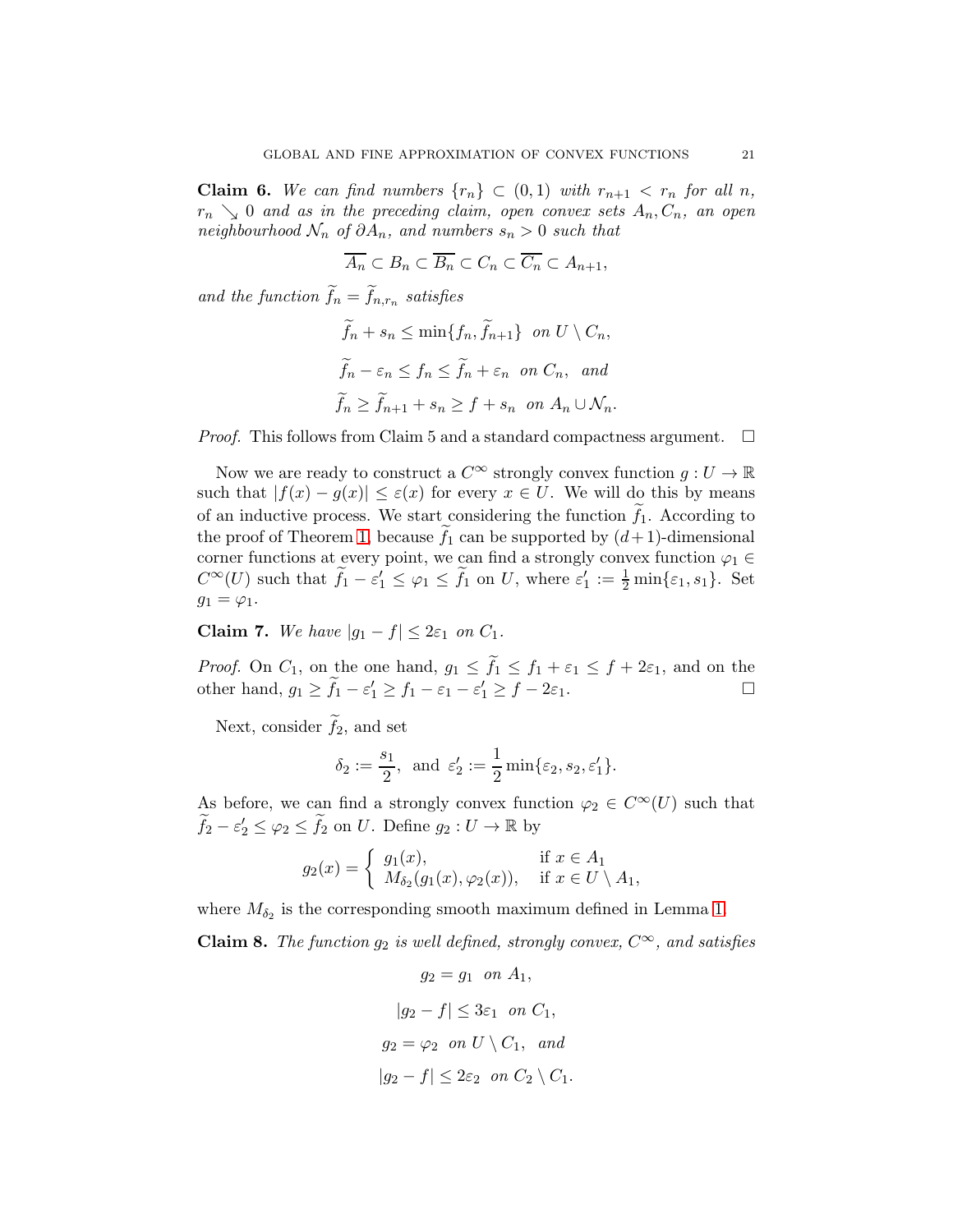*Proof.* Let  $x \in \mathcal{N}_1$ , then we have

 $g_1(x) = \varphi_1(x) \ge \tilde{f}_1(x) - \varepsilon_1' \ge f(x) + s_1 - s_1/2 = f_2(x) + \delta_2 \ge \varphi_2(x) + \delta_2,$ 

hence  $M_{\delta_2}(g_1(x), \varphi_2(x)) = g_1(x)$ . Using Proposition [2](#page-7-0) this implies that  $g_2$  is well defined, convex and  $C^{\infty}$ . By definition  $g_2 = g_1$  on  $A_1$ . Let us see that  $g_2 = \varphi_2$  on  $U \setminus C_1$ . If  $x \in U \setminus C_1$ ,

$$
g_1(x) = \varphi_1(x) \le \tilde{f}_1(x) \le \tilde{f}_2(x) - s_1 \le \varphi_2(x) + \varepsilon_2' - s_1 \le \varphi_2(x) - \delta_2
$$

hence  $M_{\delta_2}(g_1(x), \varphi_2(x)) = \varphi_2(x)$ .

Let us now see that  $|g_2 - f| \leq 3\varepsilon_1$  on  $C_1$ . On the one hand we have, for every  $x \in C_1$ ,

$$
g_2(x) \le \max\{g_1(x), \varphi_2(x)\} + \delta_2 \le \max\{f + 2\varepsilon_1, f + \varepsilon_2\} + \delta_2 \le f + 3\varepsilon_1,
$$

and on the other hand  $g_2(x) \ge \max\{g_1(x), \varphi_2(x)\} \ge f(x) - 2\varepsilon_1$ . Finally, on  $C_2 \backslash C_1$  we have  $g_2 = \varphi_2$  so, as in Claim 7, we get  $|g_2 - f| \leq 2\varepsilon_2$ 

on  $C_2 \setminus C_1$ .

Now consider  $f_3$  and put

$$
\delta_3 := \frac{s_2}{2}, \text{ and } \varepsilon_3' := \frac{1}{2} \min\{\varepsilon_3, s_3, \varepsilon_2'\},
$$

find a strongly convex function  $\varphi_3 \in C^{\infty}(U)$  such that  $f_3 - \varepsilon_3' \leq \varphi_3 \leq f_3$  on U, and define

$$
g_3(x) = \begin{cases} g_2(x), & \text{if } x \in A_2 \\ M_{\delta_3}(g_2(x), \varphi_3(x)), & \text{if } x \in U \setminus A_2. \end{cases}
$$

As in the preceding claim, it is not difficult to check that  $g_3$  is well defined, strongly convex,  $C^{\infty}$ , and satisfies

$$
g_3 = g_2 \text{ on } A_2,
$$
  
\n
$$
|g_3 - f| \leq 3\varepsilon_2 \text{ on } C_2 \setminus C_1,
$$
  
\n
$$
g_3 = \varphi_2 \text{ on } U \setminus C_2, \text{ and}
$$
  
\n
$$
|g_3 - f| \leq 2\varepsilon_3 \text{ on } C_3 \setminus C_2.
$$

By continuing the inductive process in this manner one can construct a sequence of strongly convex functions  $g_n \in C^{\infty}(U)$  such that

$$
g_{n+1} = g_n \text{ on } A_n,
$$
  
\n
$$
|g_{n+1} - f| \le 3\varepsilon_n \text{ on } C_n \setminus C_{n-1},
$$
  
\n
$$
|g_{n+1} - f| \le 2\varepsilon_{n+1} \text{ on } C_{n+1} \setminus C_n,
$$

and with  $|g_1 - f| \leq 2\varepsilon_1$  on  $C_1$ . This clearly implies that the function  $g: U \to \mathbb{R}$  defined by

$$
g(x) = \lim_{n \to \infty} g_n(x)
$$

is  $C^{\infty}$ , strongly convex, and satisfies  $|g(x) - f(x)| \leq \varepsilon(x)$  for all  $x \in U$ . Finally, in order to obtain a real analytic function  $g$  with the same properties, one can apply Whitney's theorem on  $C^2$ -fine approximation of  $C^2$  functions by real analytic functions, as in the last step of the proof of Theorem [1.](#page-2-1)  $\Box$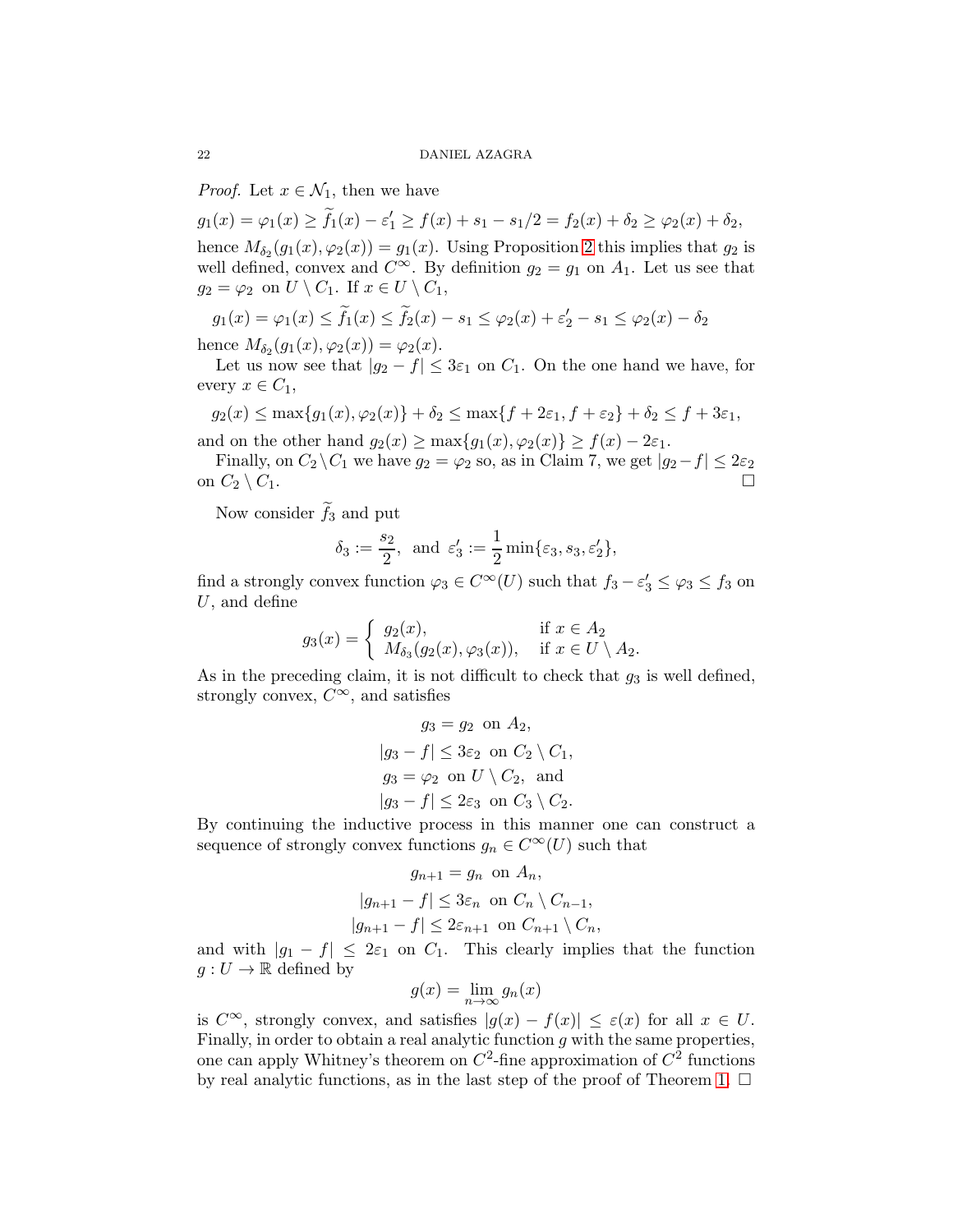# 7.  $C^1$ -fine approximation of properly convex functions

In order to prove Theorem [6](#page-5-1) we will have to modify the proof of Theorem [5](#page-5-0) by carrying estimates on the derivatives, and take into account the following observation.

**Lemma 4.** Let  $M_{\varepsilon}$  the smooth maximum of Lemma [1,](#page-6-0) and let  $V \subseteq \mathbb{R}^d$  be an open set. If  $\varphi, \psi \in C^1(V)$ , then

$$
||DM_{\varepsilon}(\varphi, \psi) - \frac{D\varphi + D\psi}{2}|| \leq \frac{1}{2} ||D\varphi - D\psi||.
$$

*Proof.* Consider first the one-dimensional case when  $\varphi, \psi : V \subseteq \mathbb{R} \to \mathbb{R}$ . We have

$$
\frac{d}{dt}M_{\varepsilon}\left(\varphi(t),\psi(t)\right)=\frac{\varphi'(t)+\psi'(t)}{2}+\frac{1}{2}\theta'_{\varepsilon}\left(\varphi(t)-\psi(t)\right)\left(\varphi'(t)-\psi'(t)\right),
$$

and  $|\theta'_{\varepsilon}(s)| \leq 1$  for all s because  $\theta_{\varepsilon}$  is 1-Lipschitz. Therefore

$$
\left|\frac{d}{dt}M_{\varepsilon}\left(\varphi(t),\psi(t)\right)-\frac{\varphi'(t)+\psi'(t)}{2}\right|\leq \frac{1}{2}|\varphi'(t)-\psi'(t)|.
$$

The general case follows at once by considering, for every  $x \in V$ ,  $v \in \mathbb{R}^d$ with  $||v|| = 1$ , the functions  $t \mapsto \varphi(x + tv)$  and  $t \mapsto \psi(x + tv)$ .

Let us now explain the changes one has to make in the proof of Theorem [5](#page-5-0) in order to obtain Theorem [6.](#page-5-1) In this case we do not need to redefine the function f outside  $B_{n+2}$  (because we are not going to rely on the proof of Theorem [1\)](#page-2-1), so we simply put  $f_n = f$  and  $f_n = (1 - r_n)(f_n - \beta_n) + \beta_n$ . Notice that now we have  $f_n, \tilde{f}_n \in C^1(U)$  for every  $n \in \mathbb{N}$ .

We use the same preliminaries and Claims 4–6 (with obvious changes) as in the proof of Theorem [5,](#page-5-0) but in Claim 5 we add

$$
||Df_n - Df_n|| = ||Df_n - Df|| \le \varepsilon_n \text{ on } B_{n+2},
$$

which clearly holds provided  $r_n > 0$  is small enough. Now we proceed with the inductive construction. Consider the function  $f_1$ . Notice that  $f_1$  is  $C^1$ on  $B_3 \supset \overline{B_2}$ . By using the convolutions  $(f_1 - \varepsilon_1'/2) * \delta_t$ , where  $\delta_t = t^{-d} \delta(x/t)$ ,  $\delta \geq 0$  being a  $\dot{C}^{\infty}$  function with bounded support and  $\int_{\mathbb{R}^d} \delta = 1$ , and taking  $t > 0$  sufficiently small, we can find a convex function  $\varphi_1 \in C^{\infty}(U)$  of the  $\text{form } \varphi_1 = (\tilde{f}_1 - \varepsilon_1'/2) * \delta_t \text{ such that } \tilde{f}_1 - \varepsilon_1' \leq \varphi_1 \leq \tilde{f}_1 \text{ and } ||D\varphi_1 - D\tilde{f}_1|| \leq \varepsilon_1'$ on  $\overline{B_2}$ , where  $\varepsilon_1' := \frac{1}{2} \min\{\varepsilon_1, s_1\}$ . Set  $g_1 = \varphi_1$ .

Claim 9. We have  $|g_1 - f| \leq 2\varepsilon_1$  and  $||Dg_1 - Df|| \leq 2\varepsilon_1$  on  $C_1$ .

*Proof.* We only have to check the second inequality. On  $C_1 \subset B_2$  we have

$$
||Dg_1 - Df|| \le ||D\varphi_1 - D\widetilde{f}_1|| + ||D\widetilde{f}_1 - Df|| \le \varepsilon'_1 + \varepsilon_1 \le 2\varepsilon_1.
$$

 $\Box$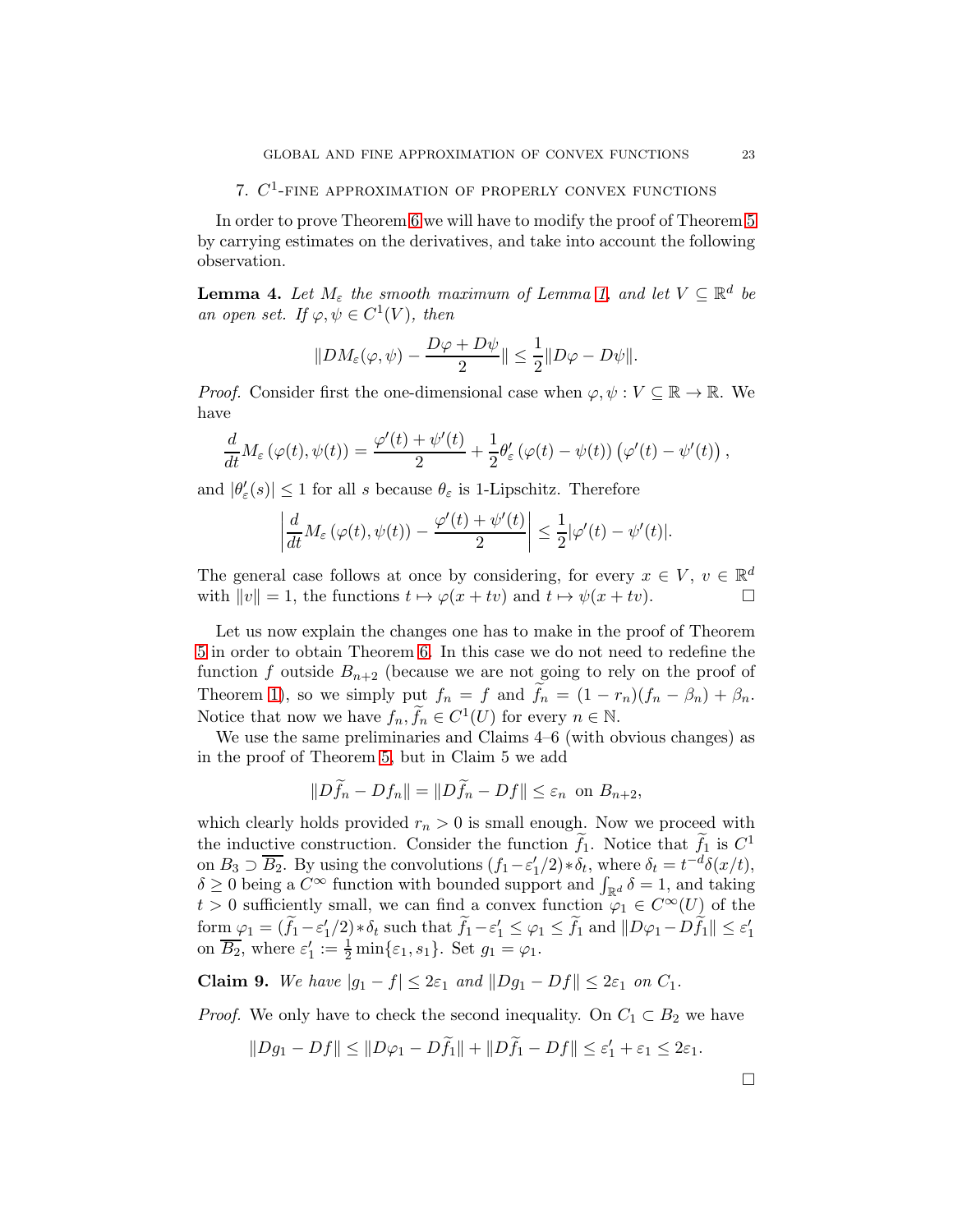Now consider  $f_2$ , and set

$$
\delta_2 := \frac{s_1}{2}
$$
, and  $\varepsilon'_2 := \frac{1}{2} \min{\varepsilon_2, s_2, \varepsilon'_1}$ .

As before, we can find a convex function  $\varphi_2 \in C^{\infty}(U)$  such that  $f_2 - \varepsilon_2' \leq$  $\varphi_2 \leq \tilde{f}_2$  and  $||D\varphi_2 - D\tilde{f}_2|| \leq \varepsilon_2'$  on  $\overline{B_3}$ . Define  $g_2: U \to \mathbb{R}$  by

$$
g_2(x) = \begin{cases} g_1(x), & \text{if } x \in A_1 \\ M_{\delta_2}(g_1(x), \varphi_2(x)), & \text{if } x \in U \setminus A_1. \end{cases}
$$

Claim 10. The function  $g_2$  is well defined, convex,  $C^{\infty}$ , and satisfies

$$
g_2 = g_1 \quad on \ A_1,
$$
  
\n
$$
|g_2 - f| \le 3\varepsilon_1 \quad and \quad ||Dg_2 - Df|| \le 5\varepsilon_1 \quad on \ C_1,
$$
  
\n
$$
g_2 = \varphi_2 \quad on \ U \setminus C_1, \quad and
$$
  
\n
$$
|g_2 - f| \le 2\varepsilon_2 \quad and \quad ||Dg_2 - Df|| \le 2\varepsilon_2 \quad on \ C_2 \setminus C_1.
$$

Proof. This time we only have to check the inequalities involving the derivatives. On  $A_1$  we have  $Dg_2 = Dg_1$ , so we have what we need by the preceding claim. On  $C_1 \setminus A_1$  we have

$$
||Dg_1 - D\varphi_2|| \le ||Dg_1 - D\tilde{f}_1|| + ||D\tilde{f}_1 - Df|| + ||Df - D\tilde{f}_2|| + ||D\tilde{f}_2 - D\varphi_2|| \le
$$
  

$$
\varepsilon'_1 + \varepsilon_1 + \varepsilon_2 + \varepsilon'_2 \le 3\varepsilon_1,
$$

and therefore, using the preceding lemma,

$$
||Dg_2 - Df|| = ||DM_{\delta_2}(g_1, \varphi_2) - Df|| \le \frac{1}{2} ||Dg_1 - D\varphi_2|| + \frac{1}{2} ||Dg_1 + D\varphi_2 - 2Df|| \le
$$
  
\n
$$
\frac{3}{2}\varepsilon_1 + \frac{1}{2} ||Dg_1 - Df|| + \frac{1}{2} ||D\varphi_2 - Df|| \le
$$
  
\n
$$
3\varepsilon_1 + \frac{1}{2} (||Dg_1 - D\tilde{f}_1|| + ||D\tilde{f}_1 - Df|| + ||D\varphi_2 - D\tilde{f}_2|| + ||D\tilde{f}_2 - Df||) \le
$$
  
\n
$$
3\varepsilon_1 + \frac{1}{2} (\varepsilon_1' + \varepsilon_1 + \varepsilon_2' + \varepsilon_2) \le 5\varepsilon_1.
$$

Finally, on  $C_2 \setminus C_1$  we have  $g_2 = \varphi_2$ , hence

$$
||Dg_2 - Df|| \le ||D\varphi_2 - D\widetilde{f}_2|| + ||D\widetilde{f}_2 - Df|| \le \varepsilon'_2 + \varepsilon_2 \le 2\varepsilon_2.
$$

Now consider  $f_3$  and put

$$
\delta_3 := \frac{s_2}{2}
$$
, and  $\varepsilon'_3 := \frac{1}{2} \min{\varepsilon_3, s_3, \varepsilon'_2}$ ,

find a convex function  $\varphi_3 \in C^{\infty}(U)$  such that  $f_3 - \varepsilon_3' \leq \varphi_3 \leq f_3$  and  $||D\varphi_3 - D\tilde{f}_3|| \leq \varepsilon_3'$  on  $\overline{B_4}$ , and define

$$
g_3(x) = \begin{cases} g_2(x), & \text{if } x \in A_2 \\ M_{\delta_3}(g_2(x), \varphi_3(x)), & \text{if } x \in U \setminus A_2. \end{cases}
$$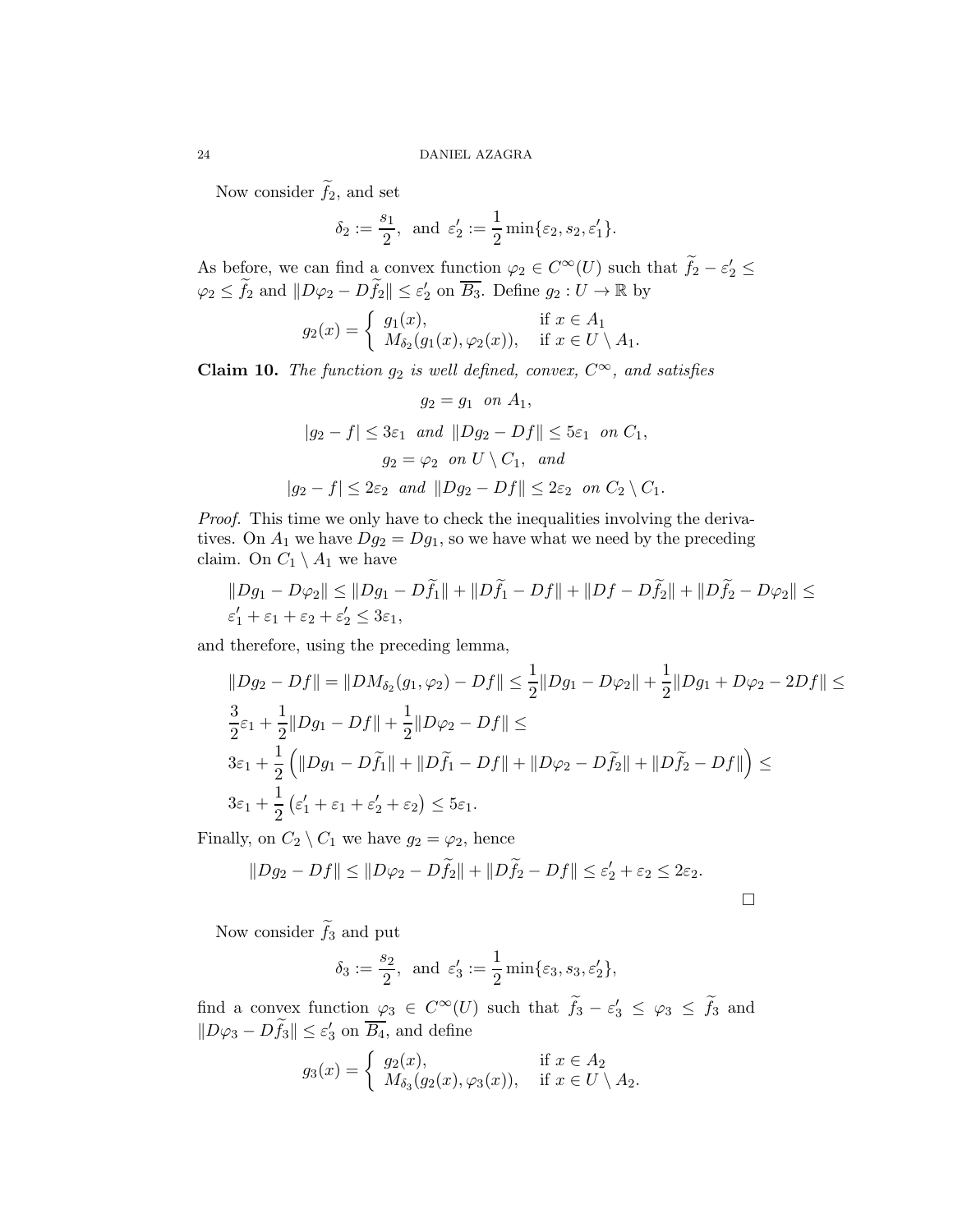Again, it is not difficult to check that  $g_3$  is well defined, convex,  $C^{\infty}$ , and satisfies

$$
g_3 = g_2 \text{ on } A_2,
$$
  
\n
$$
|g_3 - f| \le 3\varepsilon_2 \text{ and } ||Dg_3 - Df|| \le 5\varepsilon_2 \text{ on } C_2 \setminus C_1,
$$
  
\n
$$
g_3 = \varphi_3 \text{ on } U \setminus C_2, \text{ and }
$$
  
\n
$$
|g_3 - f| \le 2\varepsilon_3 \text{ and } ||Dg_3 - Df|| \le 2\varepsilon_3 \text{ on } C_3 \setminus C_2.
$$

By continuing the inductive process in this manner one can construct a sequence of convex functions  $g_n \in C^{\infty}(U)$  such that

$$
g_{n+1} = g_n \text{ on } A_n,
$$

$$
|g_{n+1} - f| \leq 3\varepsilon_n
$$
 and  $||Dg_{n+1} - Df|| \leq 5\varepsilon_n$  on  $C_n \setminus C_{n-1}$ ,

$$
|g_{n+1}-f| \leq 2\varepsilon_{n+1} \text{ and } ||Dg_{n+1}-Df|| \leq 2\varepsilon_{n+1} \text{ on } C_{n+1} \setminus C_n,
$$

and with  $|g_1 - f| \leq 2\varepsilon_1 \geq ||Dg_1 - Df||$  on  $C_1$ . This clearly implies that the function  $g: U \to \mathbb{R}$  defined by

$$
g(x) = \lim_{n \to \infty} g_n(x)
$$

is  $C^{\infty}$ , convex, and satisfies max $\{|g(x) - f(x)|, \|Dg(x) - Df(x)\|\} \leq \varepsilon(x)$ for all  $x \in U$ .  $\square$ 

Remark 2. The above proofs more generally show the following: if one has the ability to approximate  $C^1$  properly convex functions by  $C^{\infty}$  strongly convex functions, uniformly on compact sets, and in such a way that the derivatives of the approximations also approximate the derivatives of the given functions, uniformly on compact sets, then one can approximate  $C<sup>1</sup>$ properly convex functions by real analytic strongly convex functions, in the  $C<sup>1</sup>$  fine topology. We will investigate the general problem of uniformly approximating (not properly) convex functions and their derivatives in another paper. These proofs can also be easily adapted to get the following: let M be a (noncompact) Riemannian manifold, and let  $\mathcal{P}(M)$  be the class of convex functions  $f : M \to \mathbb{R}$  such that  $f(M)$  is an interval of the form  $[a, b)$ , with  $-\infty < a < b \leq \infty$ , and for every  $\beta \in [a, b)$  the set  $f^{-1}[a, \beta]$  is compact. If on M one has the ability to approximate every function of  $\mathcal{P}(M)$  by  $C^p$ convex functions, uniformly on compact sets of M, then every function of  $\mathcal{P}(M)$  can be approximated by  $C^p$  convex functions in the  $C^0$ -fine topology. A similar statement holds for  $C<sup>1</sup>$ -fine approximation. By combining this observation with [\[2,](#page-28-12) Corollary 4.4] we also deduce the following: if  $M$  is a complete finite-dimensional Riemannian manifold with sectional curvature  $K \leq 0$ , then every function in  $\mathcal{P}(M)$  can be approximated by  $C^1$  convex functions in the  $C^0$ -fine topology. The condition that f belong to  $\mathcal{P}(M)$ cannot be removed in general, as we already know by considering the case when  $M = \mathbb{R}^n$ , or when M is one of the manifolds constructed in [\[23\]](#page-29-0).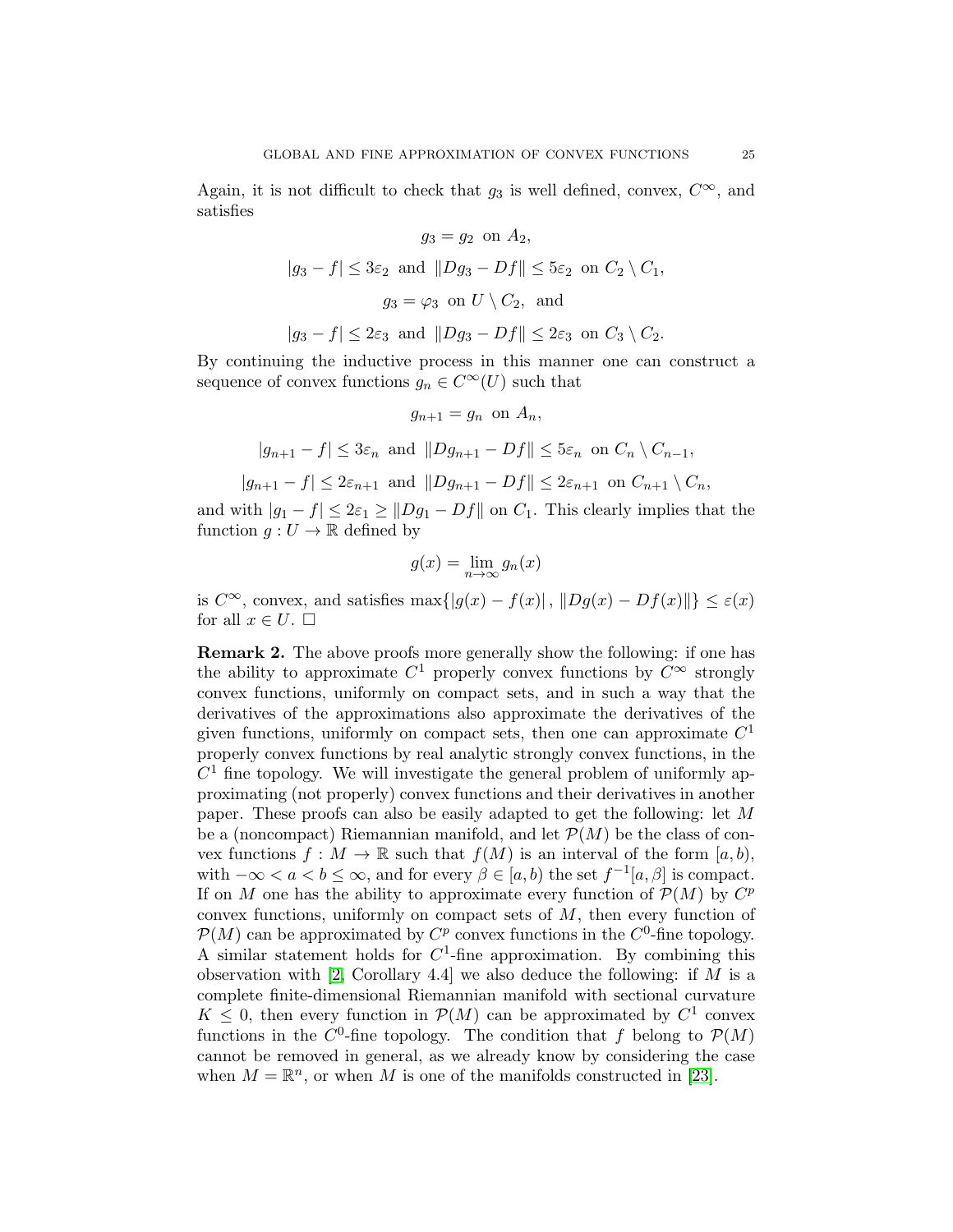8. Proofs of Theorems [3](#page-4-0) and [4,](#page-4-1) and of Corollaries [4](#page-5-2) and [5.](#page-5-3)

# Proof of Theorem [3.](#page-4-0)

Let us first assume that  $U = (a, b)$  with  $-\infty < a < b < \infty$ . If  $f(a^+) :=$  $\lim_{t\to a^+} f(t) = \infty = \lim_{t\to b^-} f(t) := f(b^-)$  then f is proper, so by Theorem [5](#page-5-0) we have what we need. If these limits are both finite then we can write  $f = c + \ell$ , where  $\ell(x) = \frac{f(b^-) - f(a^+)}{b-a}$  $\frac{b-a}{b-a}x$  is linear, and  $c(a^+) = c(b^-)$ , so either  $c$  is constant, in which case we are done, or else  $c$  is proper, and again we conclude by a direct application of Theorem [5.](#page-5-0)

Thus the only interesting case is when one of these limits is finite and the other one is infinite. Let us assume, for instance, that  $\lim_{t\to a^+} f(t) < \infty$  $\lim_{t\to b^-} f(t)$ . There exist  $c, d \in (a, b)$  with  $c < d$  and  $f'(d) > f'(c)$ . Define functions  $f_1 : (a, b) \to \mathbb{R}$  by

$$
f_1(x) = \begin{cases} f(x), & \text{if } a < x \le d \\ f(d) + f'(d)(x - d), & \text{if } d \le x < b, \end{cases}
$$

and  $f_2 : (-\infty, b) \to \mathbb{R}$ 

$$
f_2(x) = \begin{cases} f(d) + f'(d)(x - d), & \text{if } x \le d \\ f(x), & \text{if } d \le x < b. \end{cases}
$$

Notice that  $f = \max\{f_1, f_2\}$  on  $(a, b)$ , and that  $f_1$  and  $f_2$  are properly convex on  $(a, b)$  and  $(-\infty, b)$ , respectively. Moreover, there exist  $\delta > 0$  and  $x_1, x_2 \in (a, b)$  such that  $x_1 < x_2$ ,  $f_1(x) \ge f_2(x) + \delta$  for all  $x \in (a, x_1]$ , and  $f_2(x) > f_1(x) + \delta$  for all  $x \in [x_2, b]$ . Let  $\varepsilon : (a, b) \to (0, \infty)$  be a continuous function. Put

$$
\varepsilon' = \frac{1}{2} \min \{ \delta, \min_{x \in [x_1, x_2]} \varepsilon(x) \},
$$

and

$$
\varepsilon_1(x) = \frac{1}{2} \min \{ \varepsilon', \varepsilon(x) \}, \ \ \varepsilon_2(x) = \begin{cases} \ \varepsilon'/2, & \text{if } x \in (-\infty, x_1] \\ \ \frac{1}{2} \min \{ \varepsilon', \varepsilon(x) \}, & \text{if } x \in [x_1, b). \end{cases}
$$

According to the proof of Theorem [5,](#page-5-0) we can find strongly convex functions  $g_1, g_2 \in C^{\infty}(a, b)$  such that  $|f_1(x) - g_1(x)| \leq \varepsilon_1(x)$  for all  $x \in (a, b)$ , and  $|f_2(x) - g_2(x)| \leq \varepsilon_2(x)$  for all  $x \in (-\infty, b)$ . On  $(a, b)$  define  $g = M_{\varepsilon'}(g_1, g_2)$ , which is a strongly convex  $C^{\infty}$  function. We have  $g = g_1$  on  $(a, x_1], g = g_2$ on  $[x_2, b)$ , and  $|g(x) - f(x)| \leq \varepsilon(x)$  for every  $x \in (a, b)$ , as is easily checked. We can now conclude as in the last step of the proof of Theorem [1.](#page-2-1) The cases when  $a = -\infty$  and (or)  $b = +\infty$  can be treated in a similar manner.  $\Box$ 

## Proof of Theorem [4.](#page-4-1)

It is easy to see that  $(i) \iff (ii) \implies (iii)$ . We also have  $(i) \implies$ (iv) by Theorem [5,](#page-5-0) and (iv)  $\implies$  (v) is trivial, so we only have to show  $(v) \implies (iii) \implies (ii)$ . To see  $(v) \implies (iii)$ , suppose that  $f = c \circ P + \ell$ and that f can be  $C^0$ -finely approximated by  $C^{p+1}$  convex functions. Let  $\varepsilon : \mathbb{R}^d \to (0, \infty)$  be a continuous function such that  $\lim_{|x| \to \infty} \varepsilon(x) = 0$ . Find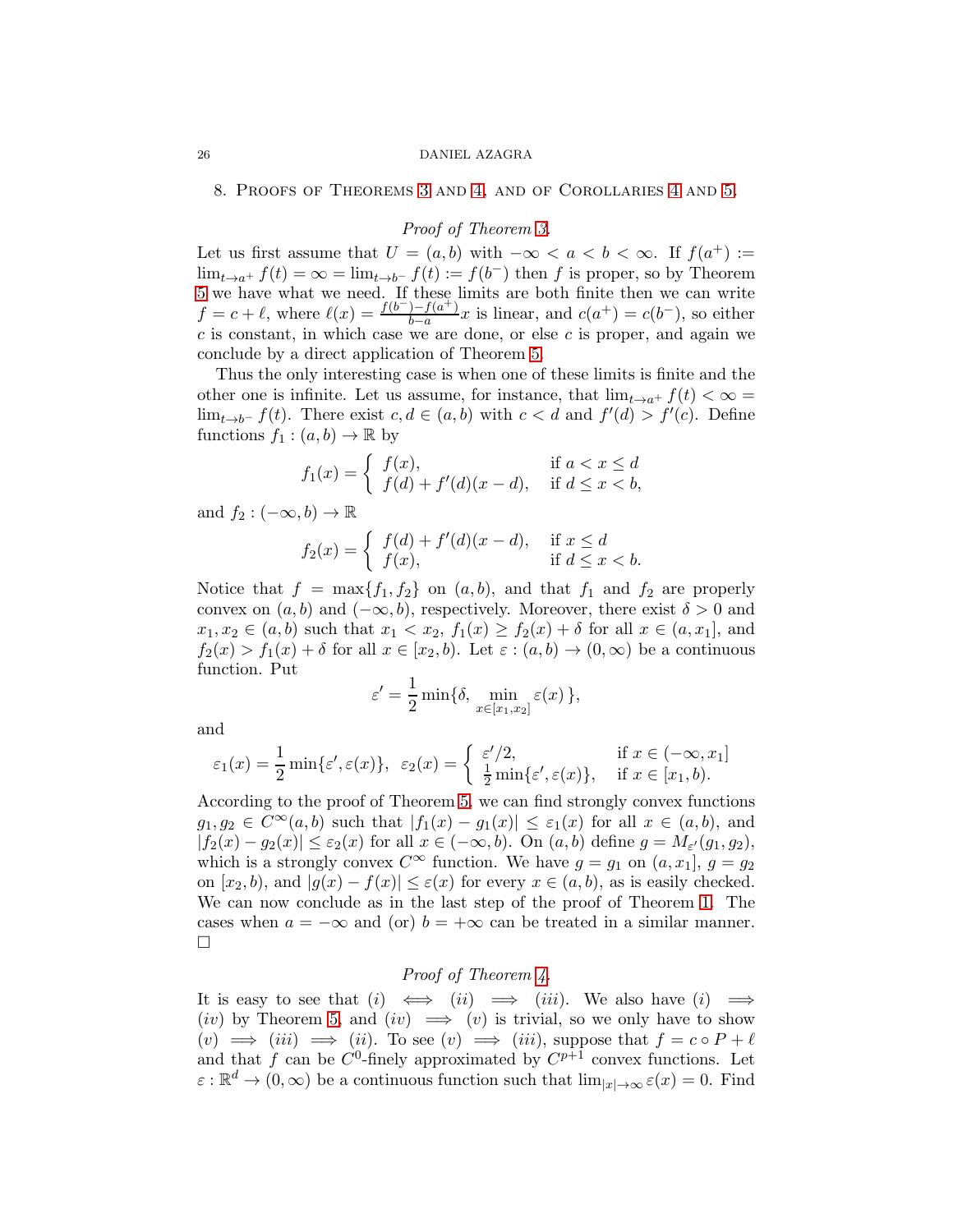a convex function  $g \in C^{p+1}(\mathbb{R}^d)$  such that  $|f - g| \leq \varepsilon$ . Then we will see that  $f = g$ , which contradicts the assumption that  $f \notin C^{p+1}(\mathbb{R}^d)$ .

Suppose first that there exists  $x \in \mathbb{R}^d$  such that  $g(x) > f(x)$ , and take  $v \in \text{Ker}P$ ,  $v \neq 0$ . Consider the convex function  $h(t) = g(x + tv) - t\ell(v)$  $f(x) = g(x + tv) - f(x + tv)$ , which is defined on  $(-\infty, \infty)$ . We have  $\lim_{|t|\to\infty} |f(x+tv) - g(x+tv)| = 0$ , hence also  $\lim_{|t|\to\infty} h(t) = 0$ . But  $h(0) = g(x) - f(x) > 0$ , and this contradicts the fact that h is convex.

Therefore we must have  $f - \varepsilon \leq g \leq f$  on  $\mathbb{R}^d$ . Now assume that there exists  $x \in \mathbb{R}^d$  such that  $g(x) < f(x)$ . For the same function h we now have  $h(0) = g(x) - f(x) < 0 = \lim_{|t| \to \infty} h(t) = 0$ . By the mean value theorem there exists  $t_0 > 0$  such that  $h'(t_0) > 0$ , and by convexity  $h(t) \ge h(0) + h'(t_0)t$ for all  $t > 0$ , which implies  $\lim_{t\to\infty} h(t) = \infty$ , a contradiction. Therefore  $f = g$  on  $\mathbb{R}^d$ .

Finally, let us check  $(iii) \implies (ii)$ . By Lemma [3](#page-14-0) there exists a  $(d+1)$ dimensional corner function C which supports f at 0. And (for every  $(d+1)$ dimensional corner function C on  $\mathbb{R}^d$  it is easy to see that there exists a linear functional  $\ell : \mathbb{R}^d \to \mathbb{R}$  such that  $C(x) - \ell(x)$  tends to  $\infty$  as  $|x| \to \infty$ . If we set  $c = f - \ell$ , we have  $f(x) = c(x) + \ell(x)$ , with  $c(x) = f(x) - \ell(x) \ge$  $C(x) - \ell(x) \to \infty$  as  $|x| \to \infty$ .  $\square$ 

# Proof of Corollary [4.](#page-5-2)

We may assume  $\ell = 0$ . Denote  $V = \text{int}(K)$ . Take a  $C^1$  function  $\eta : \mathbb{R}^n \to$  $[0,\infty)$  such that  $\eta^{-1}(0) = \mathbb{R}^n \setminus V$  and  $\eta \leq \varepsilon$  on V, use Theorem [5](#page-5-0) to find a real analytic strongly convex function  $g: V \to \mathbb{R}$  such that  $|f - g| \leq \eta$ on V, and define  $F: U \to \mathbb{R}$  by  $F = f$  on  $U \setminus V$  and  $F = g$  on V. Let us show that F is convex near  $\partial V$ . Take  $x \in \partial V$  and  $v \in \mathbb{R}^n$ . We have to see that  $t \mapsto F(x + tv)$  is convex when |t| is small. If v is tangent to  $\partial V$ , since V is convex and  $F = f$  on  $U \setminus V$ , we have  $F(x + tv) = f(x + tv)$ , so this is obvious. If v is transversal to  $\partial V$  at x, we can assume for instance that there exists  $\delta > 0$  so that  $x + tv \in V$  and  $x - tv \in U \setminus V$  for  $t \in (0, \delta)$ . Define  $\varphi_1(t) = f(x + tv)$  for  $t \in (-\delta, \delta)$ ,  $\varphi_2(t) = g(x + tv)$  for  $t \in [0, \delta)$ , and  $\varphi: (-\delta, \delta) \to \mathbb{R}$  by  $\varphi(t) = \varphi_1(t)$  if  $t < 0$  and  $\varphi(t) = \varphi_2(t)$  if  $t > 0$ . We have to see that  $\varphi$  is convex, which amounts to checking that  $\varphi'_1(0^-) \leq \varphi'_2(0^+)$ . And indeed, recalling that  $\eta = 0$  on  $U \setminus V$  and  $\frac{d}{dt} \eta(x+tv)_{|_{t=0}} = 0$ , and using convexity of  $\varphi_1$  on  $(-\delta, \delta)$ , we have

$$
\lim_{t \to 0^{-}} \frac{\varphi_1(t) - \varphi_1(0)}{t} \le \lim_{t \to 0^{+}} \frac{\varphi_1(t) - \varphi_1(0)}{t}
$$
\n
$$
\le \lim_{t \to 0^{+}} \frac{\varphi_2(t) - \varphi_2(0) + \eta(x + tv)}{t} = \lim_{t \to 0^{+}} \frac{\varphi_2(t) - \varphi_2(0)}{t}.
$$

To see that  $\partial f(x) = \partial F(x)$ , take  $\zeta \in \partial f(x)$  and assume that  $\zeta \notin \partial F(x)$ , then there is  $v \neq 0$  such that the line  $t \mapsto F(x) + t\zeta(v)$  does not support  $F(x + tv)$  at  $t = 0$ . As before we may assume that v is transversal to  $\partial V$  at x and also, up to replacing v with  $-v$ , that  $x + tv \in V$  and  $x - tv \in U \setminus V$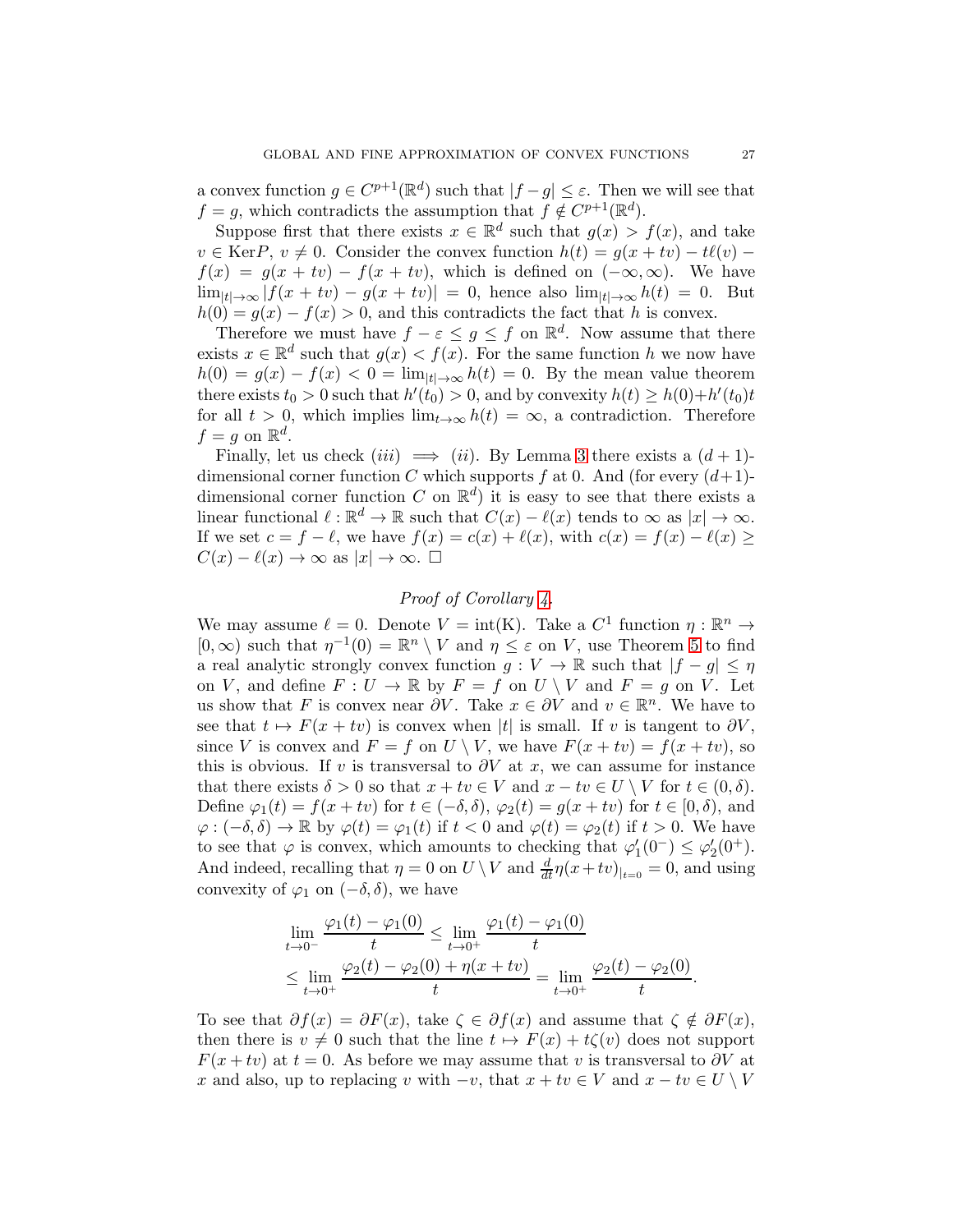for  $t \in (0, \delta)$ . Let  $\varphi_1, \varphi_2$  be defined as above. We have, for small  $s_1, s_2 > 0$ ,  $F(x - s_1v) - F(x)$  $\frac{(-s_1\epsilon)^{1-\epsilon} - s_1}{-s_1} \leq \zeta(v) \leq \lim_{t\to 0^-}$  $\varphi_1(t) - \varphi_1(0)$  $\frac{\varphi_1(\circ)}{t} \leq \lim_{t \to 0^+}$  $\varphi_2(t) - \varphi_2(0)$  $\frac{(-\varphi_2(0)}{t} \le \frac{F(x + s_2v) - F(x)}{s_2}$  $rac{z^{c}}{s_2}, \frac{1}{s_2},$ 

which contradicts the assumption that the line  $t \mapsto F(x) + t\zeta(v)$  does not support  $F(x + tv)$  at  $t = 0$ . Similarly one sees that  $\partial F(x) \subseteq \partial f(x)$ . Finally, in the case when  $f \in C^1(U)$ ,  $\partial f(x)$  is a singleton for every  $x \in \partial V$ , hence so is  $\partial F(x)$ , and therefore F is differentiable at every point of  $\partial V$ . Since a differentiable convex function always has a continuous derivative, it follows that  $F \in C^1(U)$ .  $\square$ 

The proof of Corollary [5](#page-5-3) is easier, and we leave it to the reader's care.

## 9. Appendix: Convex functions vs convex bodies

In this appendix we recall a (somewhat unbalanced) basic relationship between convex functions and convex bodies, regarding approximation. Given a convex function  $f : \mathbb{R}^d \to \mathbb{R}$ , if we consider the epigraph  $C$  of f, which is an unbounded convex body in  $\mathbb{R}^{d+1}$ , we can approximate C by smooth convex bodies  $D_k$  such that  $\lim_{k\to\infty} D_k = C$  in the Hausdorff distance. Then it is easy to see (via the implicit function theorem) that the boundaries  $\partial D_k$  are graphs of smooth convex functions  $g_k : \mathbb{R}^d \to \mathbb{R}$  such that  $\lim_{k \to \infty} g_k = f$ uniformly on compact subsets of  $\mathbb{R}^d$ . But when f is not Lipschitz this convergence is not uniform on  $\mathbb{R}^d$ , as the following example shows.

**Example 4.** Consider the function  $f : \mathbb{R} \to \mathbb{R}$ ,  $f(x) = x^2$ . The epigraph  $C := \{(x, y) : y \geq x^2\}$  is an unbounded convex body, and the set  $D :=$  $\{(x,y) : dist((x,y), C) \leq \varepsilon/2\}$  is a  $C^1$  convex body such that  $C \subset D$  $C + \varepsilon B$ , where B is the unit ball of  $\mathbb{R}^2$ . Hence D approximates C in the Hausdorff distance, and the boundary  $\partial D$  is indeed the graph of a  $C^1$  convex function  $g : \mathbb{R} \to \mathbb{R}$ . But the function g does not approximate f on  $\mathbb{R}$ , because  $\lim_{|x| \to \infty} |f(x) - g(x)| = \infty$ .

Therefore one cannot employ results on approximation of (unbounded) convex bodies to deduce results on global approximation of convex functions. By contrast, one can use the well known results on global approximation of Lipschitz convex functions by real analytic convex functions to deduce the following result (first proved by Minkowski in the case when  $C$  is bounded):

**Theorem 7.** Let  $C \subset \mathbb{R}^d$  be a (not necessarily bounded) convex body. For every  $\varepsilon > 0$  there exists a real analytic convex body D such that

$$
C \subset D \subset C + \varepsilon B,
$$

where  $B$  is the unit ball of  $\mathbb{R}^d$ .

*Proof.* Consider the 1-Lipschitz, convex function  $f : \mathbb{R}^n \to [0, \infty)$  defined by  $f(x) = \text{dist}(x, C)$ . Using integral convolution with the heat kernel one can produce a real analytic convex (and 1-Lipschitz) function  $g : \mathbb{R}^n \to \mathbb{R}$  such that  $f - 2\varepsilon/3 \leq g \leq f - \varepsilon/3$  on  $\mathbb{R}^n$ . Define  $D = g^{-1}(-\infty, 0]$ . Since g is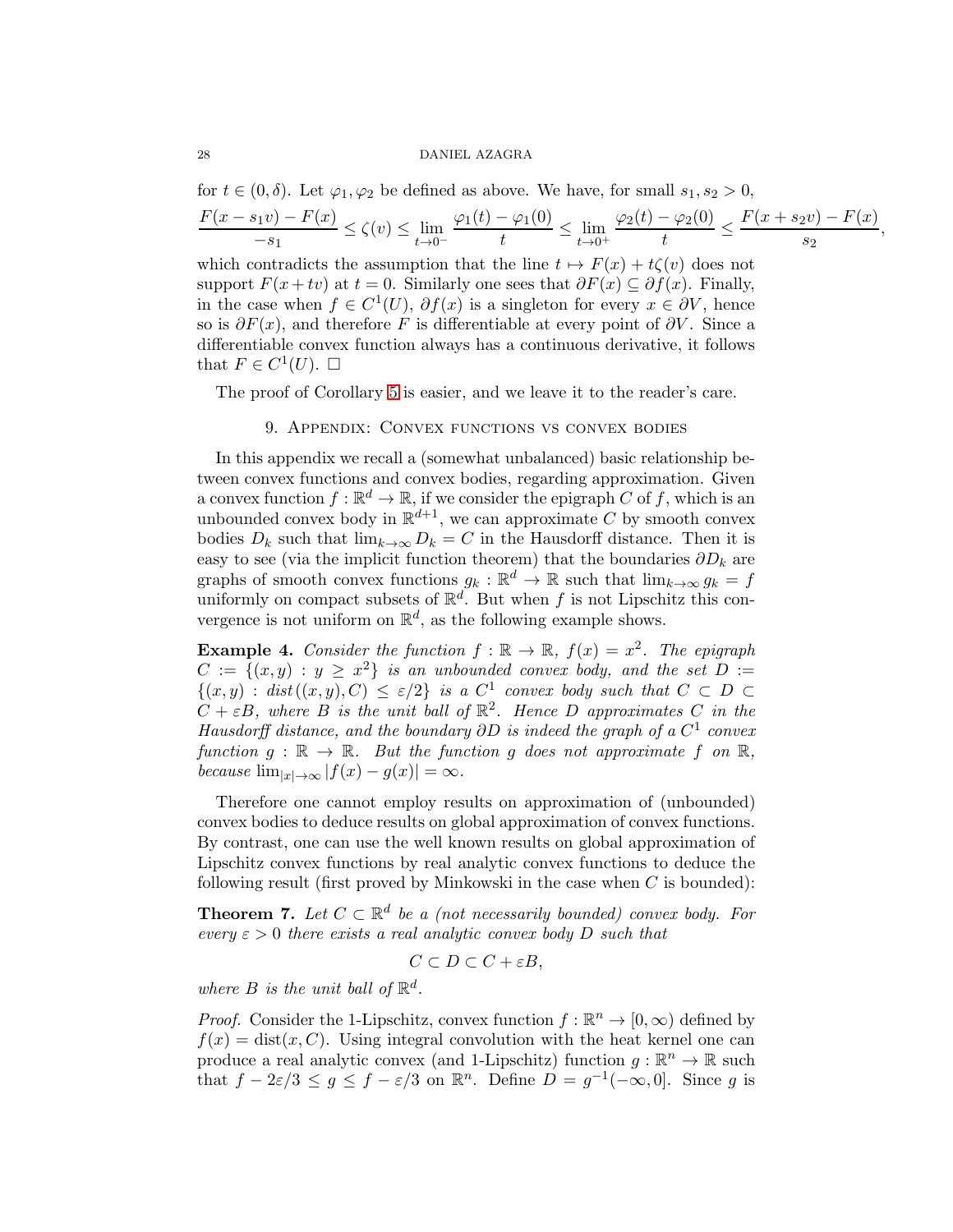convex and does not have any minimum on  $\partial D = g^{-1}(0)$ , we have  $\nabla g(x) \neq 0$ for all  $x \in \partial D$ , hence  $\partial D$  is a 1-codimensional real analytic submanifold of  $\mathbb{R}^n$ . Because  $f \geq g$ , we have  $C \subset D$ . And if  $x \notin C + \varepsilon B$  then  $f(x) \geq \varepsilon$ , hence  $g(x) - \varepsilon/3 \ge f(x) - \varepsilon \ge 0$ , which implies  $g(x) > 0$ , that is  $x \notin D$ .  $\Box$ 

### **REFERENCES**

- [1] A.D. Alexandroff, Almost everywhere existence of the second differential of a convex function and some properties of convex surfaces connected with it, Leningrad State Univ. Annals (Uchenye Zapiski) Math. Ser. 6, (1939). 3–35.
- <span id="page-28-12"></span>[2] D. Azagra, and J. Ferrera, Inf-convolution and regularization of convex functions on Riemannian manifolds of nonpositive curvature, Rev. Mat. Complut. 19 (2006), no. 2, 323–345.
- <span id="page-28-11"></span>[3] D. Azagra, J. Ferrera, F. López-Mesas, Nonsmooth analysis and Hamilton-Jacobi equations on Riemannian manifolds, J. Funct. Anal. 220 (2005), no. 2, 304–361.
- [4] V. Bangert, Analytische Eigenschaften konvexer Funktionen auf Riemannschen Mannigfaltigkeiten, J. Reine Angew. Math. 307/308 (1979), 309–324.
- [5] V. Bangert, *Über die Approximation von lokal konvexen Mengen*, Manuscripta Math. 25 (1978), no. 4, 397–420.
- <span id="page-28-13"></span>[6] F. H. Clarke, Yu. S. Ledyaev, R. J. Stern, P. R. Wolenski, Nonsmooth analysis and control theory, Graduate Texts in Mathematics, 178. Springer-Verlag, New York, 1998.
- <span id="page-28-4"></span>[7] J. Cheeger, and D. Gromoll, On the structure of complete manifolds of nonnegative curvature, Ann. of Math. 96 (1972), 413–443.
- <span id="page-28-7"></span>[8] R. Deville, V. Fonf, P. Hájek, Analytic and  $C<sup>k</sup>$  approximations of norms in separable Banach spaces, Studia Math. 120 (1996), no. 1, 61–74.
- <span id="page-28-8"></span>[9] R. Deville, V. Fonf, P. Hájek, Analytic and polyhedral approximation of convex bodies in separable polyhedral Banach spaces, Israel J. Math. 105 (1998), 139–154.
- <span id="page-28-9"></span>[10] M. Ghomi, The problem of optimal smoothing for convex functions. Proc. Amer. Math. Soc. 130 (2002), no. 8, 2255–2259.
- <span id="page-28-10"></span>[11] M. Ghomi, Optimal smoothing for convex polytopes. Bull. London Math. Soc. 36 (2004), no. 4, 483–492
- <span id="page-28-5"></span>[12] R. E. Greene, and K. Shiohama, Convex functions on complete noncompact manifolds: topological structure, Invent. Math. 63 (1981), no. 1, 129–157.
- <span id="page-28-6"></span>[13] R. E. Greene, and K. Shiohama, Convex functions on complete noncompact manifolds: differentiable structure, Ann. Sci. École Norm. Sup.  $(4)$  14  $(1981)$ , no. 4, 357–367 (1982).
- <span id="page-28-0"></span>[14] R. E. Greene, and H. Wu, On the subharmonicity and plurisubharmonicity of geodesically convex functions, Indiana Univ. Math. J. 22 (1972/73), 641–653.
- <span id="page-28-1"></span>[15] R. E. Greene, and H. Wu,  $C^{\infty}$  convex functions and manifolds of positive curvature, Acta Math. 137 (1976), no. 3-4, 209–245.
- <span id="page-28-2"></span>[16] R. E. Greene, and H. Wu,  $C^{\infty}$  approximations of convex, subharmonic, and plurisubharmonic functions, Ann. Sci. École Norm. Sup.  $(4)$  12  $(1979)$ , no. 1,  $47-84$ .
- <span id="page-28-3"></span>[17] D. Gromoll, and W. Meyer, On complete open manifolds of positive curvature, Ann. of Math. 90 (1969) 75–90.
- [18] P. Gruber, Aspects of approximation of convex bodies. Handbook of convex geometry, Vol. A, B, 319–345, North-Holland, Amsterdam, 1993.
- [19] H. Rademacher *Über partielle und totale Differenzierbarkeit I.*, Math. Ann. 89 (1919), 340–359.
- [20] R.T. Rockafellar, Convex analysis. Princeton Mathematical Series, No. 28. Princeton University Press, Princeton, N.J., 1970